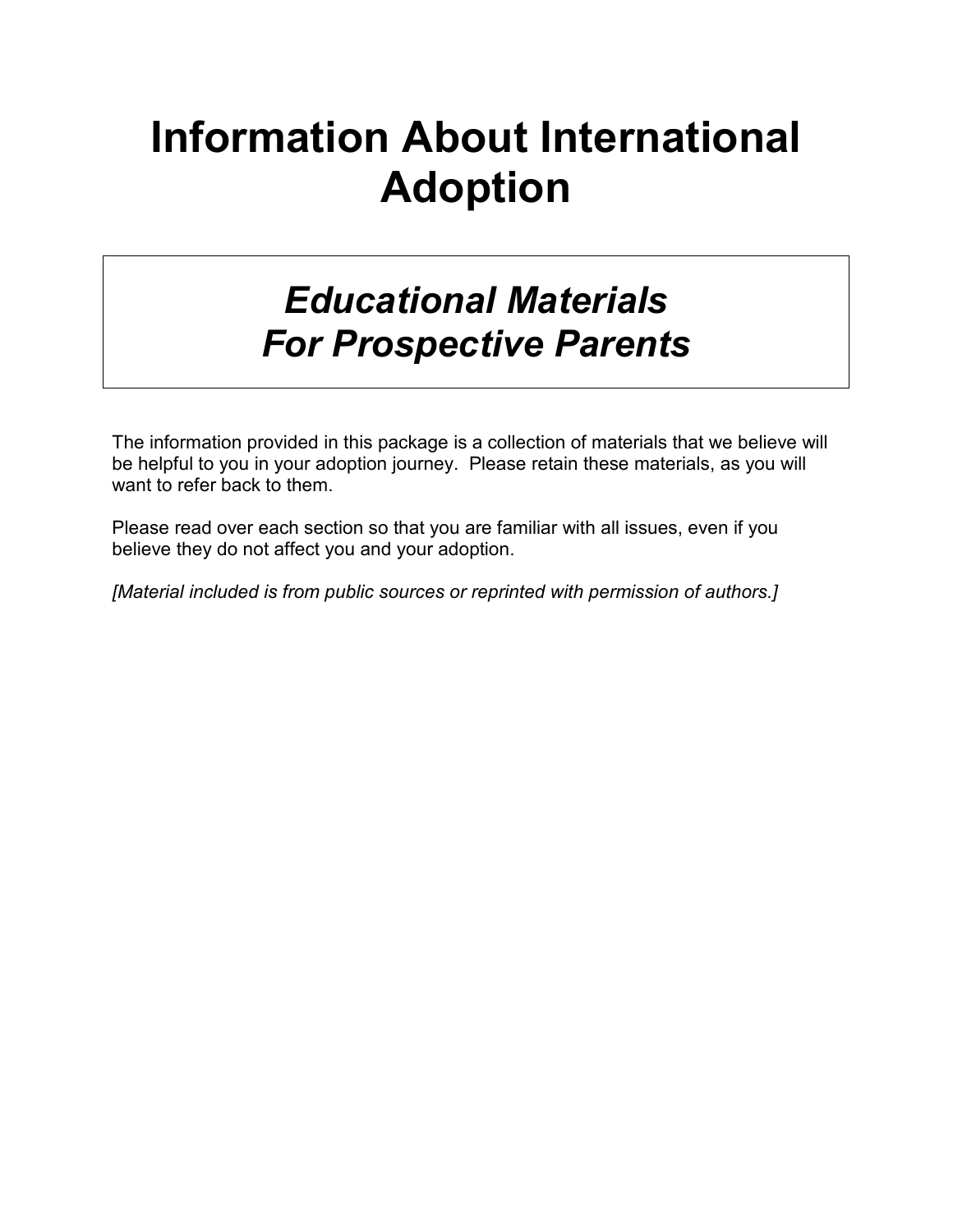## Information About International Adoption

## **Contents**

|                                                                                    | Page             |
|------------------------------------------------------------------------------------|------------------|
| Introduction to international adoption                                             | 1                |
| Statistics in adoption                                                             | 1                |
| How adoption has changed America                                                   | $\mathbf 1$      |
| Why should you understand adoption?                                                | $\mathbf{1}$     |
| A brief history of international adoption                                          | $\mathbf 2$      |
| <b>Adoption terminology</b>                                                        | $\mathbf 3$      |
| Handy guide to constructive adoption language                                      | $\,6$            |
| <b>Child health considerations</b>                                                 | $\,6\,$          |
| Health and developmental issues of internationally adopted children                | $\overline{7}$   |
| Pre-adoption medical information                                                   | $\overline{7}$   |
| Latent tuberculosis infection (LTBI)                                               | $\overline{7}$   |
| Hepatitis A, B, C                                                                  | $\boldsymbol{7}$ |
| <b>HIV</b>                                                                         | $\, 8$           |
| Syphilis                                                                           | $\bf 8$          |
| Parasites                                                                          | $\boldsymbol{9}$ |
| Helicobacter-pylon and reflux esophagitis                                          | $\boldsymbol{9}$ |
| Lead poisoning                                                                     | $\boldsymbol{9}$ |
| Immunization records of adoptees                                                   | $\boldsymbol{9}$ |
| Alcohol-related neurodevelopmental disorders                                       | 9                |
| Malnutrition, failure to thrive, rickets, iron deficiency anemia, zinc deficiency, | 10               |
| scabies, eczema                                                                    |                  |
| Developmental delays and long-term issues                                          | 10               |
| Recommended screening tests and evaluations                                        | 11               |
| Fetal alcohol syndrome                                                             | 12               |
| Understanding the medical information in your referral                             | 16               |
| <b>Medical diagnoses</b>                                                           | 16               |
| The videotape                                                                      | 17               |
| The embassy physical                                                               | 17               |
| Growth and developmental milestones                                                | 17               |
| History of alcohol use during pregnancy                                            | 18               |
| Blood tests in the country of origin                                               | 18               |
| Adopting an institutionalized child: what are the risks?                           | 19               |
| Institutional living and environmental issues in adoption                          | 21               |
| List of international adoption medical doctors                                     | 24               |
| Grief and loss in adopted children                                                 | 29               |
| Advantages of older child adoption                                                 | 30               |
| What to expect when you adopt an older child                                       | 30               |
| International adoption: post-institutionalized issues                              | 31               |
| <b>Sensory integration dysfunction</b>                                             | 32               |
| <b>Additional resources and reading</b>                                            | 33               |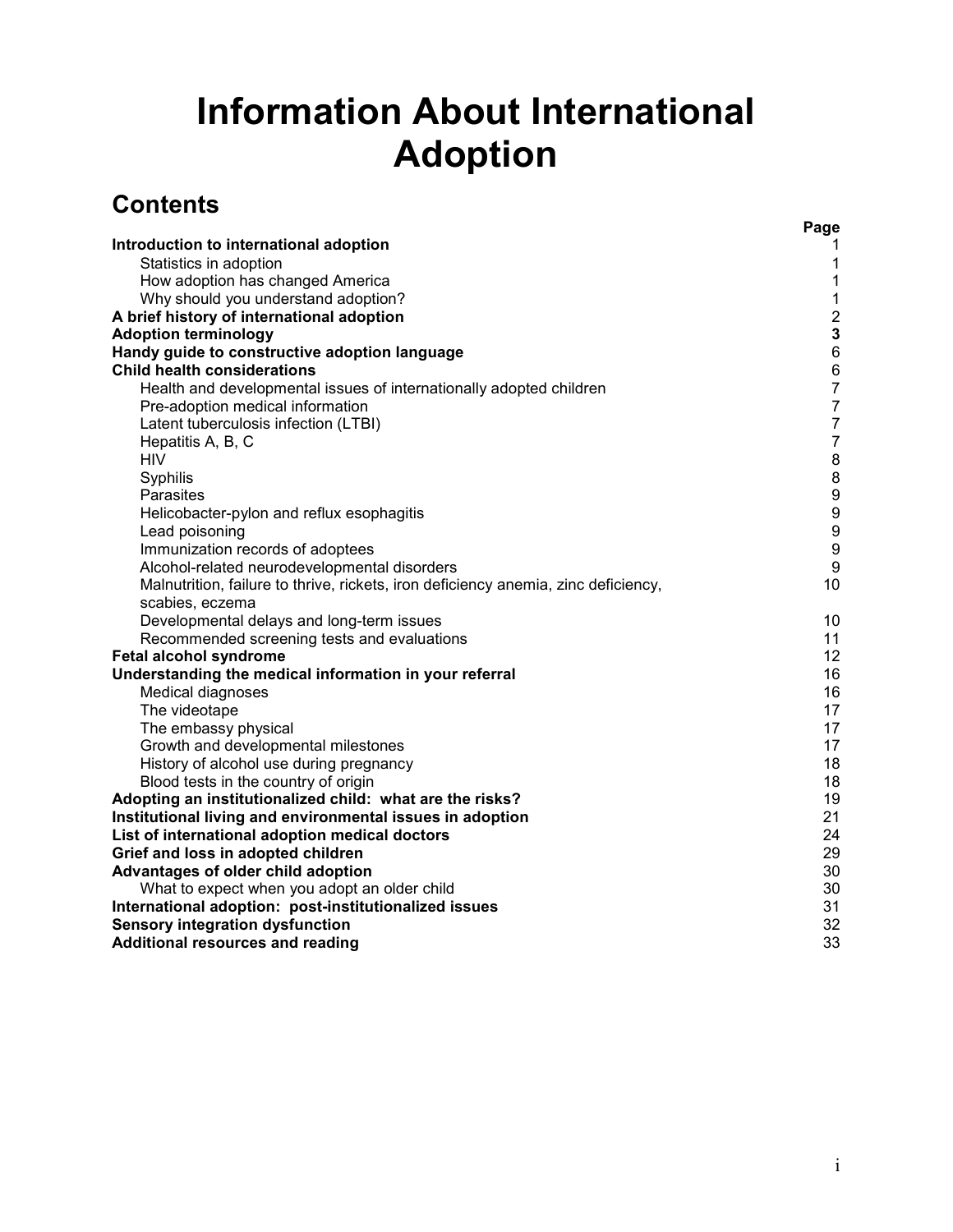## Adoption Educational Materials

### Introduction to international adoption

#### Statistics in adoption

- 500,000 people turn to adoption each year.
- 140,000 children find permanent homes with American families each year. One third of the nation is touched by adoption within their immediate families.

#### How adoption has changed America

Because it is now so open and visible, adoption is helping redefine the understanding of what it means to be a family. Adoption is:

- Altering views on race.
- Creating a new type of extended family, one that includes the birth family.
- Becoming a bellwether for the understanding and acceptance of all non-traditional families.
- Altering views of nurture vs. nature, biology's role in creating the parent-child relationship, the nature of adult-child bonding, the importance of "blood" relationships, and an array of related issues.
- In a far more visible way than either the decline of two-parent homes or the growth in the Hispanic population, adoption is reshaping American views of our nation as more multiracial, multicultural and multiethnic, especially as the availability of white infants declines and people adopt more children from abroad and from foster care. The impact is most pervasive for children growing up today, who no longer think families are only formed when mommies and daddies make babies who look something like them.
- Creating a new type of extended family, because more and more adoptive parents, and adoptees, form ongoing relationships with birth parents and other members of biological families right from the start or in subsequent years. This phenomenon, which is more widespread than most people realize, is akin to the people who make up extended family relationships.
- In ways that affect members of other nontraditional families (foster, step, single, gay, older parents and even grandparents raising their children's' children), adoption is making journalists, teachers, lawyers, doctors, social workers and other professionals rethink how they deal with families and family issues - and, more fundamentally, how they perceive the place of non-traditional families in our society.

#### Why should you understand adoption?

The modern family has changed dramatically in the last half century. Even so, society has yet to really understand and accept non-traditional families, including adoptive families. The media, which simultaneously mirrors and shapes the attitudes of society, perceive adoption as a small niche within our country. The fact is, each year 140,000 children find permanent homes in American families through adoption. The rise in international and transracial adoptions is helping to transform America into a more multicultural and multiethnic society.

Adoption has become only one in a mix of non-traditional families - divorced, step, multi-racial, single, gay, families headed by grandparents and those with parents or children of a different race, ethnicity or nationality. Indeed, because adoptive families include all these variations, adoption provides a valuable prism through which to view, and better understand - the changing realities of the modern family. By understanding adoption, we lay the groundwork for understanding all families.

The 2000 U.S. Census estimated there were 84 million children living at home. Of that number:

Approximately 2.1 million (2.5%) were adoptees still living at home, 1.6 million were under 18, and 4.4 million were stepchildren.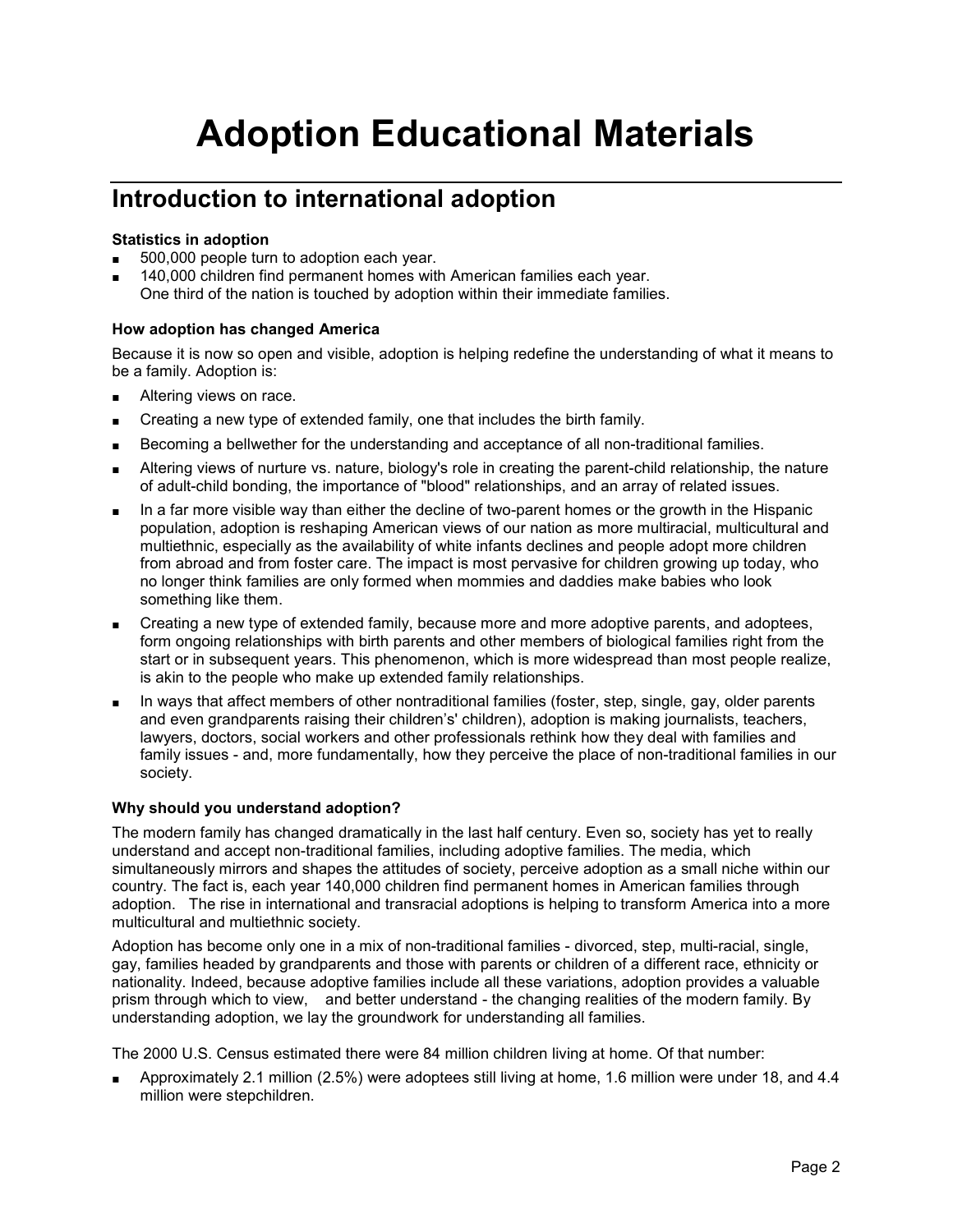- Together adopted and stepchildren accounted for 8% of children still living in the home.
- Some 4.5 million children were growing up in households headed by grand-parents.
- Some 62% of children under 18 lived with two biological parents, nearly 3% of whom lived with unmarried parents.

### A brief history of international adoption

By Heather Salerno, *The Journal News* (Original publication: November 10, 2002)

International adoption dates to post-World War II, when U.S. parents took in large numbers of orphaned European and Japanese children. The wars in Korea and Vietnam also prompted adoptions from those countries. The boom occurred in the early 1990s, when poverty and social upheaval was rampant in Latin America, the former Soviet Union and Eastern Europe.

Reports of heartbreaking conditions in Romanian orphanages resulted in a spurt of adoptions there. The fall of Communism opened the door for orphans to be adopted from Russia and other former Soviet republics (Last year, 13 times as many children were adopted from Russia as were when it was newly independent in 1992). China became popular in the mid-to-late 1990s, after the Chinese government established adoption guidelines and a central administration to process applications. For many families, adopting abroad has more appeal than adopting at home: It is often easier that way to adopt an infant.

Most adoptive parents want a healthy newborn, but at home, the wait can be years. Adopting from overseas generally takes 12 to 18 months (depending on the country), and nearly half of internationally adopted children are infants.

Older parents and single parents, who may be rejected by some domestic agencies that place infants, are often welcome to adopt children in other countries. For many parents, adopting abroad may mean creating an interracial family. This choice means they often must contend with racial stereotypes and other criticism. Some people question the decision to go abroad when hundreds of thousands of children await adoption at home.

The reality is there are few infants of any race available for adoption at home. The 100,000 children in foster care waiting for an adoptive family are generally school-age boys and girls who have often been bounced around the chaotic system, and may have a history of emotional and mental difficulties.

"These children have had very hard lives," says Rita Soronen, executive director of the Dave Thomas Foundation for Adoption, which focuses on children in this country's child-welfare system. "They require a lot of patience."

Another reason parents go overseas is to avoid challenges from birth parents. Many children available for adoption in nations like China were abandoned or are orphans, and the birth family is unlikely to disrupt an adoption. Though few domestic adoptions are contested (less

than 0.1 percent each year), they get tremendous play in the media, and make prospective adoptive parents wary.

International adoption programs may provide less of a financial gamble, too. "With domestic adoption, there is more of a risk. You will most likely be supporting the birth mother, helping with living and medical expenses, and if the birth mother changes her mind, that money is lost," says Suzanne Nichols, a White Plains attorney who specializes in adoptions from Hungary.

But when it comes to what is most important for parents — a child — some agency directors say international adoption is more of a sure thing.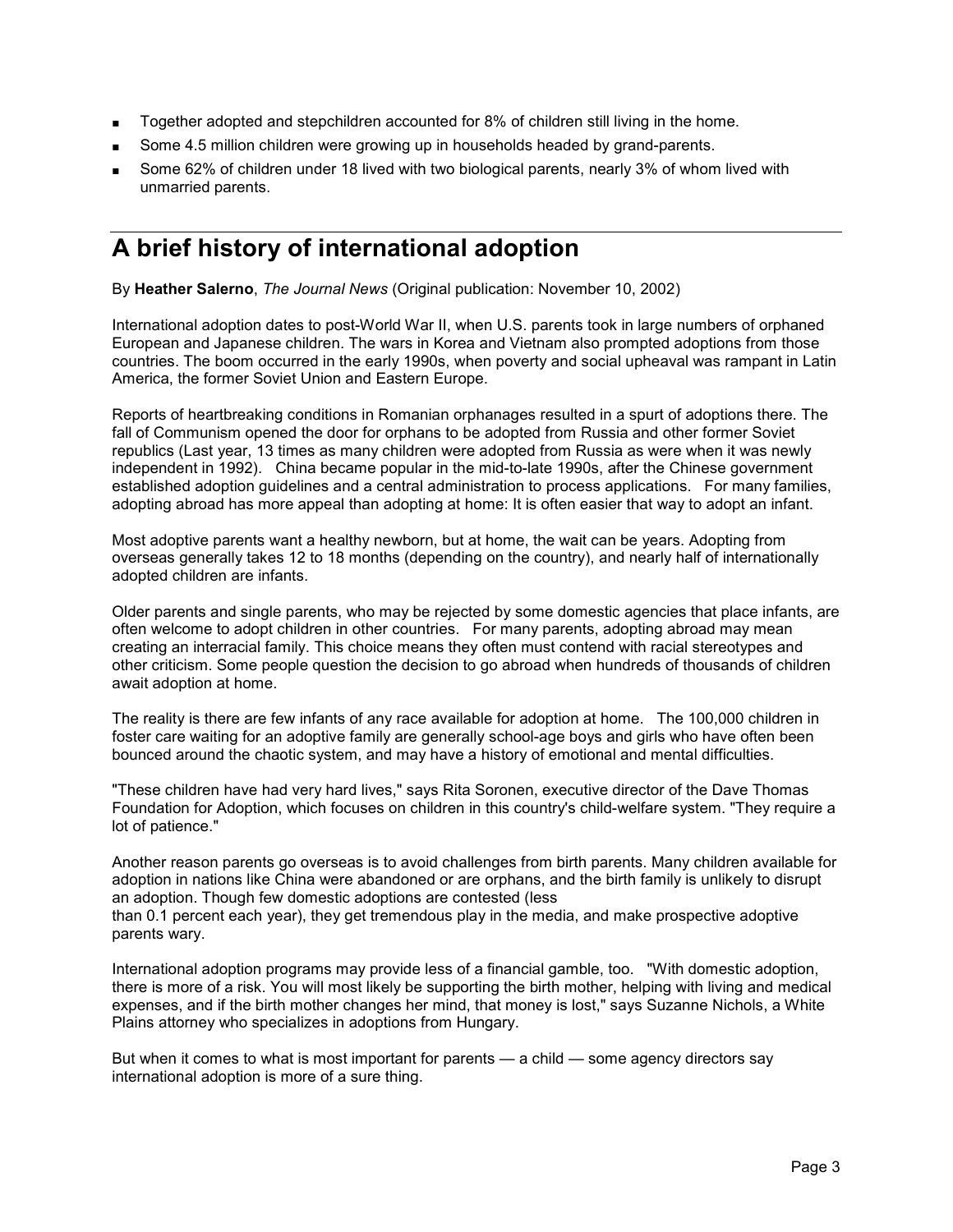"International offers a level of security that domestic doesn't necessarily give," says Timothy Sutfin, Executive Director of the Long Island-based New Beginnings Family and Children's Services.

Sutfin's agency has placed more than 2,200 children, most born overseas, with New York area parents since 1983. With international adoption, he says, "There is a child on the other end." Yet adopting abroad has more bureaucratic pitfalls.

All adoptions require extensive paperwork, but international ones involve demands from two governments. Dossiers — the set of legal documents that accompany international adoptions — must include information requested by the foreign country, and approval from the U.S. Immigration and Naturalization Service.

With the implementation of the Child Citizenship Act of 2000, parents no longer must apply to the INS to naturalize a child as a U.S. citizen, but depending on the type of visa issued, parents may have to readopt their child in an American court.

Another hazard is that adoptions can be delayed at any time by the United States or the child's birth nation. Romania has temporarily halted inter-country adoption so the government can eliminate corruption in its adoption system.

Conversely, the U.S. government has voiced its own concerns about baby-selling and child abduction. The INS was so convinced of a "seriously flawed" process in Cambodia that the agency suspended U.S. adoptions last December, leaving children already matched with American parents in limbo.

Before parents are matched with a child, however, they must meet the criteria established by the other country.

Many nations require one or both parents to spend time there — a minimum of two weeks in countries like Kazakhstan — which boosts already high costs. Countries can reject parents because they are too old or too young; others consider more than one divorce by each parent unacceptable. Korea and Thailand are among those that ban unmarried couples from adopting. Gay men and lesbians are barred from adopting in China and Panama.

"It's hard," says Mary Durel, Adoption Director at Family Service of Westchester in White Plains, "but we have to respect the cultures we are adopting from."

### Adoption terminology

Adoptee: A person who was adopted. Some people prefer the terms adopted child or adopted person.

Adoption: The complete transfer of parental rights and obligations from one parent or set of parents to another. A legal adoption requires a court action.

Adoption agency: An organization, usually licensed by the state, that provides services to birth parents, adoptive parents and children who need families. Agencies may be public or private, secular or religious, for profit or nonprofit.

Adoption assistance: Monthly federal or state subsidy payments to help adoptive parents raise children with special needs.

Adoption attorney: A lawyer who files, processes and finalizes adoptions in court. In some states, attorneys may also arrange adoptive placements.

Adoption consultant or adoption facilitator: Individual whose business involves connecting birth parents and prospective adoptive parents for a fee (only allowed in a few states). In international adoption, a facilitator may help adoptive parents complete the adoption in the child's country of origin.

Adoption plan: Birth parents' decision to allow their child to be placed for adoption.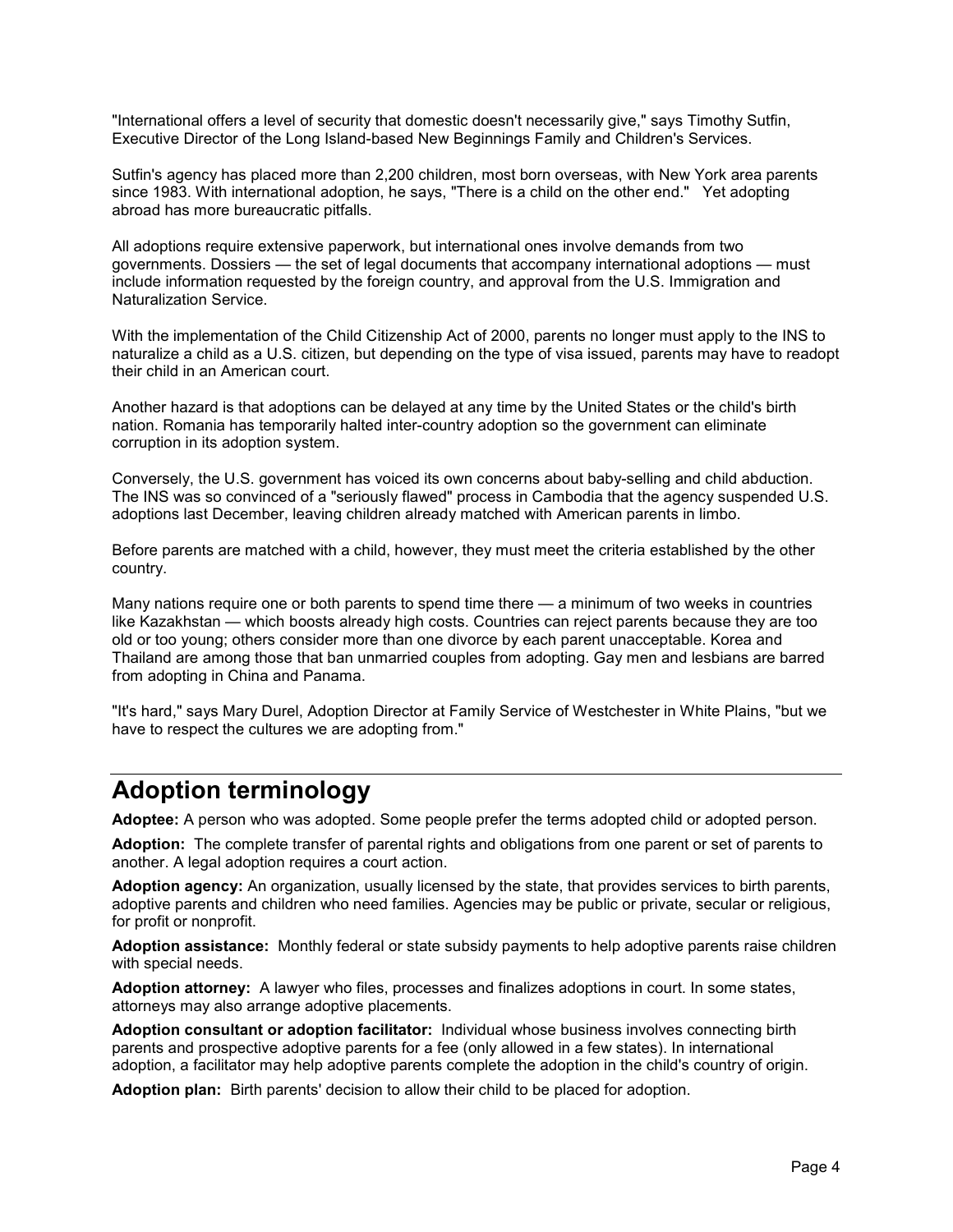Adoption tax credits: Nonrefundable credit that reduces taxes owed by adoptive parents who claim adoption expense reimbursement on federal taxes (and in some states with similar legislation, on state taxes). You may be able to take a tax credit of up to \$10,390 for qualifying expenses paid to adopt an eligible child. The adoption credit is an amount that you subtract from your tax liability.

Also, up to \$10,390 paid or reimbursed by your employer for qualifying adoption expenses under an adoption assistance program may be excludable from your gross income. (However, you cannot exclude this adoption assistance if your employer is an S corporation in which you own more than 2% of the stock or stock with more than 2% of the voting power.) An adoption assistance program for this purpose is a separate written plan set up by an employer to provide adoption assistance to its employees. See Adoption assistance program under For Employers, later, for more information.

You may claim both a credit and exclusion for expenses of adopting an eligible child. See http://www.irs.gov/taxtopics/tc607.html

Adoption triad: The three major parties in an adoption: birth parents, adoptive parents and adopted child. Also called adoption triangle or adoption circle.

Agency adoption: Adoptive placements made by licensed organizations that screen prospective adoptive parents and supervise the placement of children in adoptive homes until the adoption is finalized.

Birth parent: A child's biological parent.

Closed adoption: An adoption that involves total confidentiality and sealed records.

Confidentiality: The legally required process of keeping identifying or other significant information secret. Also, the principle of ethical practice that requires social workers and other professionals not to disclose information about a client without the client's consent.

Consent to adopt or consent to adoption: Legal permission for the adoption to proceed.

Decree of adoption: A legal order that finalizes an adoption.

Dossier: A set of legal documents used in international adoption to process a child's adoption or assignment of guardianship in the foreign court.

Employer benefits: Compensation to workers through employer-sponsored programs, e.g., financial assistance, reimbursement of adoption expenses and/or provision of parental or family leave. For a list of employers who provide benefits, call the National Adoption Center at 800-to-adopt.

Finalization: The final legal step in the adoption process; involves a court hearing during which the judge orders that the adoptive parents become the child's legal parents.

Foster parents: State- or county-licensed adults who provide a temporary home for children whose birth parents are unable to care for them.

Home study: A process through which prospective adoptive parents are educated about adoption and evaluated to determine their suitability to adopt.

Identifying information: Information on birth parents or adoptive parents that discloses their identities.

Independent adoption: An adoption facilitated by other than an adoption agency.

INS. (BCIS): U.S. Immigration and Naturalization Service, a federal agency under the Justice Department that oversees all visas issued to allow entry into the U.S. www.bcis.gov

Interstate Compact on the Placement of Children (ICPC): An agreement regulating the placement of children across state lines.

Legal guardian: A person who has legal responsibility for the care and management of a person (such as a minor child) who is incapable of administering his or her own affairs.

Legal risk placement: Placement of a child in a prospective adoptive family when the child is not yet legally free for adoption.

Open adoption: An adoption that involves some amount of initial and/or ongoing contact between birth and adoptive families, ranging from sending letters through the agency to exchanging names and/or scheduling visits.

Photo listings: Photos and descriptions of children who are available for adoption.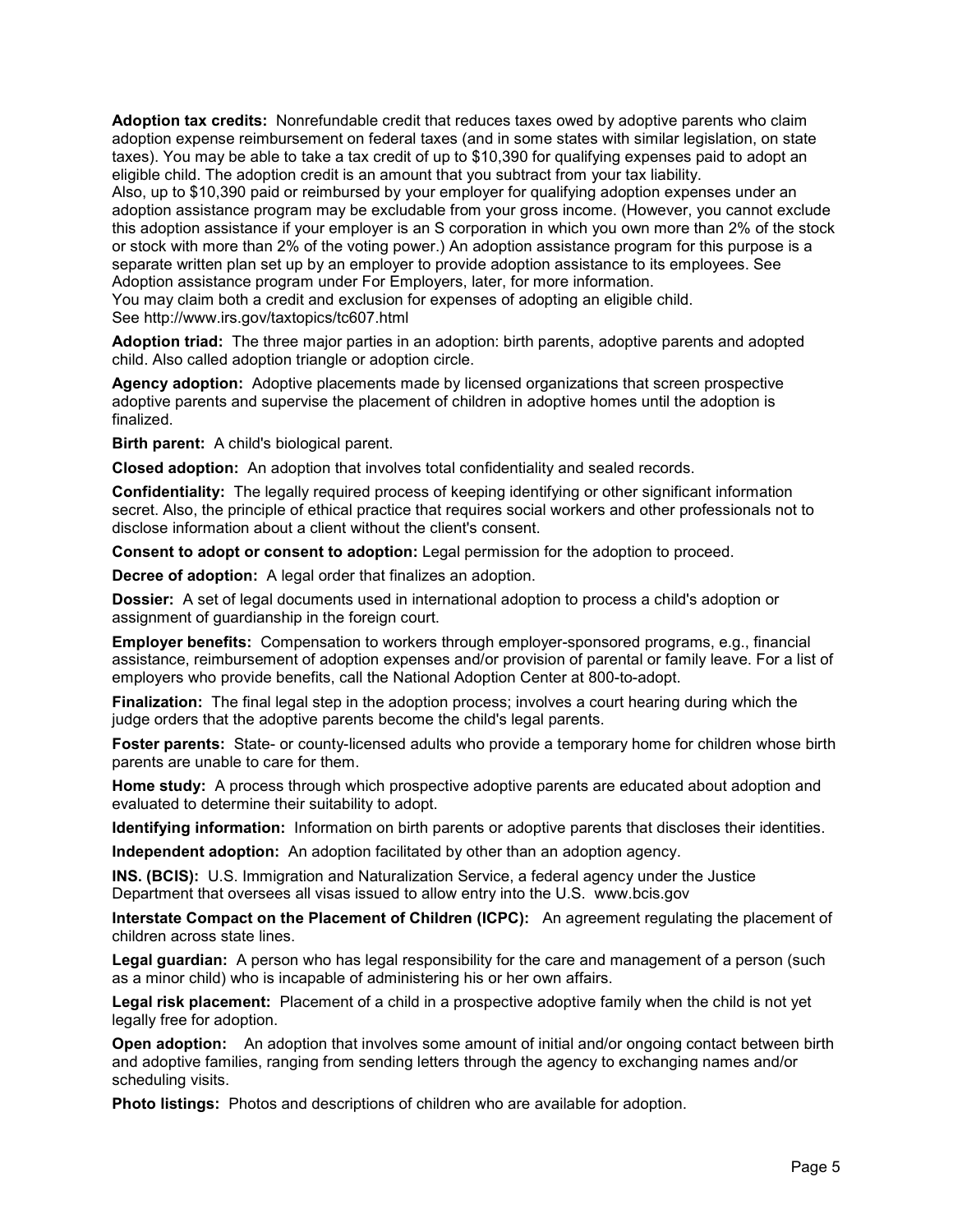Placement: The point at which a child begins to live with prospective adoptive parents; the period before the adoption is finalized.

Post placement supervision: The range of counseling and agency services provided to the adoptive family after the child's placement and before the adoption is finalized in court.

Private adoption: See independent adoption

Private agencies: Nongovernmental adoption agencies licensed by the state.

Public agencies: Social service agencies run by state or county governments that deal mainly with children in foster care.

Readoption: For a child adopted in another country, a second adoption in a U.S. court.

Relative adoption: Adoption by a biological relative of the child.

Relinquishment: Voluntary termination of parental rights. Some prefer the phrase making an adoption plan.

Reunion: A meeting between an adopted person and birth parents or other birth relatives.

Search: An attempt to locate and/or make a connection with a birth parent or biological child.

Semi-open adoption: An adoption in which a child's birth parents and adoptive parents may meet once or twice but exchange primarily non-identifying information.

Special-needs children: Children whom agencies consider difficult to place because of emotional or physical disorders, age, race, membership in a sibling group, history of abuse or other factors.

*Transracial adoption:* An adoption in which the child and parent(s) are not of the same race.

Waiting children: Children in the public child welfare system who cannot return to their birth homes and need permanent, loving families to help them grow up safe and secure.

*Adapted from the National Adoption Information Clearinghouse (www.calib.com/naic).*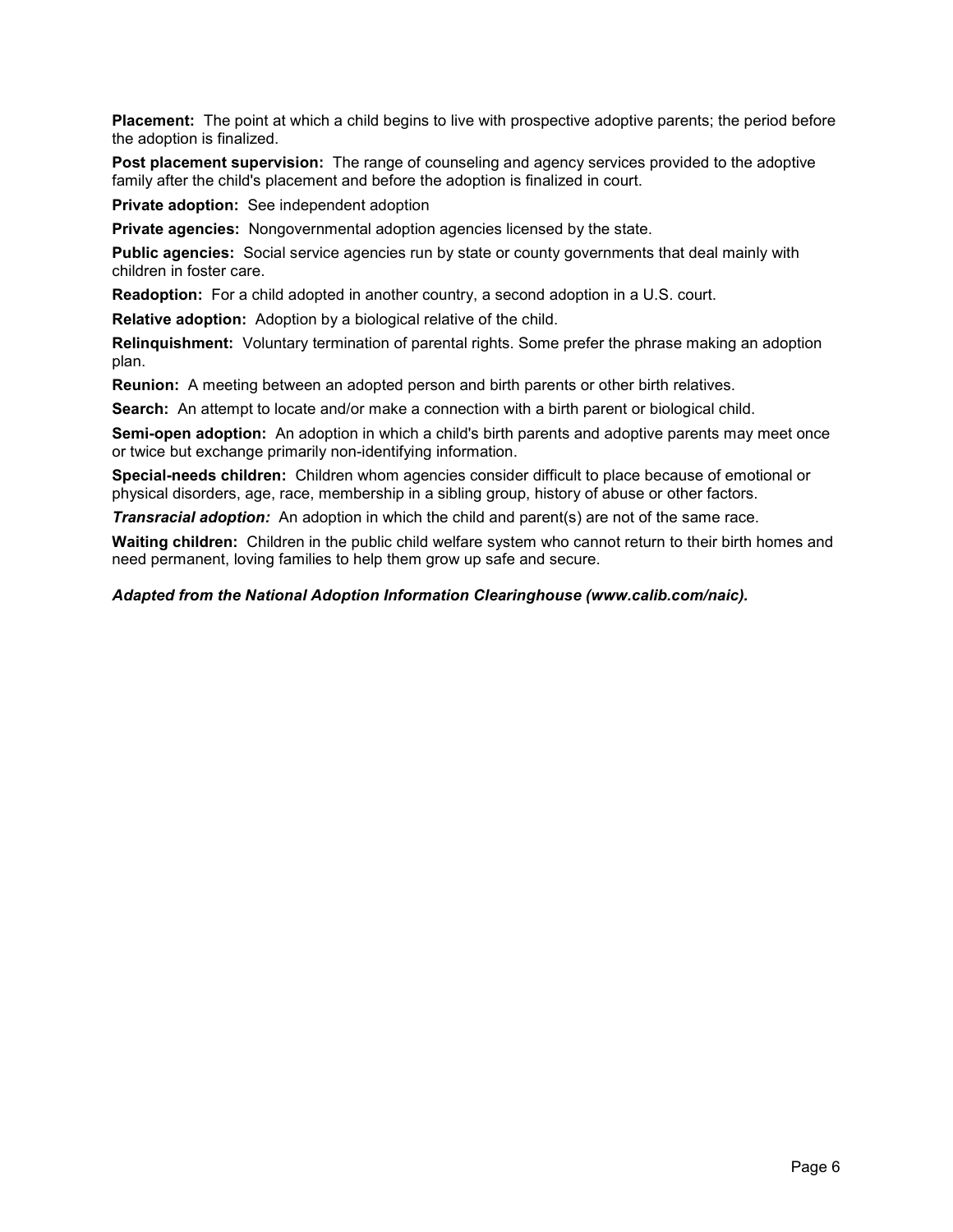### Handy guide to constructive adoption language

*For every term that conveys a negative adoption message, there is a more constructive and realistic alternative.* 

| <b>Negative Language</b>    | Positive Language                          |
|-----------------------------|--------------------------------------------|
| Real parent, natural parent | Birth or biological parent (two words)     |
| Own child                   | Birth or biological child                  |
| Illegitimate                | Born to unmarried parents                  |
| Given up, taken away        | Termination of parental rights             |
| Give away, give up, put up  | Make an adoption plan                      |
| To keep                     | To parent                                  |
|                             |                                            |
| Unwanted, abandoned         | No equivalent language, please do not use  |
| Adoptable/available child   | Child in need of a family                  |
| Reunion                     | Meeting, making contact with               |
| Adoptive parent             | Parent (except when relevant to the story) |
| Foreign adoption            | International/intercountry adoption        |
| Track down                  | To locate, contact                         |
| Surrender                   | Adoption agreement                         |
| Hard to place               | Child with special needs                   |
| Foreign child               | Child from another country                 |
| Is adopted                  | Was adopted                                |
| <b>Blood relatives</b>      | Genetic relatives                          |
|                             |                                            |

### Child health considerations

Certain health risks are inherent when adopting foreign children. Generally, children come into care because of abandonment, poverty, illness or death of parents, or family dysfunction (including alcoholism, drug abuse, child abuse and/or neglect). Children may have experienced poor prenatal and/or postnatal care, early neglect, and a lack of health care services, including immunizations. Specific health problems may include malnutrition, parasites, minor congenital defects, developmental delay, tuberculosis, hepatitis (A, B, or C), and HIV/AIDS. Children also can be affected by living in institutions during critical developmental periods or over long periods of time. Reputable agencies will provide prospective parents with as much information as possible on a child's background and medical history; however, they cannot guarantee the accuracy or completeness of this information. Medical evaluation (including lab testing) in developing countries does not match U.S. standards. The birth parents' medical and genetic histories are not always known, especially for abandoned children.

Most foreign countries have developed child welfare systems, but most struggle to provide a minimum standard of care for dependent children. Children who spend formative early periods or many years in large institutions with few caretakers will usually show the effects of lack of stimulation and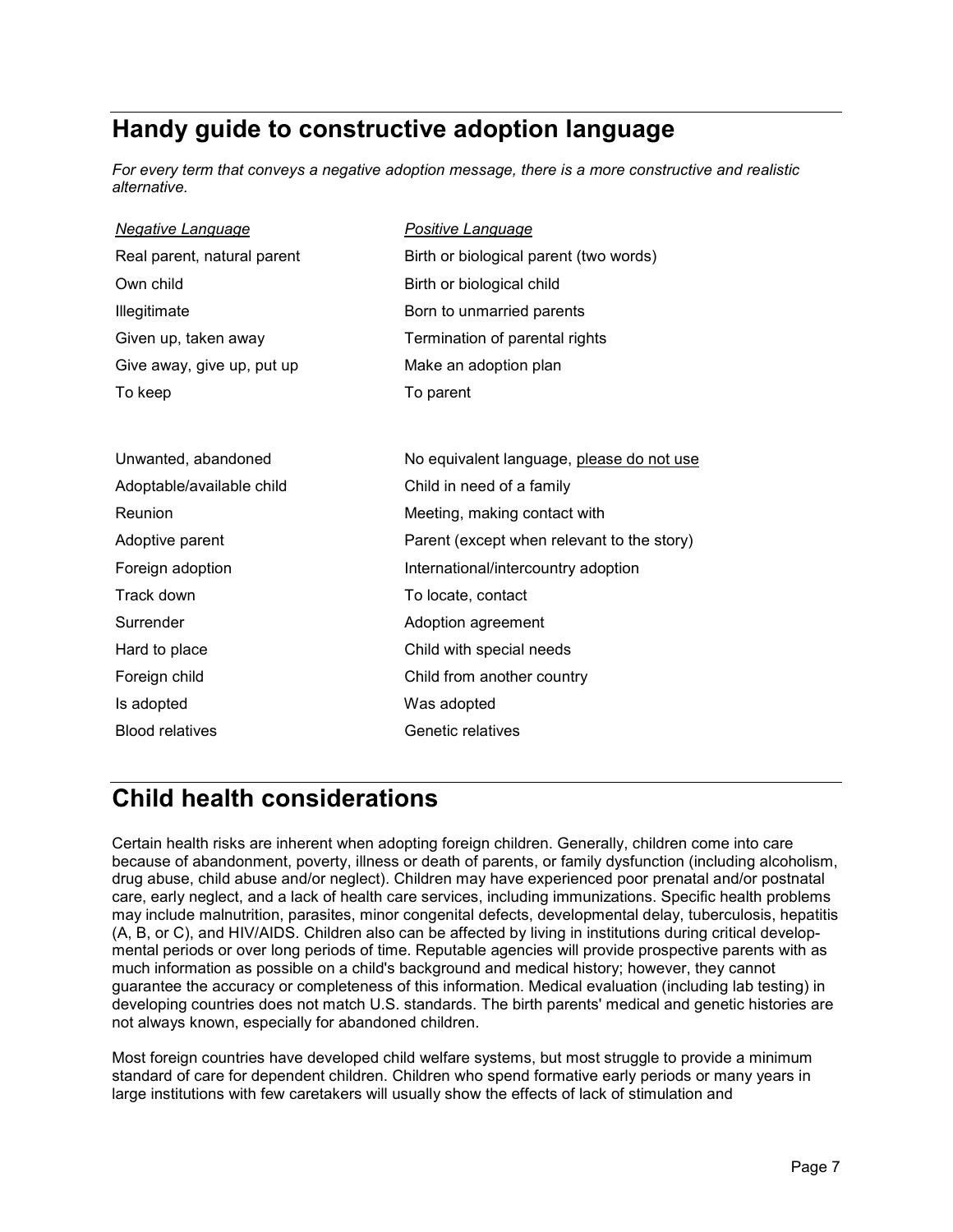institutionalization. In institutions, it is the strong children who survive. It should be noted that some children exhibit remarkable recovery from developmental delays after they have proper nutrition and medical care and are in a family setting. Some children show long-term delays and will require rehabilitative therapies to help correct the damaging effects of institutionalization. Loving care notwithstanding, other children who have suffered prolonged neglect and abuse in orphanages may require expert help over long periods.

You should educate yourself about the impact for children of the conditions detailed above-all are factors that can affect a child's physical, developmental, and emotional growth. Learn what resources are available to you in your community should the child you adopt need some professional help to address and hopefully make up for early delays. Talk to other families who have adopted from different countries and orphanages to see how their children are doing after arrival and several years thereafter.

#### Adapted from the National Adoption Information Clearinghouse (www.calib.com/naic).

General medical issues: *Health and Developmental Issues of Internationally Adopted Children [2004.January.05].* When evaluating a child who is newly adopted from abroad, the healthcare provider who first encounters the adoptive family in the office setting, is essentially creating a medical history from the limited pre-adoption medical information from the country of origin, the parent (s) experience with the child since adoption and information collected during a thorough initial medical and developmental evaluation hopefully performed within the first few weeks after the child's arrival.

#### Pre-adoption medical information

Most children adopted internationally do have pre-adoption medical abstracts that are quite limited. (1) There is rarely pre-natal care for orphans/foundlings and the transfer of information from birth mothers in maternity hospitals to orphanages in most countries is almost non-existent. In Russia, women often deliver babies at home or in a hospital and they leave the hospital quickly, relinquishing the child to the state. Because most children adopted from China are abandoned and found in public places, there is no pre-natal or birth/delivery information available. Orphanage staff make their best guess about the age of the child although sometimes, there is a "date of birth" note pinned to the child's clothing. This is in contrast to South Korea, with its excellent foster care system, where there is full disclosure of medical information, good pre-natal care, and opportunities to make inquiries about medical conditions in order to complete any missing information about the child's medical and developmental course while in foster care.

On the whole, the flow of information about children about to be adopted from all countries abroad continues to improve. That said, there are a number of health issues common to children who have been living in orphanages and enough medical experience has been accumulated since the mid to late eighties when international adoption began to grow in the U.S. making this information quite accessible and easy to know in the context of a primary care general medical practice.(2) From the most recent official Immigration and Naturalization statistics by end of 2002 (3) There were 20,099 children adopted from abroad with 5,053 from China and 4, 939 from Russia. Other popular countries for Americans to adopt from in 2002 were Guatemala, South Korea, Ukraine, and Kazakhstan. International adoption reflects the "geopolitics" of the world, thus resulting in the shifting of numbers and countries from year to year.

#### Latent tuberculosis infection (LTBI)

From data from a retrospective cohort study of 504 internationally adopted children in 1997 and 1998 done by this author, (4) 10.4 % of children adopted from China had LTBI and 30% of children adopted from Russia had LTBI. This clearly reflects the endemicity of TB in China and Russia and should reinforce the need for such testing regardless of BCG status. (5) These children had negative chest films and were prescribed isoniazid (INH) once a day for nine months which in children is quite tolerable and safe. Per this author's experience, INH without sorbitol causes less diarrhea and would be the preferred product to ensure compliance for nine months. Liver enzymes were acquired at baseline, but were not followed unless there were symptoms to warrant those studies.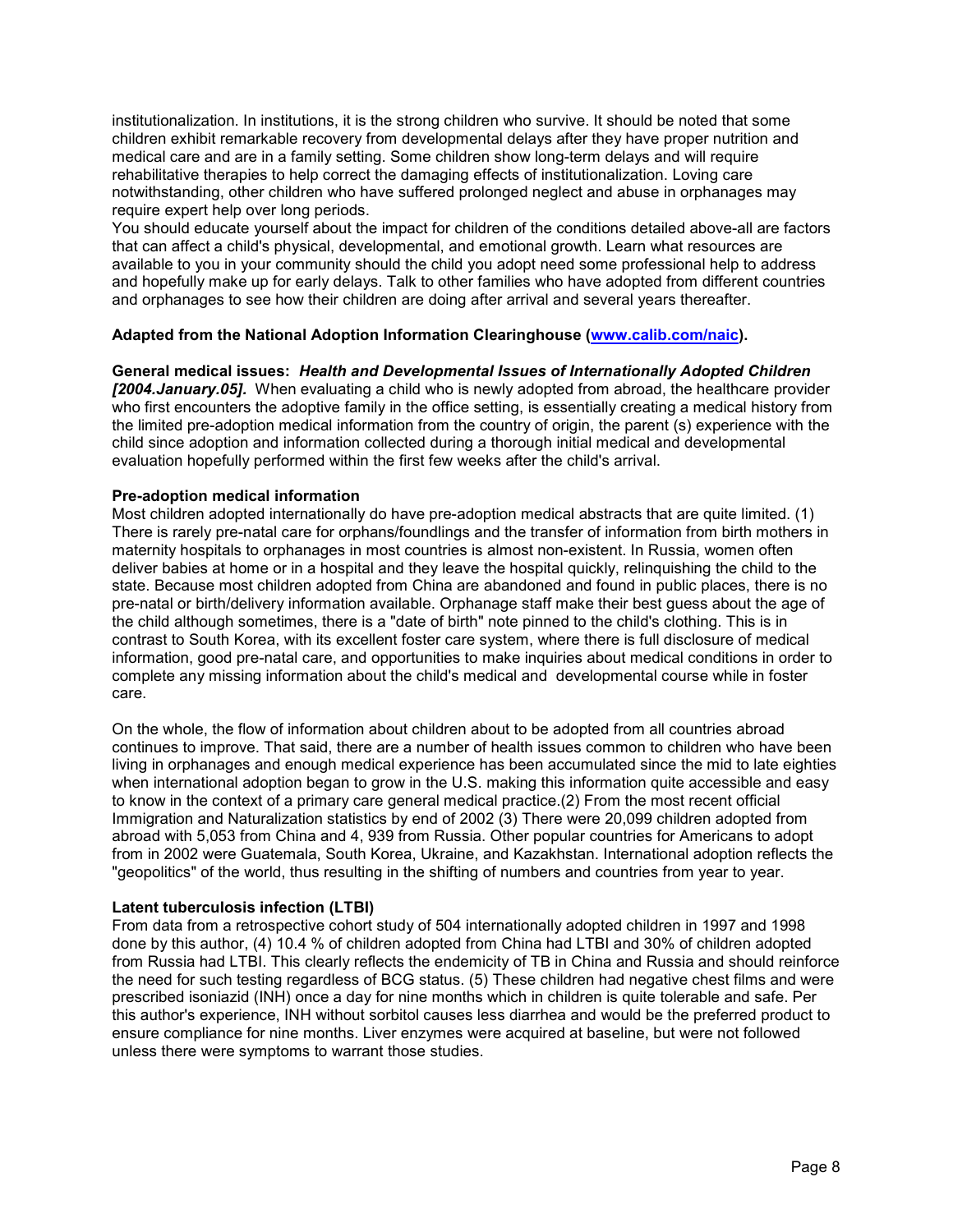#### Hepatitis A, B, C

Hepatitis A is a fairly mild infectious disease in children transmitted mainly in food and water in most countries outside of the U.S. It can cause irreversible, even fatal damage to the liver in adults, but it doesn't have a carrier state or a chronic state which is how it differs from Hepatitis B and C. It would not be necessary to test for Hepatitis A unless the child has transaminase elevations and/or was symptomatic with liver disease i.e., jaundice. Hepatitis A is preventable, with a two-vaccine series, administered six to twelve months apart, and is recommended for all families traveling abroad to adopt children from orphanages as it is highly transmissible in households and while traveling outside the U.S. (6)

Hepatitis B and C, on the other hand, both have a chronic carrier state that can potentially cause chronic active hepatitis, cirrhosis and cancer of the liver. In the study cited above (4) 2.8% of the children evaluated were positive for Hepatitis B surface antigen. 3.3% were positive from China and 2.6% were positive from Russia. Hepatitis B vaccine is required for school entry in the United States and should be given to adults/parents traveling abroad to adopt children due to the high risk of acquisition of this infection from their children who could be potential carriers of this infection. (7,8) Anecdotally, in the 5 years since Saiman et al. (4), this author has seen less children with carriage of Hepatitis B. More reliable testing abroad, testing of children at an older age, and more widespread vaccination in the orphanage probably all contribute to the change in prevalence in the carrier state of adoptees.

Hepatitis C serology was obtained in 98% of the study participants (4) and 4 were found to be antibody positive, but all were negative for viral RNA and 2 children remained positive after 1 year of age; one is 8 years of age and has normal transaminases and negative PCR and the other is lost to follow-up. In the practice of adoption medicine most recently, more and more pre-adoption reports from Russia include Hepatitis C tests with positive results. Reports of blood transfusions are also more common. This is obviously important information for parents to be aware of during the adoption process. Hepatitis C infection cannot be diagnosed in a child under the age of one year no matter what tests are performed and

transfusions in children living in orphanages anywhere in the world should be seen as highly risky for Hepatitis B, C, and HIV infection.

#### **HIV**

This is a rare disease in adoptees, but HIV has an evolving epidemiology. This author undertook a study of HIV prevalence in adoptees in Spring of 2001 in preparation for a presentation at the Medical Institute of the Joint Council on International Children's Services (www.jcics.org) in April, 2001 in Washington, D.C. Seventeen adoption centers in the U.S. participated and about 7,300 children were tested for HIV on arrival in the U.S. Fifty-nine children were ELISA positive for HIV and 12 children (0.16%) were found to have HIV infection. Of the 12, there was 1 child from Russia diagnosed in 1998, 4 from Cambodia, 4 from Romania, 1 from Panama, and 2 from Viet Nam. 10/12 (83%) of the children were negative at time of referral for adoption and then were found to be infected on arrival in the U.S. Much has changed since the author collected this data. China instituted mandatory testing in Summer/Fall 2002 for all children referred for adoption in orphanages in China reflecting the HIV crisis in China revealed in Elisabeth Rosenthal's New York Times series on the epidemic of HIV in China (9). HIV testing in Cambodia was moved from the Aurore lab to the illustrious Pasteur Institute and included PCR testing (Cambodia has since closed to international adoption completely). Adoption from Romania is in moratorium since the study and the children who tested positive from Romania were adopted in the early 90s when there was no testing for HIV in that country. The author has no children infected with HIV in 10 years of practicing adoption medicine and evaluating about 2, 400 children in person.

#### **Syphilis**

Syphilis has turned out to be a rare diagnosis in children adopted from abroad. Though we see a lot of medical reports from Russia (10) that syphilis is epidemic, we rarely see the disease. This author typically sees "syphilis exposure" on about 10-15% of Russian pre-adoption medical abstracts. The vast majority of these children are reportedly treated with Penicillin injections for at least two weeks and in some cases for 30 days. This is likely why it is rare in Russia. It is rare in adoptees from China (11,12). Out of 2,400 kids seen in my office personally since the early 90s, I have three affected families with 5 infected children. Two children had congenital syphilis and were treated effectively on arrival with no long-term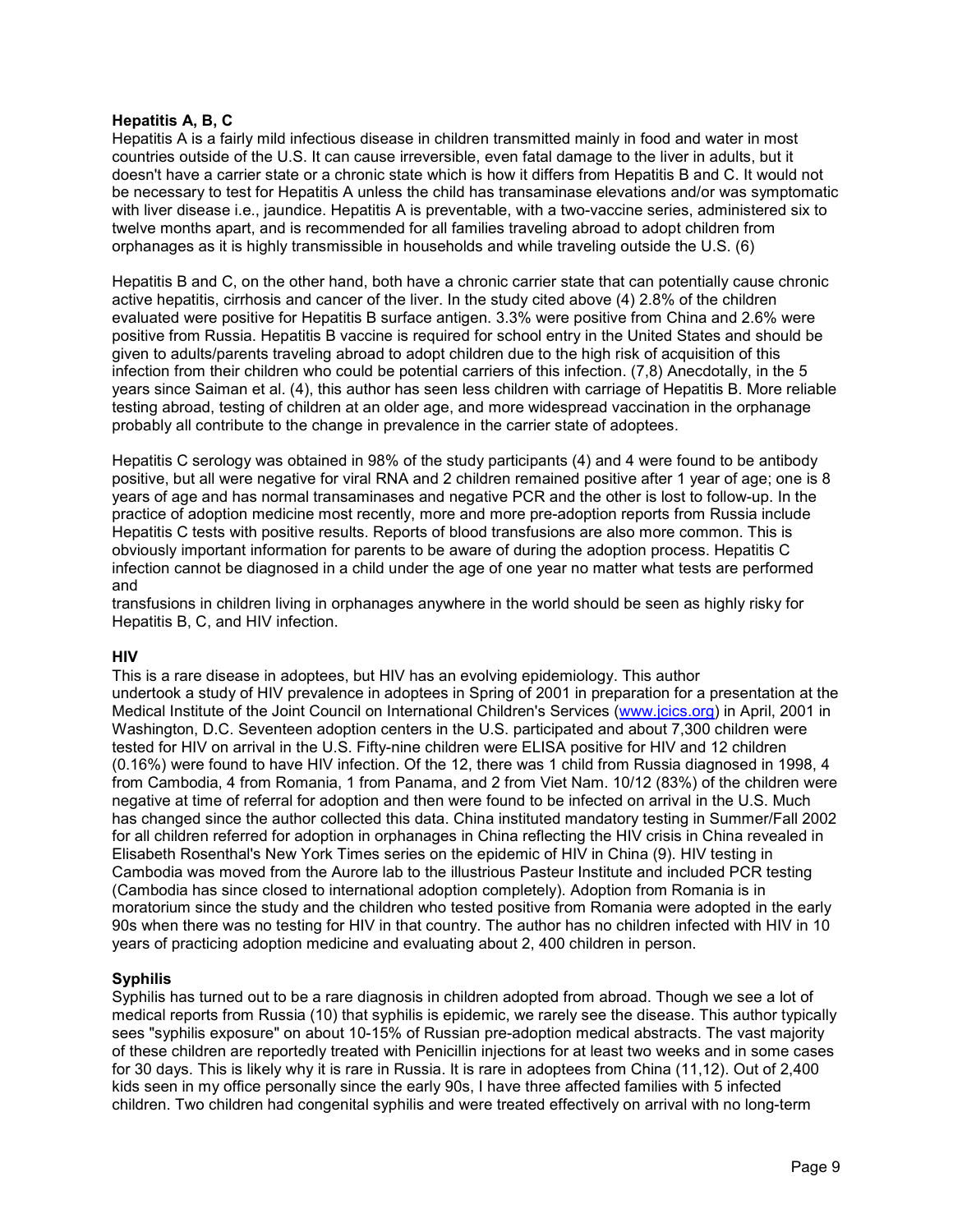sequelae. Three sisters recently were diagnosed in November 2003 and were likely sexually abused by their stepfather in the Russia hospital and were treated with Penicillin for 14 days and did well.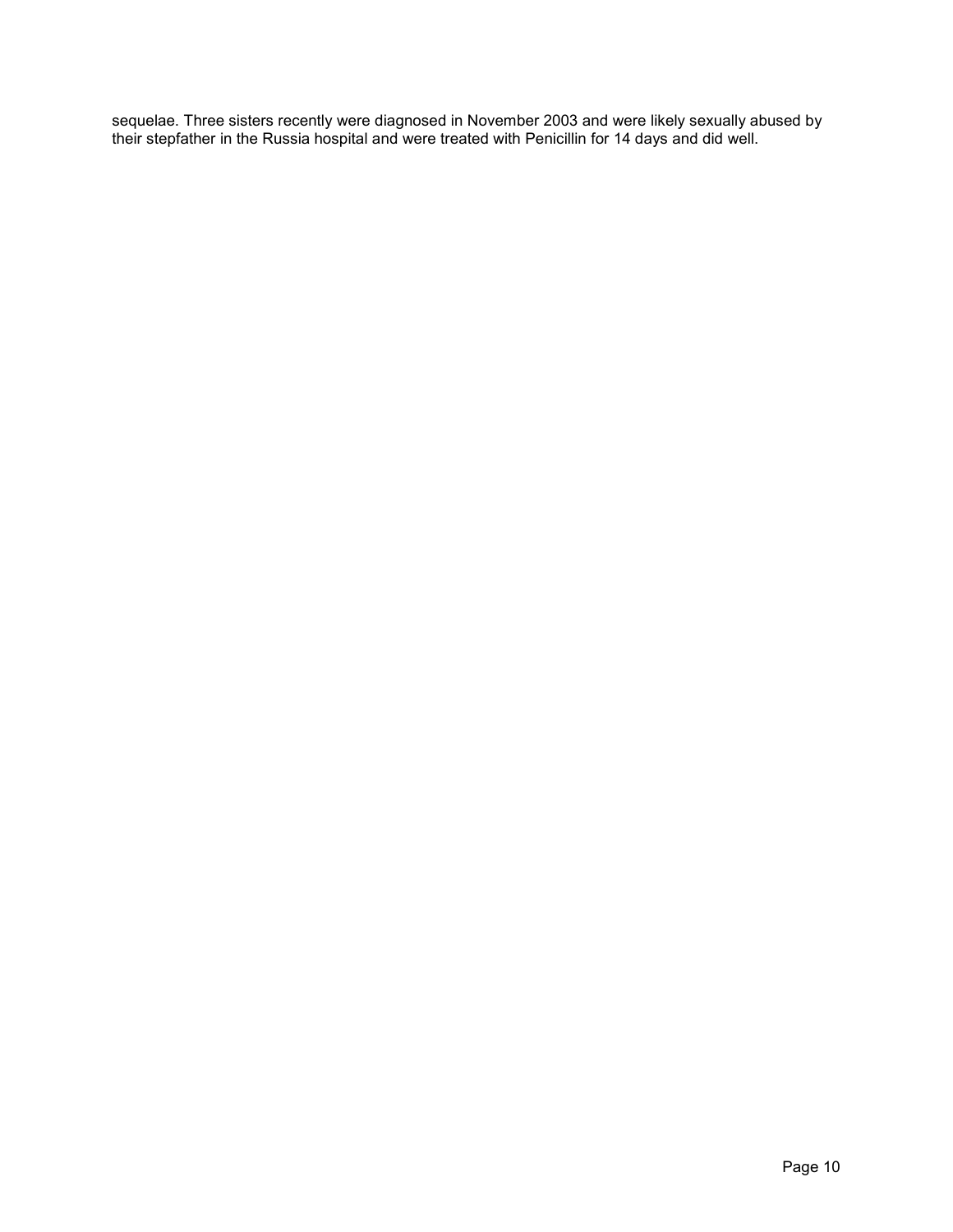#### **Parasites**

In Saiman et al, 87/461 (19%) of children tested had evidence of Giardia lamblia by either antigen detection and/or parasite identification. Being born in Eastern Europe was a risk factor for the acquisition of Giardia. The next most common parasite was Dientamoeba fragilis. A handful of children had bacterial pathogens such as Campylobacter, Shigella and Salmonella. Frequent refractory cases of Giardia led this author to use 30 mg per kg of metronidazole benzoate for 14 days instead of 15 mg per kg for 5 days. A pharmacy in Cheshire, Connecticut (1-800-861-0933) was found to be the best source of anti-parasite medication suspensions with palatable flavors/textures leading to excellent compliance. In spite of the controversy around whether to treat children with asymptomatic Giardiasis, this author has always opted to treat for two reasons:

- Children in orphanages fail to thrive and Giardia may contribute to malabsorption of nutrients leading to poor growth and development.
- Giardia is quite transmissible in a household especially when the patient is not toilet trained.

#### Helicobacter pylori and reflux esophagitis

From time to time the author has encountered a newly adopted child with recurrent episodes of reflux, vomiting and irritability. Though there are few studies of this entity in orphans (13), this author has encountered children with these symptoms and some have tested positive for H. pylori antigen in the stool; treatment of this entity according to established regimens with several antibiotics and ranitidine (H2 antagonist) has been successful with patients becoming miraculously symptom free.

#### Lead poisoning

Thirteen percent of Chinese adoptees had elevated blood lead levels on arrival. Rarely was lead elevated in adoptees from other countries (14). Only one child, a 14 month old toddler adopted from China in this author's practice of 10 years, had to be treated with 20 days of Chemet for lead poisoning with a level of 48 ug/dl. She did well and was developmentally normal. It is assumed that lead poisoning in China comes from lead containing gasoline and coal burning used for industry and home heating and cooking.

#### Immunization records of adoptees

As immunization becomes more widespread and systematic in orphanages, and vaccines become more effective, health professionals are faced with a new dilemma regarding the recent arrivals: to immunize from the beginning regardless of records or to use antibody titers and available schedules to create a unique immunization plan. This has been an unfolding issue. In a study published in 1998 involving a small number of adoptees, "only 35% of Chinese, Russian, and EE adoptees exhibited protective titers to diphtheria and tetanus" (15). In similar studies (16, 17, 18, 19) over the last few years, there is increasing evidence that using antibody titers may be a more judicious approach to this issue.

The most recent of these studies (19) involved this author's practice and studied the records of 113 children adopted from abroad through May 2003; as high as 97% of children had acceptable titers of diphtheria, 96% for tetanus, 94% for polio, and 77% for Hepatitis B. These data are quite impressive as compared to older studies and support the use of antibody titers for children over one year of age (avoiding the issue of residual maternal antibodies) along with a compulsive review of intervals for vaccines. It has been the thinking of adoption medicine specialists that vaccines done in Guatemala, South Korea, India, and Thailand are performed most uniformly in keeping with U.S. guidelines and are likely acceptable for younger children. It is this author's recommendation to consider repeating vaccines for children under one year of age, if they are adopted from Russia and China and to use the schedule along with antibody titers per the Redbook, to create an individualized schedule for children over one year of age from these countries. (20)

#### Alcohol related neurodevelopmental disorders

There is no way to establish accurate data for the prevalence of FAS or FAE in adoptees because of the lack of accurate family history. We do know that there are no education programs warning pregnant women about the deleterious effects of alcohol on the unborn child and that drinking during pregnancy is quite common almost everywhere in the world, including the U.S. where there are public warnings. It is essential that families understand that exposure to alcohol cannot be diagnosed, but rather surmised from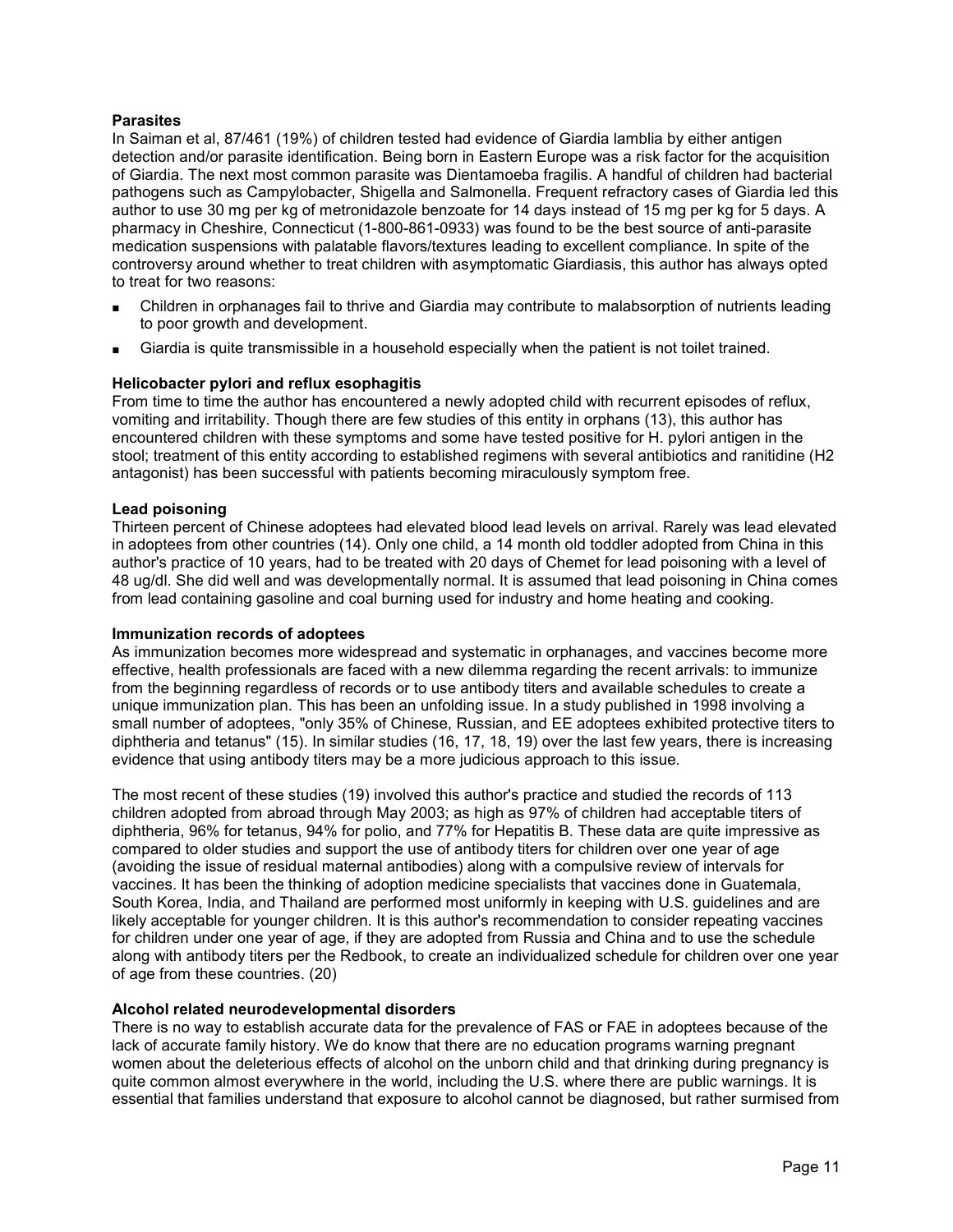a child's development and behavior and that the diagnosis of the facial features of FAS is challenging. The diagnosis of the facial features of FAS is the focus of photo and video evaluations for pre-adoption assessments for families adopting children from Russia and Eastern Europe.

Malnutrition, failure to thrive, rickets, iron deficiency anemia, zinc deficiency, scabies, eczema Undernutrition and the absence of crucial elements, especially micronutrients like iron, zinc, calcium, and vitamin D are rampant in orphanages. Children living in orphanages abroad commonly have rickets (vitamin D, calcium deficiency), iron deficiency anemia, zinc deficiency, and eczema due to poor nutrition. Due to these conditions children do not grow optimally and fail to thrive. (21)

Rickets causes low muscle tone, box-like shaped heads, frontal bossing, and bowing of the lower extremities. (22) Rickets resolves swiftly with re-nourishment and physical activity, but some children continue to have low muscle tone chronically and may require physical therapy. Children with severe rickets may be misdiagnosed with muscle diseases and cerebral palsy.

Iron deficiency anemia is easily treated with iron and should be distinguished from alpha and beta Thalassemia which are commonly found in Asian children and are not diseases.

Zinc deficiency is likely a cause for frequent respiratory infections in orphanages as well as refractory eczema and acrodermatitis enteropathica (23).

Children in orphanages with poor skin integrity are at risk for scabies and bacterial infections such as impetigo; these are easily managed on arrival in the U.S., but scabies is commonly missed as it often doesn't appear in its classic form; it also leads to "acropustulosis" which is misunderstood and managed ineffectively with repeated treatment of scabies, rather than simple moisturization and patience.

#### Developmental delays and long-term issues

Development is the most important long-term issue in adoptees from abroad, but it is impossible to do this topic justice in a survey article of this nature. Most children adopted from abroad are delayed on arrival in the U.S. and have amazing recovery. (24,25) Per this author's experience, only about 60% of these children will qualify for Early Intervention (EI) which is provided free through the Department of Health in each county for children less than 36 months of age and provides physical therapy, occupational therapy, speech and language therapy in the home for families with children who qualify. Pediatricians should be aggressive about using the Denver II for each well-child visit and referrals for EI should be proactive. Children frequently show later signs of delay when they are challenged in a school environment and these delays usually involve language. If delays are not managed appropriately, children can develop behavioral problems which unnecessarily can undermine self-esteem. Children who are adopted need the support of their pediatricians, school teachers and their peers to understand their special identity issues as well. (26)

There are increasingly more academic long-term studies that healthcare professionals have undertaken in the last few years to provide resources for families through international adoption. The International Adoption Project at the University of Minnesota began in 2000 and has registered more than 3,000 families. The website http://education.umn.edu/icd/iap (27) includes a newsletter with articles focused on long-term medical and developmental issues.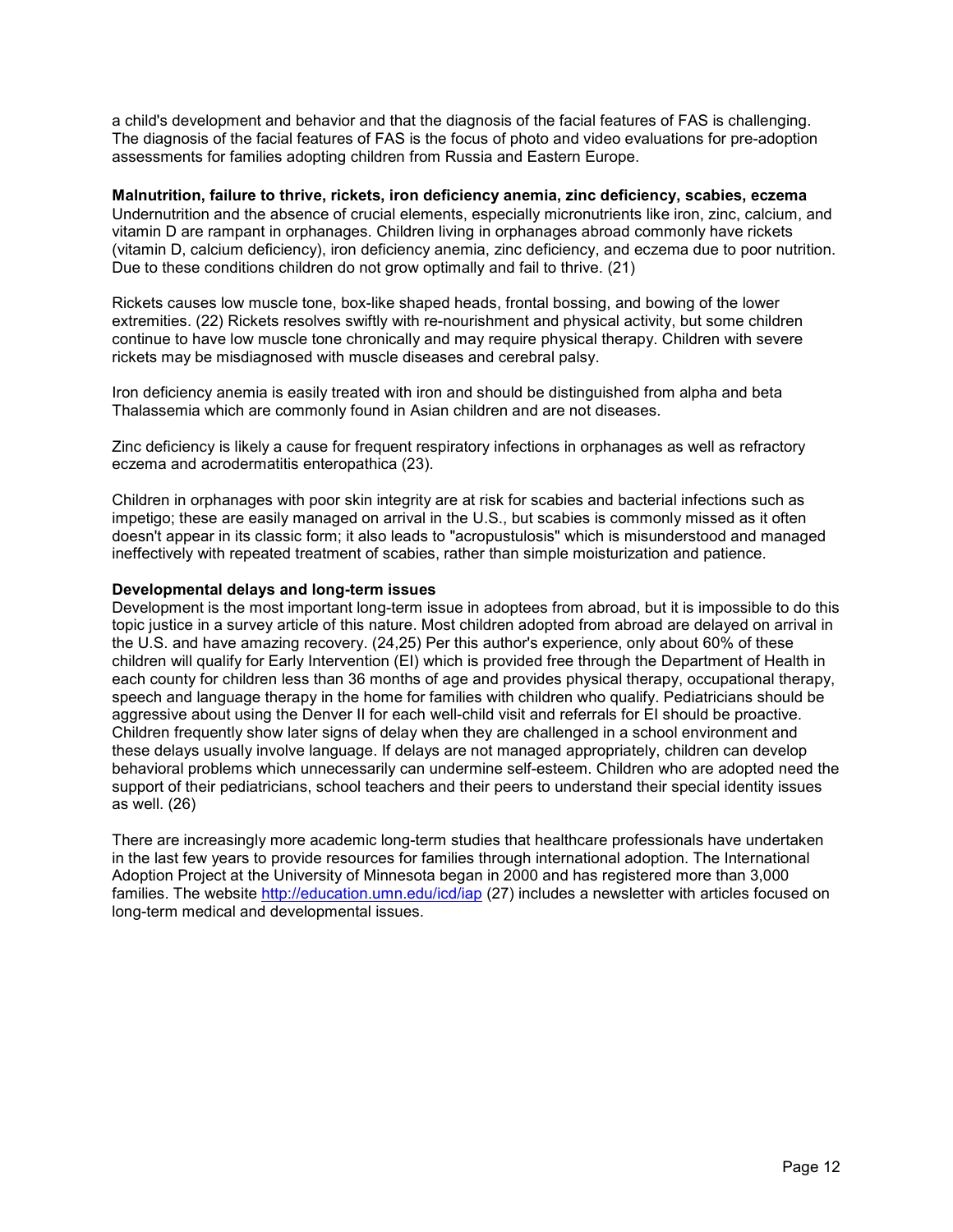#### Recommended screening tests and evaluations

Antibody titers for children over one year of age who have a credible vaccine record from the country of origin: - diphtheria antibodies - tetanus antibodies - polio neutralizing antibodies for type 1, 2, 3 - chicken pox antibodies - measles, mumps, rubella (depends on the country and reliability of these vaccines) HIV-1,2 ELISA Hepatitis B serology (Hep B surface antibody, Hep B surface antigen, Hep B core antibody total) Hep C EIA Hep A total with reflex to IgM in case of acute infection Syphilis serology (RPR, FTA-ABS) Lead Level (venous) Complete Blood count with differential and platelets Hemoglobin electrophoresis Thyroid screen - TSH - Free T4 - Total T4 Rickets screen - Alkaline phosphatase - Calcium - Phosphorus Liver Enzymes - ALT - AST Kidney Function tests - BUN - Cr Audiology evaluation for all children adopted from abroad (unknown birth history and possible prematurity). Vision screening by a board certified pediatric ophthalmologist for all children adopted from abroad (unknown birth history and possible prematurity). Dental visit with a pediatric dentist should be done by 18 months of age (poor nutrition, rickets, exposure to sugar in the bottle with bottle propping) TB skin test (TST) on arrival and again 6 months from the time of arrival (If the BCG site is not healed wait until it is healed and if more than a few months is needed for healing, consider having a chest x-ray; then do the TST when the BCG scar is completely healed. Consider repeating HIV, Hep B, C 6 months after arrival (lengthy incubation periods and exposure just at the time of departure). Full developmental assessment on arrival and every few months to determine the need for Early Intervention

http://www.orphandoctor.com/medical/general/health\_issues.html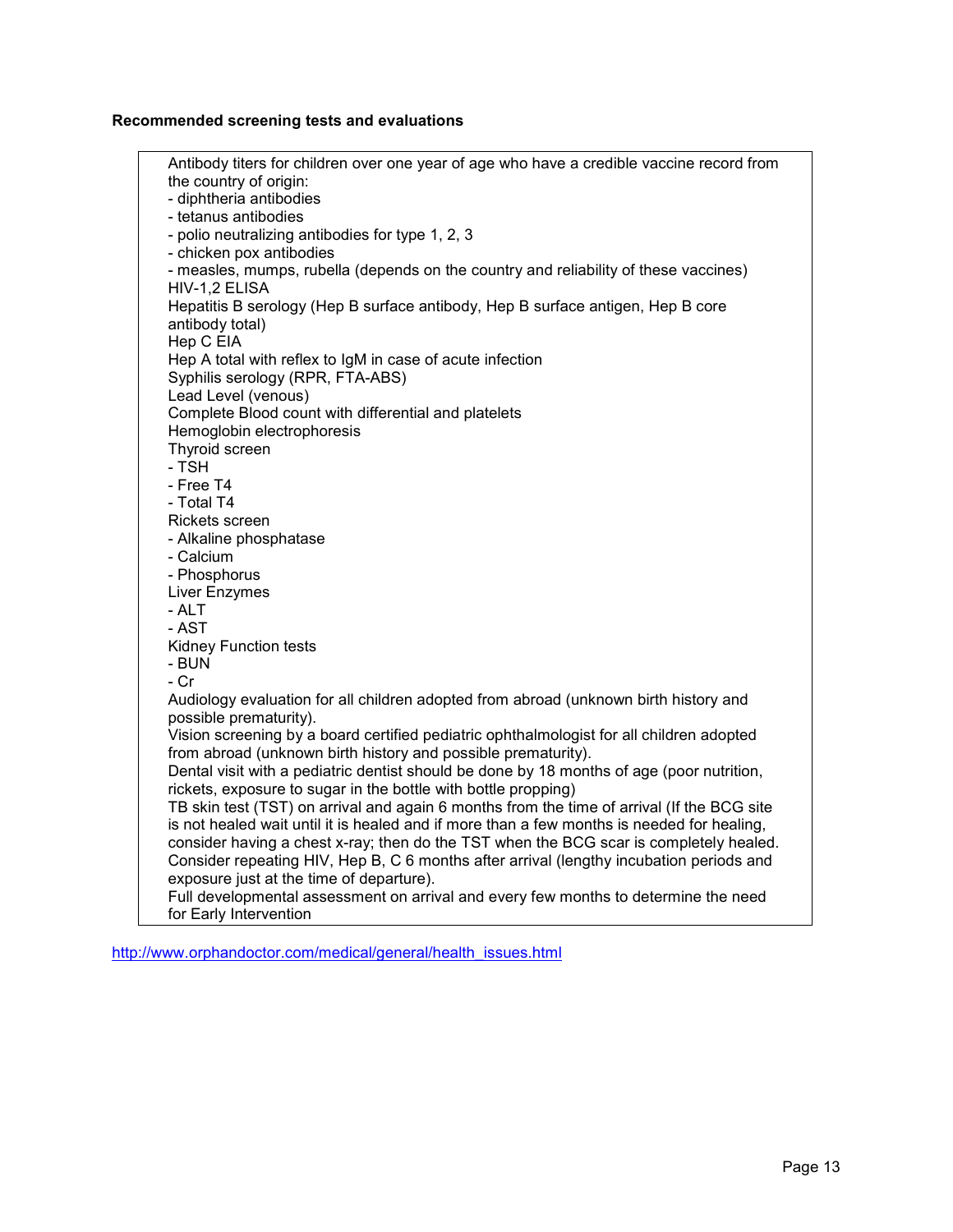### Fetal alcohol syndrome

#### Historical perspectives

Historically, since ancient Greek and Roman times, and throughout the middle ages, alcohol was suspected to be a cause of injury to the fetus (teratogenic) as it lay innocently inside the womb. In fact, the children of women who were known alcoholics, were often cast away and abandoned by society. The bible instructed women not to drink when they became pregnant. [Clarren & Smith 1978] Bridal couples in Carthage were forbidden to drink wine on their wedding night in order that defective children might not be conceived. [Jones & Smith 1973a]

In modern times, a French group of researchers is credited with the first recognition of an effect on infants due to alcohol exposure during pregnancy. [Lemoine et al. 1968]

Independent of the French, Kenneth L. Jones and David W. Smith from the University of Washington School of Medicine in Seattle, Washington described a syndrome associated with alcohol ingested during pregnancy. [Jones & Smith 1973b] The children were born to women who were chronically alcoholic during pregnancy. The infants diagnosed with fetal alcohol syndrome (FAS) were found to have a pattern of altered growth and development with similar facial features. The craniofacial abnormalities consisted of microcephaly (small head), short palpebral fissures (small eye openings), epicanthal folds (extra skin folds close to the nose at the inner aspects of the eyes), and mid-facial hypoplasia (middle area of the face appears flattened). There were many other abnormalities of the systems of the body including prenatal and post-natal growth deficiency, problems with joints, kidneys, genitals, cleft palate, and congenital heart anomalies. Not all the initial cases reported, had all of these abnormalities, but the facial features were consistently identified. With a seven year follow-up of the original children identified by the Washington group [Jones et al. 1974], over 60% of the children had intellectual impairment usually accompanied by microcephaly.

Shurygin published a study in a pediatric journal in Russia in 1974 which also described the effects of alcohol during pregnancy. Dr. Streissguth came across this study a few years after her group had described FAS. This study looked at a unique situation where mothers gave birth to children before and after the advent of their alcoholism. The children born before the mothers became alcoholic did not have alcohol related disorders, but rather suffered from the adverse environmental conditions of their life; the children born to the mothers when they were drinking during the pregnancy clearly had what appeared to be the devastating complications of alcohol related disorders. [Shurygin 1974; Streissguth 1997a]

#### Pathophysiology and teratology of pre-natal alcohol toxicity

The effect of alcohol on the growing and developing embryo and fetus is still not completely understood. The exact mechanisms by which alcohol induces malformations may be as a result of a direct toxic effect or it may be a combination of ethanol and acetaldehyde, its metabolite. [Abel 1984; Campbell & Fantel 1983 Dreosti et al. 1981; Sreenathan et al. 1982] The timing of the toxic event and the peak alcohol concentrations may work together to exert a teratogenic effect. [Schenker et al. 1990a] It is essential to look at alcohol as a teratogen to understand the actual physical effects of alcohol on the embryo and the fetus. A teratogen is a substance that interferes with normal development during gestation in utero. Teratogens can cause four main results: death, malformations, growth deficiencies, and functional deficits. When genes and teratogens interact, they cause very unique changes. The genetic make-up of both the mother and the developing embryo/fetus influences how and whether that child will be affected by the teratogen, in this case, alcohol. Between 25% and 45% of

children born to mothers who drink during pregnancy will have FAS. [Gilliam et al. 1988; Streissguth 1997b] There are numerous animal studies that demonstrate brain damage from exposure to alcohol. [Clarren et al. 1988; Miller 1993; West et al. 1981] Postmortem findings have been reported as case studies on fetuses, infants, and children of mothers who used alcohol during pregnancy. The neuropathologic anomalies include micrencephaly, leptomeningeal glioneuronal heterotopias, holoprosencephaly-arhinencepahaly, agenesis of the corpus callosum, and dysgenesis of the cerebellum and brain stem. [Swayze et al. 1997a] Magnetic Resonance imaging (MRI) of children, adolescents, and adults with classic FAS has shown a high incidence of midline brain anomalies. [Swayze et al. 1997b].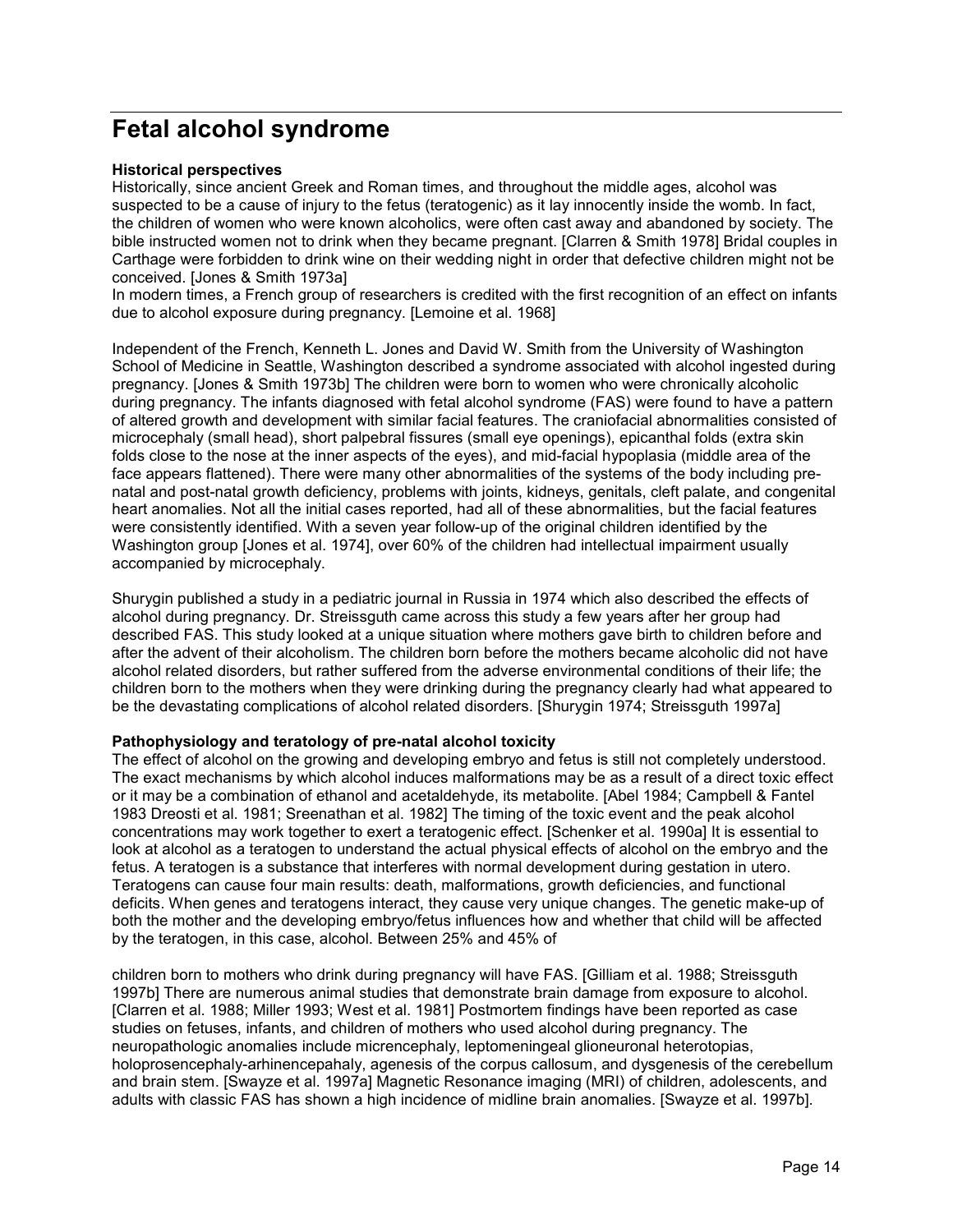Prostaglandins may also be involved in the pathophysiology of alcohol toxicity. [Challis & Patrick 1980] It has been postulated that alcohol may interfere with prostaglandin metabolism and may interfere with the normal balance and regulation of placental blood flow. The placenta is the organ created early in pregnancy for delivering oxygen and nutrients to the developing embryo and fetus. When there is decreased blood flow to the embryo or fetus, there will be insufficient oxygen and essential nutrients. Chronic hypoxia (decreased oxygen) has been implicated in the etiology of alcohol related disorders. [Lewis & Woods 1994a] The actual amount of alcohol necessary to produce malformations seen in alcohol related disorders is unknown. It is still not clear whether one can predict particular abnormalities, whether behavioral or physical, based on the trimesters when alcohol has been consumed. Alcohol probably has its effects throughout pregnancy. Evidence does suggest that short-lived, high concentrations of alcohol as occurs in binge drinking, can be especially deleterious. [Ernhart et al. 1987; Lewis & Woods 1994b; Schenker et al. 1990b; FDA 1981] The lowest harmless dose of alcohol during pregnancy is unknown and subsequently, complete abstinence is recommended.

#### Guidelines in defining alcohol related disorders

The first attempt to establish uniformity in terminology for Fetal Alcohol Syndrome was addressed by the Fetal Alcohol Study Group of the Research Society on Alcoholism (RSA) in 1980 and again in 1988, without complete consensus. In 1989 Sokol and Clarren [Sokol & Clarren 1989a] provided a set of guidelines with minor modifications of the original 1980 definition. The diagnosis of Fetal Alcohol Syndrome (FAS) in its strictest definition can only be made when there is a documented history of alcohol exposure and the patient has signs of abnormality in each of three categories:

Prenatal and/or postnatal growth retardation (weight and/or length or height below the 10th percentile when corrected for gestational age).

Central nervous system involvement (including neurological abnormality, developmental delay, behavioral dysfunction or deficit, intellectual impairment or/or structural abnormalities, such as microcephaly (head circumference below the 3rd percentile) or brain malformations found on imaging studies or autopsy).

A characteristic face, currently qualitatively described as including short palpebral fissures, an elongated midface, a long and flattened philtrum, thin upper lip, and flattened maxilla.

Children who have only some of the characteristics of FAS (central nervous system effects without all of the characteristic facial features or growth deficiency), have been categorized as having Fetal Alcohol Effects (FAE) or Possible Fetal Alcohol Effects (PFAE). [Sokol & Clarren 1989b; Streissguth 1997c] The Fetal Alcohol Study Group of RSA was not able to find any acceptable way to use these terms; Sokol and Clarren have recommended that the use of the terms FAE or PFAE should be "strongly discouraged". They have instead recommended "Alcohol Related Birth Defect (ARBD)". Aase, Jones, and Clarren criticized FAE in a commentary "Do We Need the Term "FAE"? because of its indiscriminate use which they felt led to overdiagnosis. [Aase et al. 1995] In 1996, the term alcohol-related neurodevelopmental disorder (ARND) was introduced by the Institute of Medicine. [Institute of Medicine et al. 1996a] Ann Streissguth uses alcohol-related neurodevelopmental disorder (ARND) interchangeably with FAE. [Streissguth 1997d]

For the sake of simplicity and uniformity, this chapter will use the term "alcohol related disorder" (ARD) as a general description which will encompass Fetal Alcohol Syndrome (FAS) and alcohol-related neurodevelopmental disorder (ARND) or Fetal Alcohol Effect (FAE). A child who fits the criteria established by the Fetal Alcohol Study Group of the Research Society on Alcoholism (RSA) for Fetal Alcohol Syndrome (FAS) will be specifically referred to as having FAS. If a child has some of the classic facial features of FAS, is of normal size, and has some central nervous system and behavioral manifestations, ARND or FAE will be used. The Institute of Medicine has recently attempted to sort out the complexities of the diagnostic criteria for alcohol related disorders. [IOM et al. 1996b] They have even provided a diagnostic category for children without confirmation of maternal alcohol exposure; establishing clear diagnostic criteria is an evolving work in progress associated with controversy and challenging issues which may be clarified with a more complete understanding of the pathophysiology of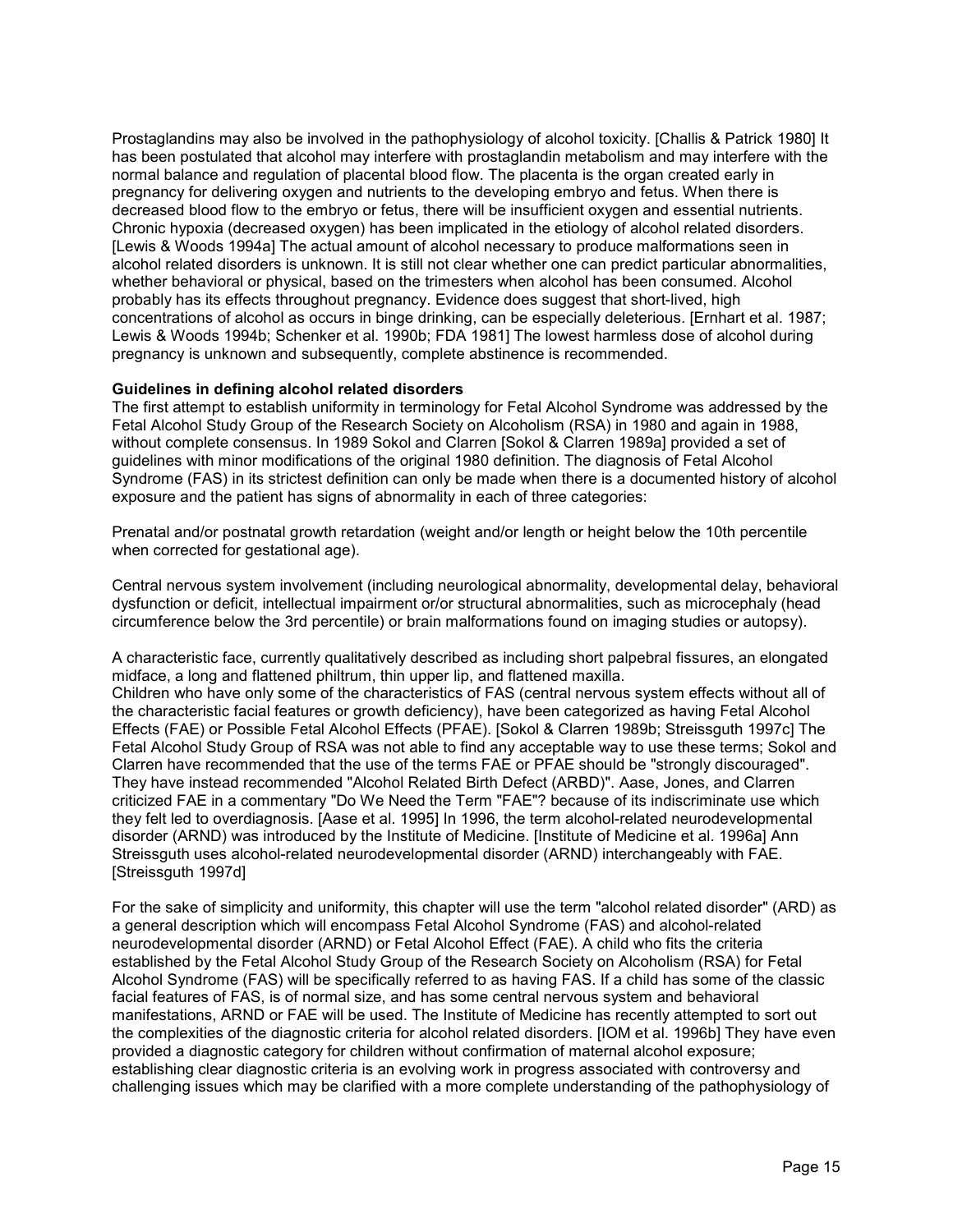alcohol toxicity and perhaps the development of more definitive biochemical, molecular, or radiologic indicators of the effects of alcohol.

#### Incidence of FAS worldwide

The worldwide estimated incidence of FAS is 1.9 per 1,000 live births based on a survey of published prospective and retrospective studies from Australia, Canada, Finland, France, Sweden, Switzerland, England, and a number of cities in the United States. [Abel & Sokol 1987a] Incidence estimates vary considerably depending on the methodology of the studies and particularly on the study sites. Based on this incidence rate, an estimate of the numbers of children born with FAS can be calculated. If there are 4 million births each year in the U.S. and an incidence rate of 1.9 cases of FAS per 1,000 births, we could predict the birth of 7,600 children with fetal alcohol syndrome each year (0.0019 X 4,000,000). The economic impact of FAS is staggering; in the U.S., the economic cost associated with FAS-related growth retardation, surgical repairs of organic anomalies (cleft palate, cardiac anomalies), treatment of hearing deficits, and the management of mental retardation, learning problems, and behavioral disorders is \$321 million per year. [Abel & Sokol 1987b]

Families who are adopting from Eastern Europe and the Former Soviet Union need to know that the use of alcohol during pregnancy is rampant. There are no public health programs to educate women about the deleterious effects of drinking during pregnancy. Poverty and deteriorating social conditions in the last few years have led to increasing substance abuse in all age groups. [Associated Press/Chicago Tribune 1995; Davis 1994; Garrett 1997b] The Environmental and Health Atlas of Russia edited by Murray Feshbach, a prominent Sovietologist on faculty at Georgetown University, is an excellent source of statistics regarding the social, economic, and health issues of FSU. Alcoholism in FSU has skyrocketed in the last decade. In 1993 the number of alcoholics in FSU rose by 40.8 percent. There was a stunning increase in alcoholism among women by 48.1 percent. Eighty to ninety-four percent of girls ages 15-17 years drank sometimes and 17 percent drank often.

[Feshbach 1995a] Adolescent pregnancy and pregnancy among middle aged women is on the rise in FSU. Abortions are difficult to obtain; women attempt their own abortions and die of the complications. [Feshbach 1995b] It is not uncommon to note as many as ten pregnancies on medical abstracts for adoption evaluations from FSU. Women who drink do not have adequate nutrition and are unable to obtain consistent pre-natal care; premature births are epidemic in Former Soviet Union. Miscarriages are common as well.

In a retrospective chart review of 131 pre-adoption evaluations which included accompanying videos, conducted at Winthrop-University Hospital from 1994 through 1997, seventeen (13%) medical abstracts included a documented history of maternal alcohol ingestion during pregnancy. Using the strictest criteria defined by the Fetal Alcohol Study Group for the Research Society of Alcohol which required documentation of maternal alcohol ingestion, there were 2 (1.53%) children with FAS. Fifteen (11%) children were exposed to alcohol and were at risk for FAE. There was a suspicion of FAS by video evaluation in 28 (21.4 percent) children. Out of the 28 suspected FAS cases, there were 5 (17.8 percent) children with a documented history of maternal alcohol abuse on the medical record. Some of these children did not quite fit the classic FAS picture. It is unlikely that children adopted from abroad who may appear to have the classic features of FAS will have a documented history of maternal alcohol ingestion.

Extrapolating from the number of actually diagnosed FAS cases, would result in a rate of 15 per 1,000 births which is eight times the worldwide rate of 1.9 per 1,000. The 95% confidence limits for 15 per 1,000 live births are as follows: lower limit is 1.9 per 1,000 and the upper limit is 54.1 per 1,000. The birthrate in Russia is 1.4 million births per year. With an incidence of FAS of 15 per 1,000 live births, there could potentially be 21,000 children with FAS born each year (0.015 X 1, 400,000) in the Former Soviet Union.

#### Diagnosis of alcohol related disorders

Included in this section of this chapter are two photographs of children who were living in an orphanage in Moscow at the time they were observed by this author in August 1997. Both children had a documented history of maternal alcohol abuse in their medical histories. They had growth failure for all growth parameters (height, weight) including head circumferences below the 3rd % (microcephaly); they were already considered mentally retarded by extensive evaluations of the doctors who examined them in the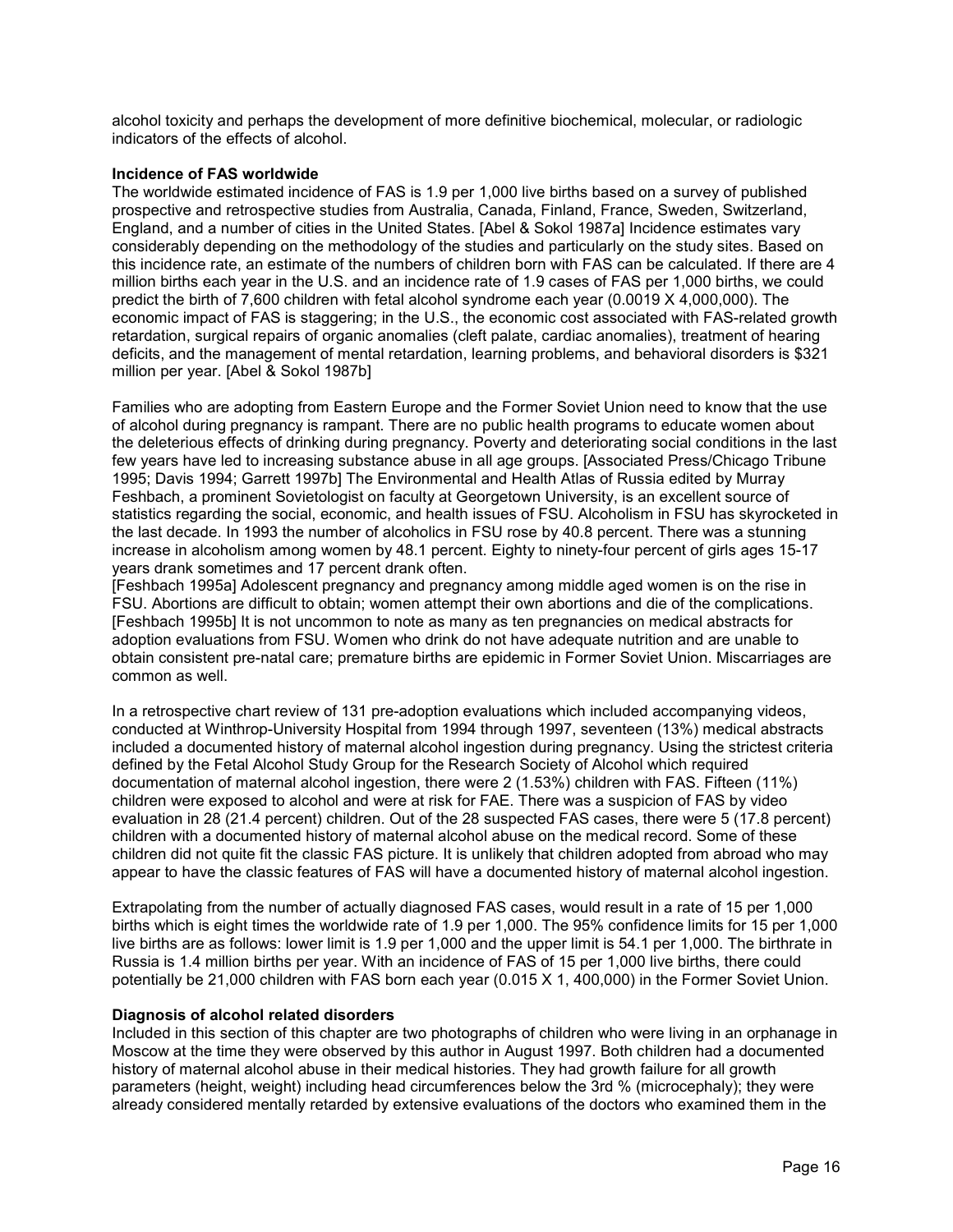orphanage. This was confirmed by a detailed discussion between the author and the orphanage director in August 1997. The three year old boy's parents were both alcoholics who occasionally came to visit him at the orphanage in a drunken state. In order to really understand the subtleties of diagnosing the classic features of FAS, the reader should be looking at the photographs while reading this section. The faces of these children clearly have all of the classic features of FAS: small eye openings with epicanthal folds, a flattened midfacial area, and a thin upper lip, with a long, flat philtrum.

It is essential to understand that the diagnosis of FAS is not always so easy. It is often completely overlooked in newborns [Little et al. 1990]. Many healthcare providers have not had training in the recognition of FAS. The face of an infant with suspected FAS may not appear to have the classic features early on in infancy, but as the muscles and bones mature, the facial features can become more apparent. Some of the classic features may be indistinguishable from certain ethnic characteristics. Asian and Native American children have epicanthal folds and a flattened midfacial area. There are some very Asian looking Russian children because of Russia's close proximity to Asia and the obvious mixing of cultures over the centuries. Russians living in Ulan-Ude, just north of Mongolia, look like Asian Caucasians. African American children do not have a thin upper lip, but the absence of this characteristic should not rule out FAS. [Streissguth 1997e] There are also other syndromes that resemble FAS like fetal hydantoin syndrome (exposure to dilantin (phenytoin), an anti-convulsant medication during pregnancy).

Most importantly, the facial features may just not be classic! The effect of the alcohol is quite variable as discussed in the section on definitions and terminology. Children may outgrow the facial features of FAS as well as their growth failure. Weight gain occurs quite often, although linear growth may remain limited [Streissguth 1997f]. Some children may be born with a normal head circumference, but as they grow, their head circumference growth velocity is not normal and their microcephaly evolves by the time they are one year of age. This is actually commonly seen on Russian pre-adoption growth charts, but it would be impossible to distinguish this late onset microcephaly as a result of alcohol exposure from malnutrition and deprivation in the orphanage and intrauterine infections (syphilis, cytomegalovirus, rubella, toxoplasmosis, herpes simplex). There are diagnostic tools to help professionals to learn how to identify FAS. According to Dr. Streissguth, Jon Aase views the diagnosis of FAS as detective work. [Aase 1990; Aase 1994] He has produced a videotape guide to teach the diagnosis of FAS.

A photographic screening tool developed by Astley and Clarren [Astley & Clarren 1996] uses computer analysis of standardized photographs to make the diagnosis of FAS. For the diagnosis of children adopted from abroad, this tool has limited utility because the quality of the photographs would most likely never meet the stringent requirements of the computer software. It is extremely challenging to make the diagnosis of FAS from video and photographs provided with a pre-adoption review. The videos are poorly produced and are often copied numerous times, losing most of the quality and acuity. Photographs are taken too far away or taken at angles that really do not allow clear inspection of the face; the photos are often copied or faxed before they are presented to prospective parents. The ethnicity of children adopted from abroad could hardly be accounted for with this simple computerized photographic screening tool.

#### Cognitive and behavioral manifestations of alcohol related disorders

What are the central nervous system and behavioral manifestations of alcohol related disorders? The behavioral and cognitive effects of alcohol related disorders can be mild, moderate, or severe. There is no way to predict the severity based on the physical appearance of the child. There are no tests to predict the future effects for a newly diagnosed infant. In a recent survey of FAS case reports by Mattson and Riley, between 1973 and 1996, the mean IQ was 65.73 (SD=20.2) with a range of 20 to 120 [Mattson & Riley 1997a]. The average IQ for individuals affected by alcohol is in the mental retardation range, but there is a tremendous variation. Children with ARND or FAE appear to have higher IQ scores than children with classic FAS, but these scores are still in the mentally retarded range for the most part. [Mattson & Riley 1997b] Even if the IQ is the normal range, children with alcohol related disorders can have severe and complex cognitive deficits and unusual behavioral manifestations. Some of these problems include jitteriness, disturbed sleep/wake cycles, hypotonia, hypertonia, poor state regulation, poor habituation, head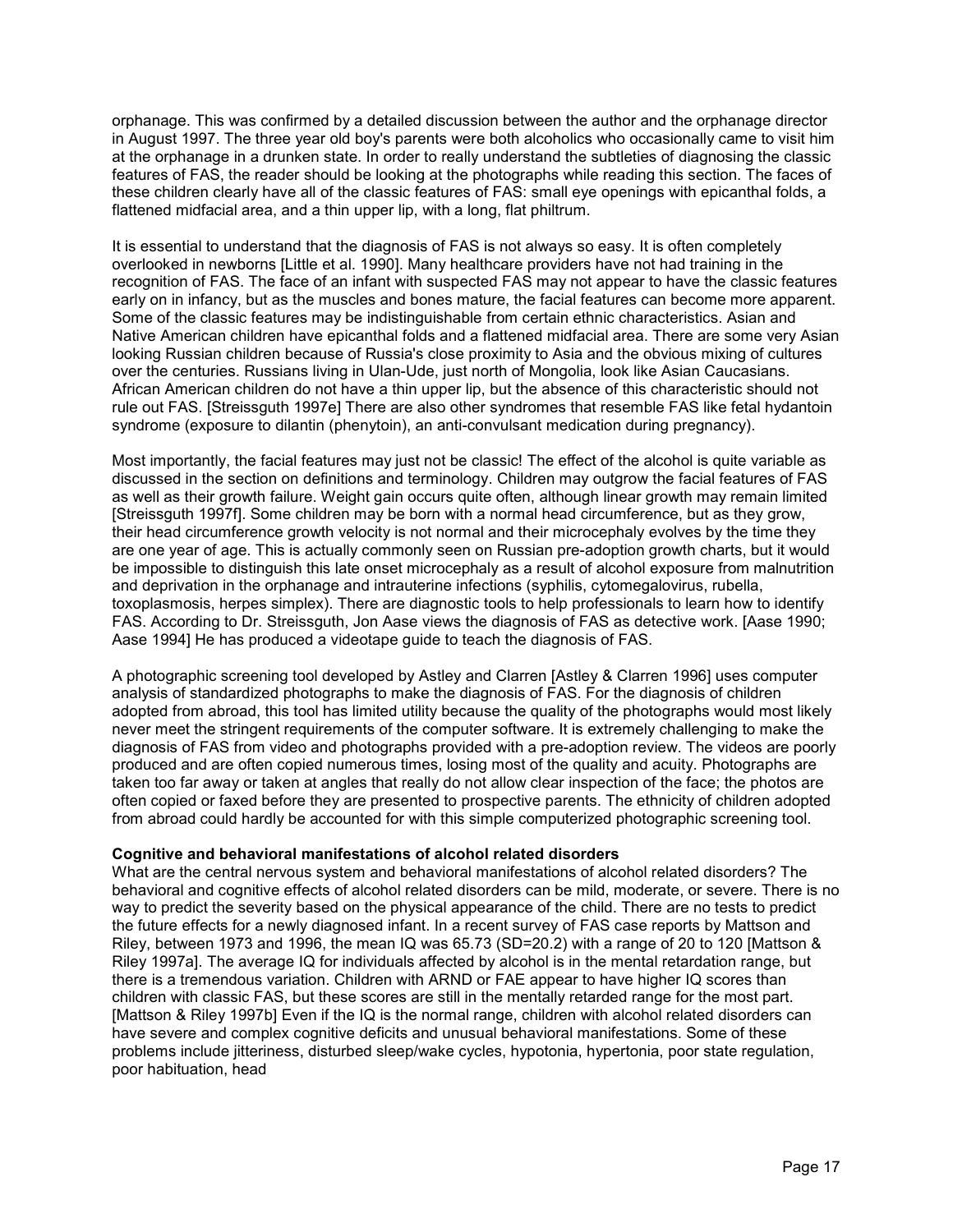banging and/or body rocking (self-stimulation behaviors), poor fine motor or gross motor control, hyperactivity, poor eye-hand coordination, poor balance, poor tandem gait, central auditory dysfunction, delayed or perseverative language, attentional impairments, learning disabilities, deficits in receptive and expressive language, poor impulse control, poor concentration, memory impairments, difficulties with judgment, difficulties with abstract reasoning, inability to generalize from situation to situation, difficulties with abstractions such as time and space and cause and effect, and poor adaptive functioning. Over time as the child grows from infancy through childhood to adolescence and adulthood, some or all of these cognitive and behavioral manifestations can become apparent, but are commonly misdiagnosed. If alcohol is not suspected, the child is mislabeled and treated inappropriately. [Streissguth 1997g; Mattson & Riley 1997c]

#### Birth defects associated with alcohol related disorders

What are the possible multisystem manifestations (birth defects) associated with alcohol related disorders? Twenty to fifty percent of children with FAS or FAE demonstrate a variety of physical anomalies [Committee on Substance Abuse and Committee on Children with Disabilities 1993] (see Table 1) including abnormalities of the face (cleft lip and/or palate), heart (ventricular septal defect, atrial septal defect, patent ductus arteriosus, Tetralogy of Fallot) skeleton (joint abnormalities, digit abnormalities), hearing deficits (conductive and neural), teeth (small teeth and faulty enamel), eyes (microophthalmia, myopia, strabismus, hypoplasia of the optic nerve) [Stromland & Hellstrom 1996], genitals (hypospadias, hypoplastic labia majora), and kidneys (hydronephrosis, horseshoe kidneys) [Taylor et al. 1994] This study looked at the renal sonograms of 84 patients with alcohol related disorders and found significant renal abnormalities in three (3.6 percent) patients. They do not recommend renal sonograms, but this author disagrees because there are just not enough patients screened in this study.

### Understanding the medical information in your referral

#### Medical diagnoses

In our study of over 300 potential adoptees from Eastern Europe, specific medical diagnoses were listed in over 90% of referral documents. However, many of these diagnoses were obscure (vegito-visceral syndrome); utilized arcane terminology (oligophrenia); or had terrifying prognoses such as perinatal encephalopathy, muscle tone abnormalities (e.g., spastic quadraparesis, pyramidal syndrome, myotonic syndrome), hypertension-hydrocephal syndrome and intrapartum spinal trauma. What do these diagnoses really mean and are they correct?

The use of medical terminology differs among countries. The best example is perinatal encephalopathy, a diagnosis listed in close to 100% of children referred from Russia. To most physicians in the United States, perinatal encephalopathy is an ominous condition which denotes a child at high risk of cerebral palsy and mental retardation. In Russia, the diagnosis may be made if the attending physician feels there is evidence from the history or physical exam that the child was "stressed" at some point in the pregnancy, delivery or post-partum period. In other words, the child – in their minds – is at risk for neurologic damage. A course of therapy is then prescribed and most children "recover" by a year of age. Complicating the use of this term is that the diagnosis may also be applied in situations where the orphanage director does not want to appear to be placing too many "normal" children abroad or if the institution wants to be eligible for additional funding.

The indiscriminate and non-medical use of these and other terms has led many adoption professionals to advise their clients to ignore the medical diagnoses listed in their child's medical history. However, you should never completely ignore any diagnosis unless the records contain evidence that suggests the diagnosis is incorrect.

Your first step is to seek counsel from your physician. A child with a diagnosis of "perinatal encephalopathy" who rolls over at four months, sits at seven, and walks at twelve does not have the motor impairments consistent with their diagnosis. However, acquisition of developmental milestones within an institutional care environment is usually delayed. In situations where the accuracy of a diagnosis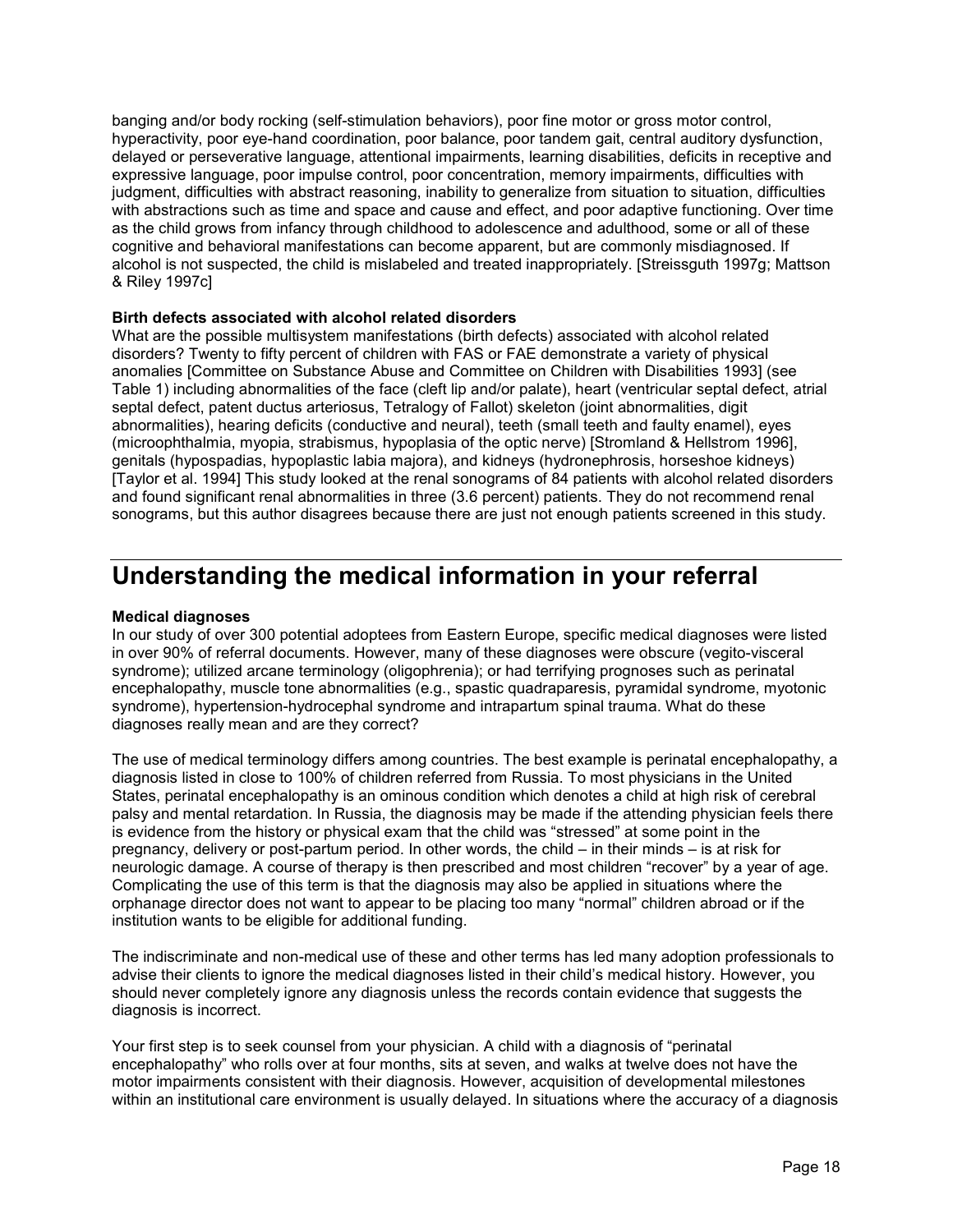is questioned, seek assistance from a physician who has experience interpreting adoption medical information.

#### The videotape

You will perhaps never be able to adequately describe the feelings you experience when you first see your child; however, in addition to a life-long memory, videotapes can provide unique and invaluable medical information about your child. When reviewing the video, remember the following:

A video captures only a tiny fraction of your child's life. The bright lights, additional attention and conflicting commands from caregivers often confuse a child – portraying them either as immobile, noncommunicative zombies, or as performing puppets with little sense of self-direction or awareness. Time of day and relationship to mealtimes make a tremendous difference in how a child responds – parents, think about what it's like before dinner time in your home.

A video is rarely well enough made or of sufficient technical quality to confirm a specific medical diagnosis. It is another piece of information. While all pieces of information are valuable, remember to interpret it in the context of all other information available on your child.

#### The embassy physical

U.S. immigration law mandates a medical examination by an Embassy-approved physician prior to issuing an entry visa to the United States. This examination is designed to detect infectious diseases that have an impact on public health, not to detect other medical problems in your child. Worldwide, tremendous variability exists in the quality of this examination. Don't count on the Embassy physical doing anything more than confirming that your child is alive.

#### Growth and developmental milestones

Growth and development proceed on the basis of biological, not chronological, age. Subtract the number of months your child was premature from his/her chronological age to determine the corrected gestational age. The corrected gestational age, not chronological age, should be used for plotting growth and evaluating development. For example, a child born at 28 weeks gestation is three months premature (a full-term baby is born at 40 weeks gestation.)

Six months after birth, this child should be plotted at the three-month point on growth curves and should have reached three months on a developmental checklist. As a general rule, you can stop correcting for prematurity by a child's second birthday.

Growth and development can be altered by the environment in which a child develops. The most common type of growth failure seen in orphanages is psychosocial growth retardation, a stress-induced failure of linear growth (kids are short). Children with psychosocial growth retardation fall behind one month of growth for every three to four months of orphanage life. If a child was in the orphanage from birth to four years of age, we would expect the height to be appropriate for a 36- to 39-month-old child (about 9 to 12 months behind). The weight may also be affected, but not as much as height. Growth failure due to malnutrition is much less common and affects weight more than height.

The most important measurement may be head circumference, which increases in size in response to brain growth. A head that is too small or too large may signal significant neurological problems.

Development can be altered by too much or too little attention. The Korean child who is continually carried by a foster mother may not have gross motor skills (sitting, crawling, etc.) that are age appropriate for children born in the United States. These delays rapidly correct when a child is given a chance to explore the environment on his/her own. Too little attention, the usual situation in institutionalized care settings, leads to significant delays in all areas of development--delays that may not resolve quickly. Evaluating an institutionalized child is difficult because delays may be caused by the deficiencies of orphanage life, or they may be due to true neurologic abnormalities or innate intellectual impairment.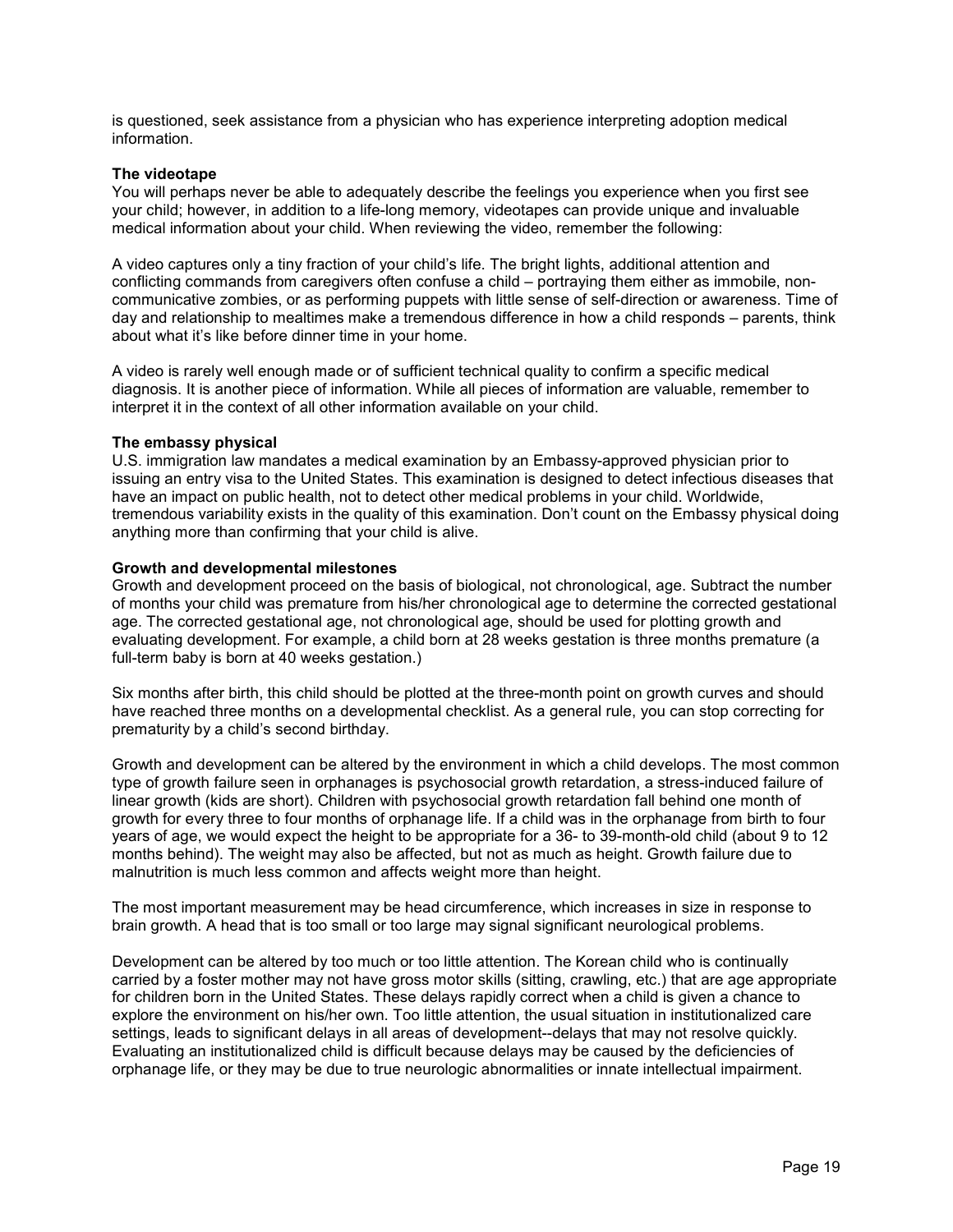#### History of alcohol use during pregnancy

Alcohol ingestion during pregnancy is the leading cause of preventable mental retardation in the world today. In Eastern Europe, maternal alcoholism was mentioned in 17% of women studied and fetal alcohol syndrome in 2.4 of referral documents. It may be possible to diagnose fetal alcohol syndrome using growth and development information and pictures/videotapes, but the diagnosis can be missed early in life even by experts. It is almost impossible to diagnose milder degrees of alcohol impairment, sometimes referred to as fetal alcohol effect, prior to arrival in this country. If you are considering adopting an alcohol-exposed child, you must read The Broken Cord by Michael Dorris, a beautifully written and extremely informative book about parenting an adopted child with fetal alcohol syndrome.

#### Blood tests in the country of origin

Pre-placement blood testing is variable. A defined battery of tests is not currently required for visa approval for the majority of orphans. In some cases, testing may be ordered by the Embassy for the Embassy's physician when a specific communicable disease is common in the community or suspected in your child. Some agencies or countries have a set testing protocol for children prior to referral. Therefore, blood tests may have been performed on your child. If not, five questions should be asked prior to requesting blood tests for specific diseases.

#### Can the test be done?

Medical facilities in some countries are so limited, it is impossible to test for certain disorders. Some countries fail to acknowledge that diseases such as AIDS are a problem and may therefore refuse to do the test.

#### Will the test be performed correctly?

Countries with limited medical infrastructures may not have the capability to perform the test accurately. There will be a result – but if the reagents are outdated, the equipment obsolete or the technician poorly trained, it may be meaningless.

#### Will the results be reported accurately?

Outright dishonesty, while rare, does occur.

#### Will blood drawing place the child at risk of catching the disease for which you are testing?

Disposable needles and syringes are often difficult to obtain and sterilization procedures may be lax. Aside from mother-to-infant transmission of hepatitis, syphilis and HIV during pregnancy, labor and delivery, transmission through needles contaminated with infected blood is the most common way for these diseases to infect children.

#### Was the test done at a time when the results would be meaningful?

For example, Hepatitis B has an incubation period of up to 12 weeks. A child with a negative test for Hepatitis B virus (Hepatitis B surface antigen) at two months of age may actually be positive at a later point in time. With HIV, the most commonly used test does not identify the virus, but only tests for the protective antibody. A child infected with HIV may not reliably produce the antibody until 18 months of age.

#### Should the child be tested prior to arrival?

After considering the issues of safety and validity, consider one more factor: Will the result really change your mind about proceeding with the adoption? If not, don't ask that the test be performed.

Above Information from: http://www.peds.umn.edu/iac/for\_families/before/understandingmedinfo.html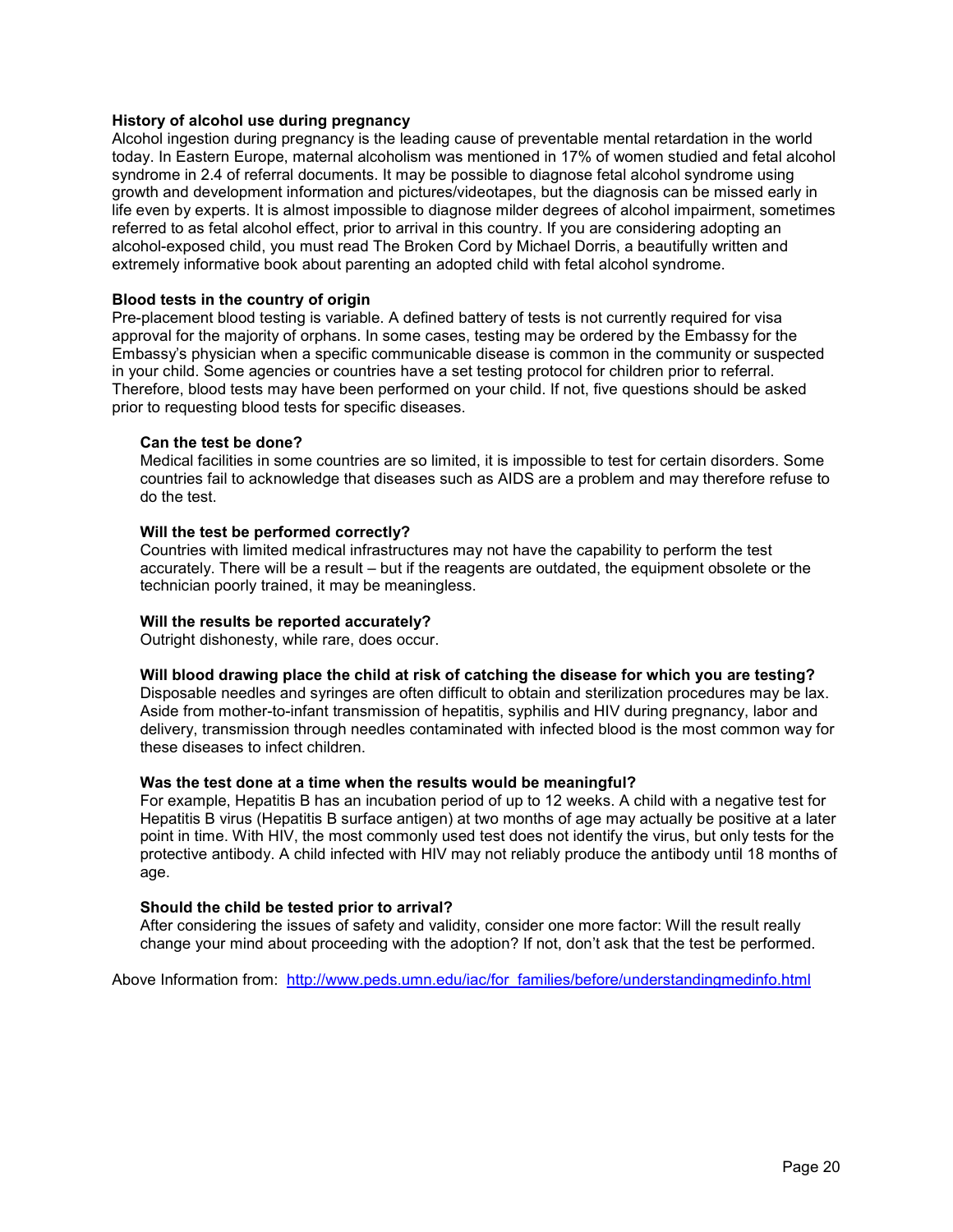### Adopting an institutionalized child: what are the risks?

By Dana Johnson, M.D., Ph.D.

After reviewing the medical records of nearly 1,000 institutionalized children, I can conclusively state that the most difficult area in adoption medicine is predicting the needs of children adopted from orphanages. Unfortunately, there is no shortage of dogmatic opinion, both positive and negative, on the outcome of these children. Recently, I have been quoted as saying that 85% of institutionalized children are normal. If so, why are so many families seeking help for their adopted children through organizations like Parent Network for Post-Institutionalized Children (PNPIC)? Confused by what you have heard? I am.

The major problem is that we are only beginning to understand how these kids are doing. Studies utilizing appropriately selected and tested institutionalized children have been too few to say with any certainty what percentage are normal (even if we could define what we mean by "normal"). It is also quite clear that the situation changes with time. Some children resolve problems, whereas others begin to exhibit them as the years pass. All contemporary studies of institutionalized adoptees from abroad deal with a rather narrow span of time–within two to five years of placement. Without valid data, we are left with our own opinions–which, of course, are shaped by our personal experience with adoption, by conversations with families we have come into contact with in our practice, and by our own world view. What do we really know, and what can we say about institutionalized children as a group? More importantly, what can we say about the child you have adopted or are considering adopting? Certainly, no one is in a position to provide statistics on what percentage are abnormal or normal. Even if we did have those data, they would address the status of institutionalized children at an early age. Twenty years from now, worries that your child had language delays at four years of age will be replaced by concerns of whether your child has acquired the tools to be successful as an adult; e.g., a positive self-image, a high school diploma and independent living skills. No one is in the position to even speculate on these longterm issues.

Following are questions and answers that address issues I feel should be considered when adopting an institutionalized child. Since I am offering advice in the absence of irrefutable facts, you are entitled to know my personal view on this subject. Nothing would please me more than to have all institutionalized children find permanent homes. However, nothing would make me feel worse than having a family adopt a child they were unprepared to parent.

#### What are the chances that my child will be normal on arrival?

Let me be blunt. The chance of an institutionalized child being completely normal on arrival in your home is essentially zero! Here's why:

© 2003 by the International Adoption Clinic at the University of Minnesota. The first clinic of its kind in the United States providing for the health needs of internationally adopted children through its clinic services, research and education. www.peds.umn.edu/iac

• Kids aren't in orphanages because they come from loving, intact families with a good standard of living and ready access to good health care and nutrition. Abandonment by a destitute, single parent with poor prenatal care and inadequate diet is the most common reason why a child is available for adoption. The second most common reason is termination of parental rights because of neglect and/or physical/sexual abuse (often alcohol related). Over 50% of institutionalized children in Eastern Europe are low birth weight infants, many were born prematurely, and some have been exposed to alcohol in utero. Finally, children with major medical problems or physical handicaps may be placed in orphanages by their parents due to limited access to corrective treatment and rehabilitation services. These kids are a highrisk group by any standard.

• An orphanage is a terrible place to raise an infant or young child. Lack of stimulation and consistent caregivers, suboptimal nutrition and physical/sexual abuse all conspire to delay and sometimes preclude normal development. All institutionalized children fall behind in large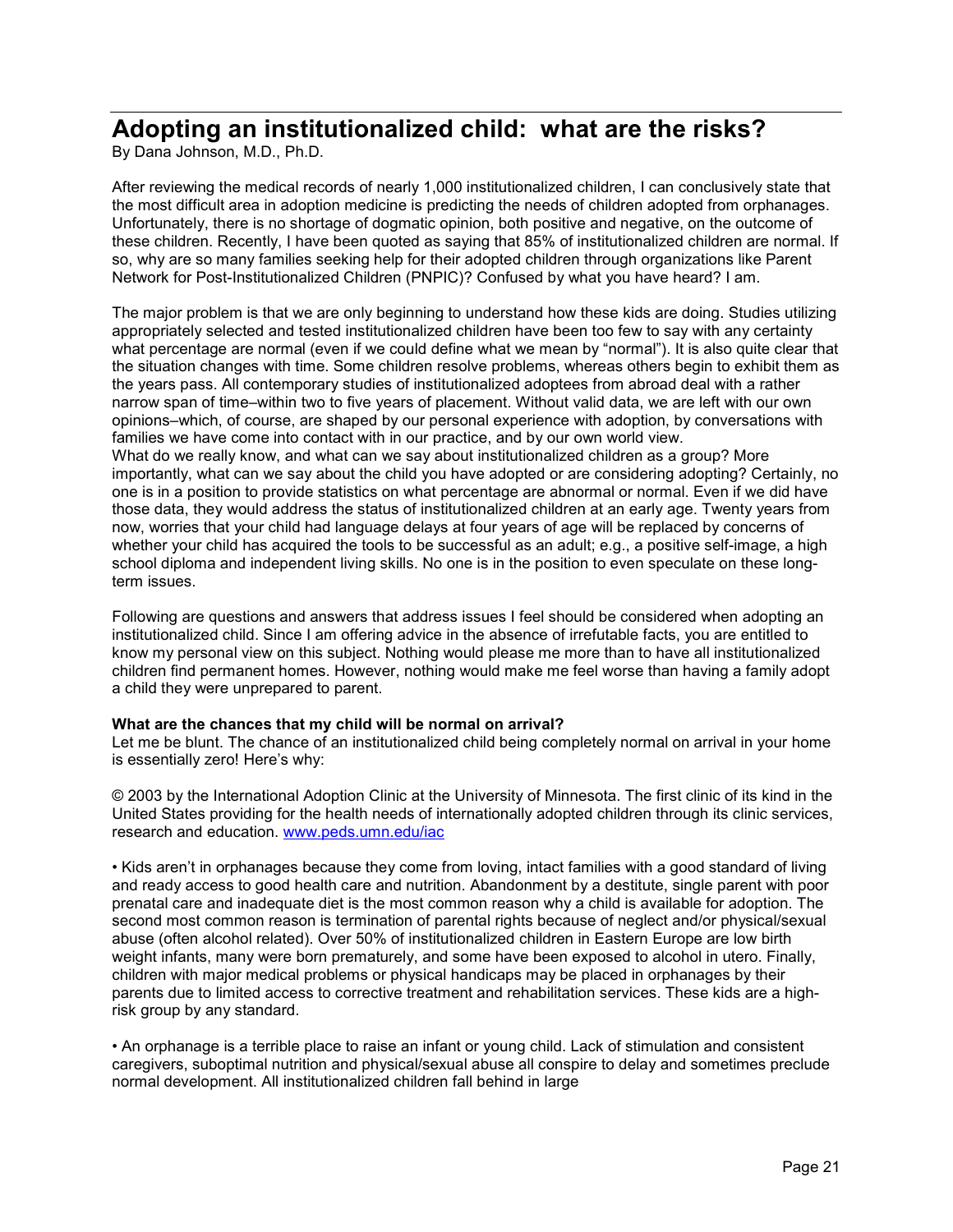and fine motor development, speech acquisition, and attainment of necessary social skills. Many never find a specific individual with whom to complete a cycle of attachment. Physical growth is impaired. Children lose one month of linear growth for every three months in the orphanage. Weight gain and head growth are also depressed. Finally, congregate living conditions foster the spread of multiple infectious agents. Intestinal parasites, tuberculosis, Hepatitis B, measles, chickenpox, middle ear infections, etc., are all found more commonly in institutional care settings.

#### Will I be able to determine the nature and severity of my child's immediate health needs prior to arrival?

I have seen very few children for whom sufficient information on prenatal factors, birth weight, and postnatal growth and development was available to say that the child was normal. A more common situation is identifying children who clearly are very abnormal. These are children who have the typical facial and growth characteristics of fetal alcohol syndrome, children with clear neurologic abnormalities, and children with autistic-like behavior. It is impossible to predict the exact needs of most children, which is why you should have your child evaluated by knowledgeable professionals after arrival. Most institutionalized children, especially those older than two years of age, need rehabilitation services to correct deficits imposed by orphanage life.

Even if a child initially appears normal, remember that many problems are not apparent at the time of arrival in your home. For example, children with significant attachment issues often do not exhibit these behaviors until they feel secure in their new environment. The challenges of school, particularly the transition between kindergarten and first grade, may unmask subtle intellectual impairments and learning disabilities.

#### If my child isn't normal on arrival, when will he/she catch up?

This is a question that no one can answer with certainty. We do know that your child will progress far better in your home than he/she would have in the orphanage, and that most children make tremendous gains in growth and development during the first years with their adoptive families. Unless a child is truly neurologically impaired, gross and fine motor skills as well as strength respond well to improved nutrition and a stimulating environment.

However, many children, especially those who spent considerable time within institutional care settings, continue to show delays in language and social skills, behavioral problems, and abnormalities in attachment behavior even after several years in their adoptive home. In most situations, areas of delay respond to appropriate treatment, but resolution of the problem may take time and expert guidance. In some situations, therapy will improve but cannot correct the fundamental problem; e.g., fetal alcohol exposure. In these situations, the challenges will be life-long. © 2003 by the International Adoption Clinic at the University of Minnesota. The first clinic of its kind in the United States providing for the health needs of internationally adopted children through its clinic services, research and education. www.peds.umn.edu/iac

#### Since my child will likely have medical and/or developmental needs, will I be able to locate appropriate therapeutic resources within my community?

Your child's most important resource is you and your family. Your commitment to your child's well-being is the single most important factor in success. However, despite what you may have heard, love alone may not be enough. Expert help is frequently needed to rehabilitate a child who has suffered prolonged neglect and abuse within an orphanage.

One of the most frustrating situations a parent can face is having a child with a problem but no access to help. Hope for the best, but prepare for the worst. Before you accept a referral, seek out the resources in your community that may be necessary. These include speech and language pathologists; occupational therapists with training in sensory integration therapy; neuropsychologists who have experience evaluating institutionalized children; and therapists with experience in post-institutional behavior problems and attachment disorders. Some of these services may be available free within your school system, but many will involve significant expense. Be sure to check with your health plan to see what services are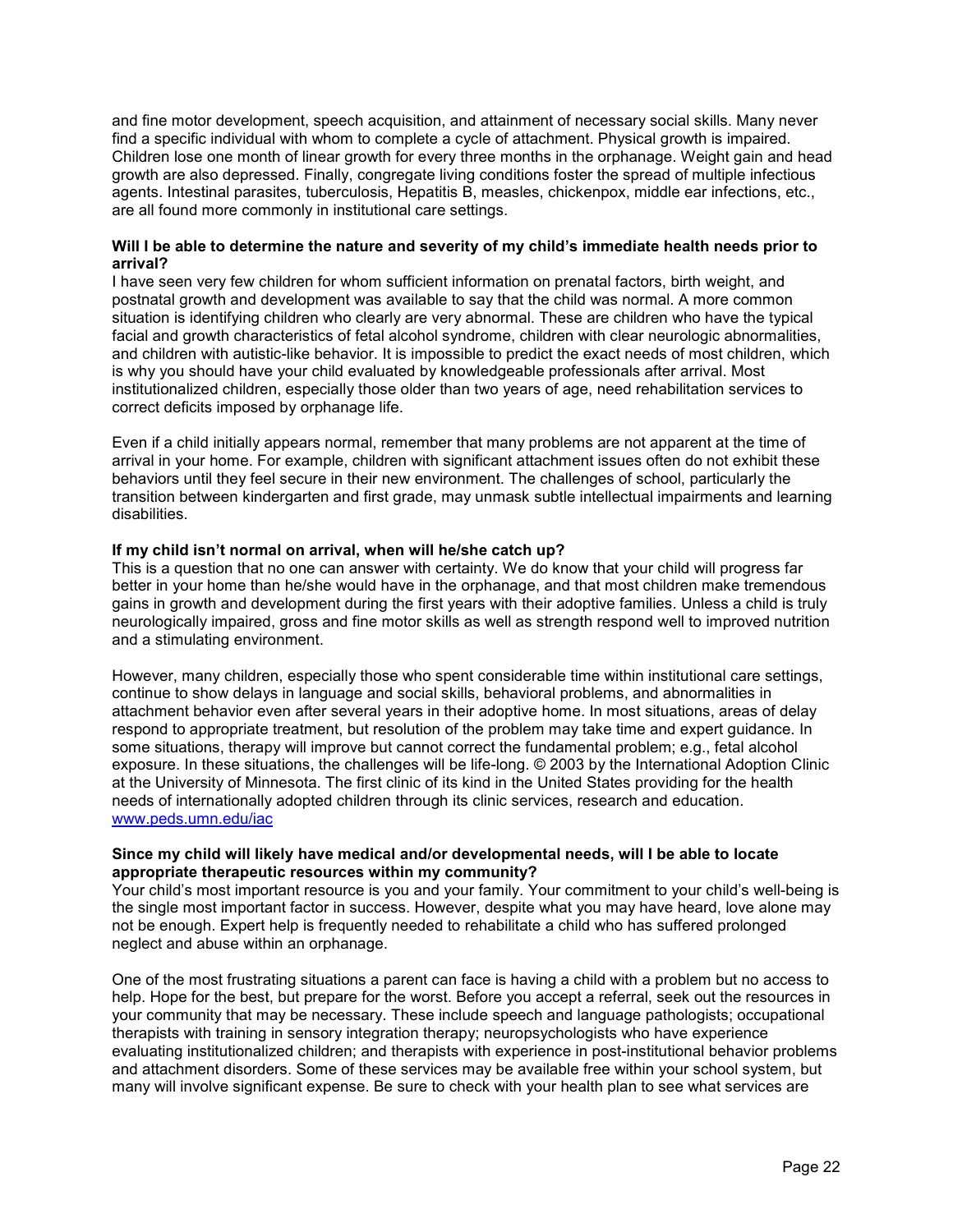covered, at what level, and for how long. Careful investigation of these areas may help you decide if adopting an institutionalized child is an option for your family.

#### What are the chances that our child will have severe problems?

The likelihood that you will adopt an institutionalized child with problems so severe that they disrupt the fabric of your family is small. Educate yourself with information available through organizations such as PNPIC, then honestly evaluate your own capabilities as a parent. You may decide that the risk, though low, is too great for your situation.

If you decide to proceed, you can lower your chances of adopting such a child by obtaining appropriate information from your agency and having it reviewed by a knowledgeable physician prior to accepting a referral. An important part of this process is being prepared to say no if you recognize that the needs of a certain child exceed your capabilities. Be aware, though, that you will never have all the information you need to eliminate this risk. Don't drive yourself wild in an endless search for that one final piece of information that will guarantee a correct decision. The best decision you can hope to make is one that is well-reasoned, based on the information that is available, accompanied by the "leap of faith" that is a mandatory part of all conscious decisions to parent. If you cannot knowledgeably assume this risk, international adoption–particularly of an institutionalized child–may not be for you.

#### Will we be satisfied that we made the choice to adopt a child from an orphanage?

The answer to this question is the reason I remain optimistic about adopting institutionalized children. A study involving a questionnaire returned by a large number of families who adopted from Romania revealed that 90% had a positive view of their adoption. However, being satisfied with their decision to adopt did not mean that their children were problem free (whose children are?). Less than 10% of families were ambivalent about their decision, and only a small percentage were considering disruption of the adoption.

#### IN SUMMARY:

• Don't expect your child to emerge from an orphanage unscathed. © 2003 by the International Adoption Clinic at the University of Minnesota. The first clinic of its kind in the United States providing for the health needs of internationally adopted children through its clinic services, research and education. www.peds.umn.edu/iac

• Prepare in advance to rehabilitate your child.

• Institutionalized children are a high-risk group. Make sure that you are prepared to take on the parenting challenges.

• Optimism is appropriate. Most families feel positively about their adoption.

© 2003 by the International Adoption Clinic at the University of Minnesota. The first clinic of its kind in the United States providing for the health needs of internationally adopted children through its clinic services, research and education. www.peds.umn.edu/iac

### Institutional living and environmental issues in adoption

#### Developmental concerns

Developmental concerns are to be expected in children who have been institutionalized, neglected or abused, severely malnourished or generally lacking in developmental stimulation. Developmental expectations may vary across cultures (i.e. infants may be swaddled, never placed on the floor), which will limit a child's developmental progress. Nutrition and developmental stimulation do help a great deal, but may not completely resolve the delays.

It is important for parents to understand that "developmental delay" does not always mean "with food and love, it will all get better." Most international adoptees DO achieve typical development, but some do not. As a rule of thumb, most infants who are delayed make 2 months of developmental progress (at least) in 1 month. My approach is to discuss Early Intervention on the first visit and to strongly recommend this if a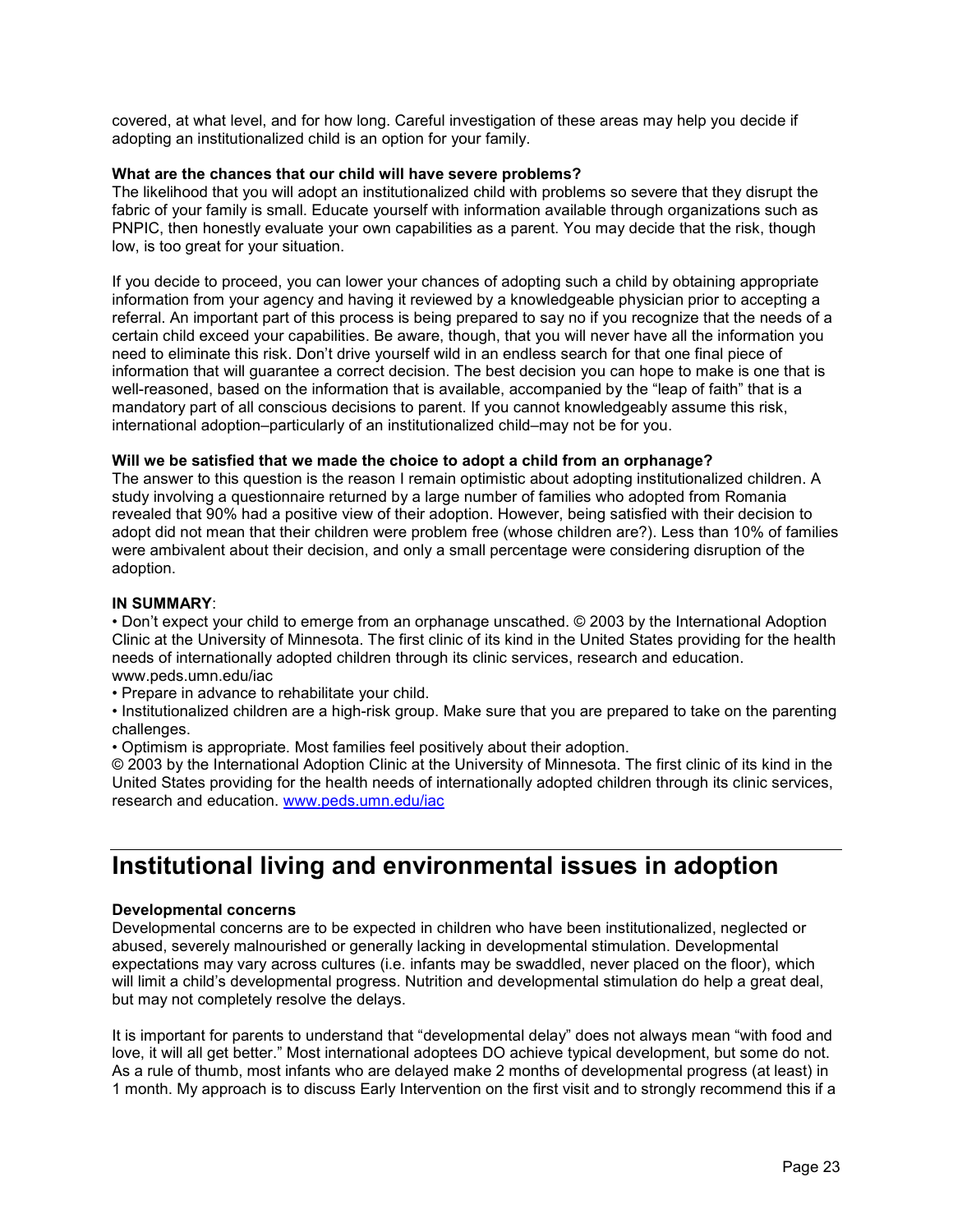child is severely delayed or if parental support seems indicated. Most parents welcome the option of a developmental assessment and ongoing monitoring and therapy if indicated.

For school-aged children, a non-verbal assessment may be helpful in determining a child's optimal school placement. Learning difficulties and attentional concerns are particularly common in children with a history of institutionalization, alcohol exposure or malnutrition. This is particularly true for children over three years of age.

Language delays are particularly difficult to assess in international adoptees. Unlike other immigrant children who continue to speak their primary language, international adoptees lose their first language in parallel with gaining a second one. It does help to understand the proficiency of a child's language in their primary language before adoption, but this is rarely feasible. Functional receptive language is relatively easily acquired at most ages, but more robust language in the school age child may take years to fully develop. While English as a Second Language (ESL) services may be helpful, such measures are often insufficient for older adoptees who may have a primary language disorder (Gindis, 1999)

#### Emotional and behavioral concerns

A child's emotional health post-adoption is related to a number of factors, including the child's temperament, parental temperament, pre-adoption environment, abuse and health as well as postadoptive adjustment. It is very difficult to determine true concerns vs. "within the range of normal" during a single office visit.

Some common behaviors of concern to parents include self-stimulatory behaviors (i.e. head banging, rocking) that can be expected to diminish with time. Gorging on food or refusal to eat is relatively common as well. Sleeping patterns may be erratic given time zone changes, sleeping alone vs. in an institutional setting and having the option to do something other than lying in bed. Parents appreciate an explanation of goals for eating and sleeping behaviors, but should be encouraged to provide this structure with some flexibility.

In general, particularly younger adoptees typically form a strong relationship with their new parents within a week of meeting them. Indiscriminate friendliness is common in older international adoptees, but is both disturbing to families and a safety risk for the child.

Depression (manifest at an age-appropriate level) is not uncommon. For example, imagine your adjustment after relocating to a completely new world with different sounds, smells, people, practices and language.

Some of the most common parental concerns include "attachment disorders" and "sensory integration disorders." Health professionals may be discussing developmental delay, failure to thrive, language delays, pervasive developmental delays (PDD/autism), post-traumatic disorders (PTSD) or mental retardation.

Sadly, emotional neglect, physical abuse and sexual abuse are not uncommon in orphanages around the world. These are not diagnoses to be made on an initial visit, but require continued monitoring and often the assistance of other professionals.

Lisa Albers, MD, MPH April 12, 2002

#### What are "attachment," Reactive Attachment Disorder and attachment therapy?

"Attachment" is a theoretical construct developed by Bowlby and Spitz early in the twentieth century to describe a relationship between an infant and a primary care taker, manifest in certain behaviors. The initial theory resulted from their observations of infant behavior in the setting of profound maternal and sensory deprivation. Clinicians and researchers since this time have described infants who do not present with a pattern of 'secure attachment' with their primary caretaker (or caretakers) as being at significant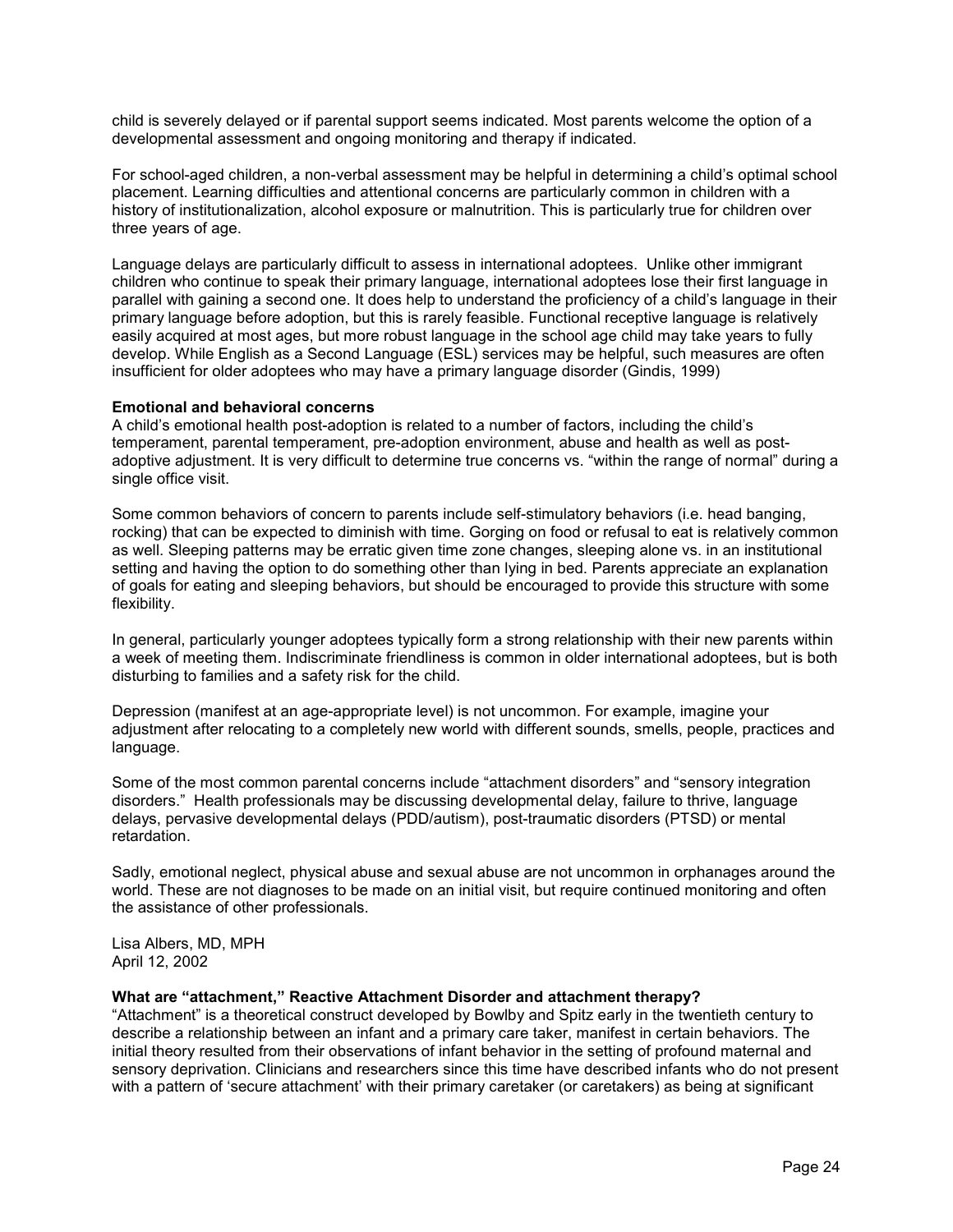risk for later impairments in social relationships, attachments, trust and intimacy. (Bowlby, 1951; Spitz 1945).

A range of appropriate and inappropriate attachment behaviors have been described as infants learn to explore the world with gradually less proximity to a familiar caregiver. Ideally, during one's early days, weeks and months of life, an infant's caregiver provides him or her with a secure environment that serves as a safe and secure base from which to explore the outside world. Interactions between an infant and one or more caretakers occur multiple times per day and thousands of times during infancy. Any single interaction is not critical, but the general quality of interactions over time does impact a child's perception of the world with respect to where he or she can or cannot get his needs met. In addition, it is unlikely that early experiences can be "erased" but there is not felt to be an "absolute" critical period beyond which all children are likely to have "attachment problems" if they have not formed a positive attachment relationship.

As is typical of many behavioral diagnoses, extreme difficulties with attachment have been defined as a disorder by clinicians and researchers. "Reactive Attachment Disorder of Infancy or Early Childhood" is described in the Diagnostic and Statistical Manual of Mental Disorders: Fourth Edition (DSM-IV-TR). According to the DSM-IV-TR, "Reactive Attachment Disorder" (or "RAD") is a term used to describe a child who displays "markedly disturbed and

developmentally inappropriate social relatedness in most contexts that begins before age 5 and is associated with grossly pathological care."

Children who present with disordered attachment patterns, as manifest by specific behaviors, have often been abused, neglected, traumatized or generally deprived of critical developmental experiences with positive adult attachment figures.

Children who have missed these early childhood experiences during critical times may develop patterns of extreme defensiveness with interpersonal relationships, excessive social inhibition, hypervigilance, and ambivalent responses relating to people. In addition, more extreme behaviors such as aggression, defiance, destructiveness, rage, depression, and indiscriminant attachments to others (without depth or meaning) may be seen.

Clinicians and researchers are currently facing an increasing demand to address the needs of children who have suffered early attachment difficulties leading to behaviors consistent with the diagnosis of Reactive Attachment Disorder, but unfortunately, therapies for these disorders are not proven. Attachment therapy is not a single therapy, but ideally a multidisciplinary informed approach to assisting families with children who present with severe attachment-related difficulties.

Ideally, "attachment therapy" is a collective set of therapeutic interventions ranging from individual, family and group therapeutic approaches to the more controversial "holding therapy approaches." Of note, no "holding therapies" have been reported in peer reviewed journals.

Lisa Albers, MD, MPH April 12, 2002 www.aap.org/sections/adoption/meddevinfo.htm

#### Impact of foster care and orphanages

While neglect and abuse are sometimes part of the history of children adopted from foster care and orphanages, the more severe impacts - Sensory Integrative Disorder and Attachment Disorder - are not as well known. It is important to note that the American Academy of Pediatrics reports that 12% of *all*  children, including non-adopted children, have some sort of sensory integrative dysfunction. These are part of a broad category of developmental delays owing to lack of stimulation in severely overcrowded and understaffed institutions or in multiple placements of foster children. In practical terms, infants, babies and toddlers who are confined to cribs and who have little contact with human touch may suffer sensory deprivation, resulting in a failure of the brain to integrate some neurological pathways. Similarly, foster children who are subject to multiple placements without addressing the psychological impacts, can exhibit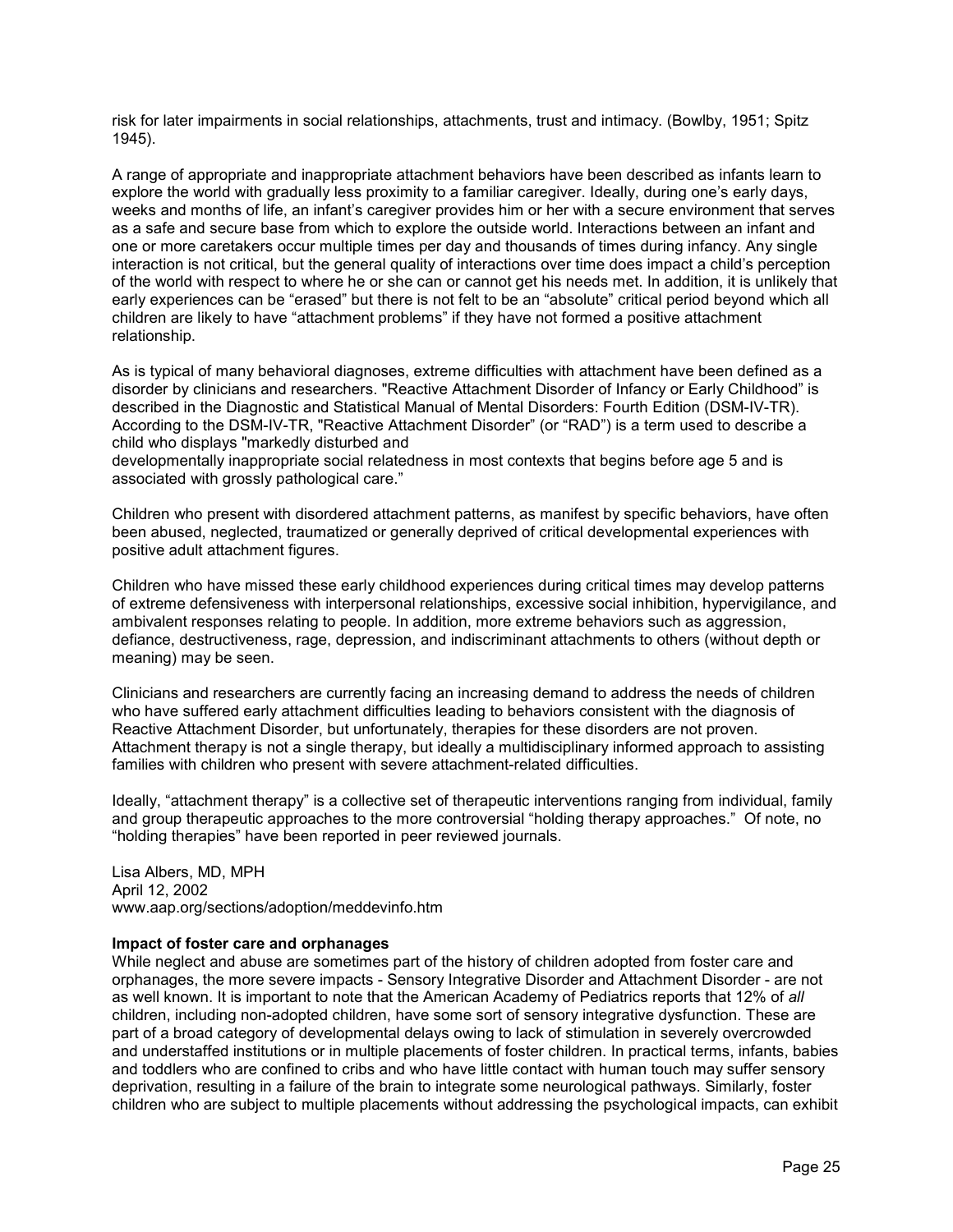similar problems. This early deprivation for both populations could lead to behavioral and medical problems. Early intervention is essential to a good long-term prognosis. *Development Assessments of International Adoptees (www.calib.com/naic/pubs/r\_devev.cfm)* 

### List of International Adoption Medical Doctors

#### CALIFORNIA

Tina Gabby, MD 2 Fifer Avenue, Suite 200 Corte Madera, CA 94925 (415) 381-3255, Fax: (415) 381-3255

#### Rowena Korobkin, MD

California Pacific Medical Center 2340 Clay Street, No. 303 San Francisco, CA 94115 (415) 923-3822, Fax: (415) 923-3506

#### Deborah Lehman, MD

Cedars-Sinai Medical Center 8700 Beverly Blvd Los Angeles, CA 90048 (310) 423-4471. Fax: (310) 423-8284 E-mail: deborah.lehman@cshs.org

#### ChrisAnna M. Mink, M.D.

Harbor-UCLA Research and Education Institute 1124 West Carson Street, Building N-7 Torrance, CA 90502 (310) 328-0720, Fax: (310) 328-0468 E-mail: cmink@rei.edu

#### COLORADO Sarah Carpenter, MD Matthew F. Daley, MD

The International Adoption Clinic 1056 East 19th Avenue, B032 Denver, CO 80218 (303) 837-2830, Fax: (303) 764-8072

#### **CONNECTICUT**

Margaret Hostetter, MD Yale Child Health Research Center 464 Congress Avenue New Haven, CT 06520 (203) 737-5970, (203) 737-4480 Fax: (203) 737-5972

#### ] Margaret K. Ikeda, MD

Moose Hill Pediatrics 705 Boston Road Guilford, CT 06437 (203) 458-7410, Fax: (203) 458-6960

#### DELAWARE

Adoption Consultation Services Alfred I. DuPont Hospital for Children 1600 Rockland Road Wilmington, DE 19803 Dr. Kate Cronan, Dr. Steven Bachrach - codirectors (302) 651-6040, Web site: http://www.nemours.org/no/filebox/pdf/adopt.pdf

#### DISTRICT OF COLUMBIA Phillip Pearl, MD

Children's National Medical Center Department of Neurology 111 Michigan Avenue NW Washington, DC 20010 (202) 884-2120, Fax: (202) 884-5226

#### Nina Scribanu, MD

International Adoptions Health Resource Center Georgetown University Medical Center, Department of Pediatrics 3307 M Street NW, Suite 410 Washington, DC 20007 (202) 687-8635, Fax: (202) 687-8899 E-mail: scribanu@gunet.georgetown.edu

#### Marie Tartaglia, MD

3301 New Mexico Avenue NW, Suite 238 Washington, DC 20016 (202) 537-1180, Fax: (202) 244-7410

#### **GEORGIA**

Patrick Mason, MD, Ph.D Amy Pakula, MD Marcus Institute 1605 Chantilly Drive, Suite 100 Atlanta, GA 30024 (404) 321-0393, Ext. 109, Fax: (404) 321-7944 E-mail: adopt@marcus.org Web site: http://www.marcus.org

#### ILLINOIS

Ira Chasnoff, MD Child Study Center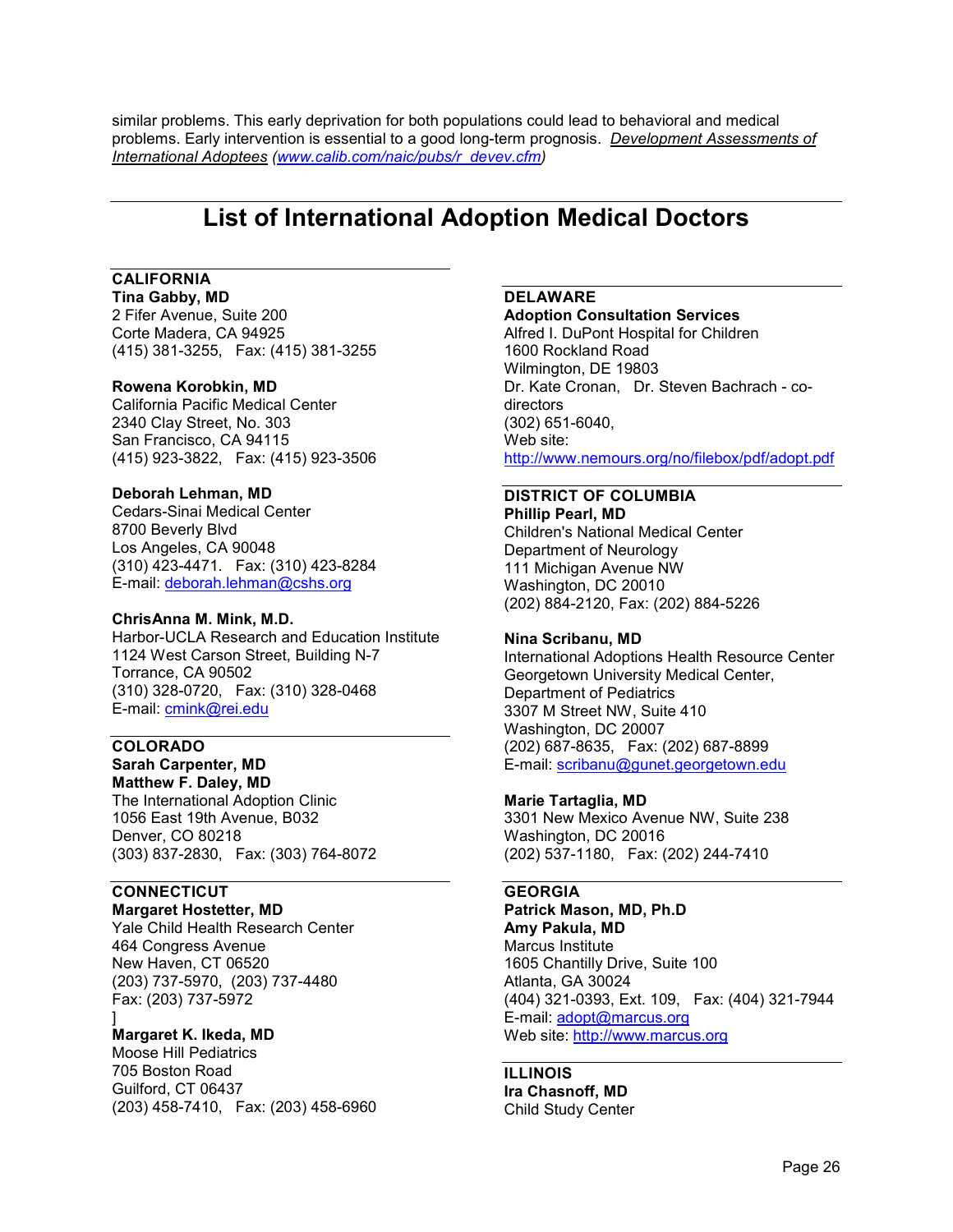200 South Michigan Avenue, Suite 1430 Chicago, IL 60604 (312) 362-9607, Fax: (312) 362-9609 Web site: http://www.childstudy.org

#### Todd Ochs, MD

1945 West Wilson Street Chicago, IL 60640 (773) 769-4600, Fax: (773) 975-5989 E-mail: t-ochs@northwestern.edu

#### Tina Tan, MD

Children's Memorial Hospital 2300 Children's Plaza Chicago, IL 60614 (773) 880-4187, Fax: (773) 880-8226

#### INDIANA

James Conway, MD Riley Hospital for Children 702 Barnhill Drive, Room 5845 Indianapolis, IN 46202 (317) 274-7260, Fax: (317) 278-3031

#### MAINE

Nancy W. Hendrie, MD The Sharing Foundation PO Box 399 Woolwich, ME 04579 (207) 442-7612, Fax: (207) 386-0307 E-mail: Nhendrie@aol.com

#### MARYLAND

The International Adoption Clinic of Kennedy Krieger Institute and Johns Hopkins Children's Center 600 North Wolfe Street Baltimore, MD 21287 (410) 502-8988, Fax: (410) 502-8753 Web site: http://www.adoptiondoc.org

#### Dr. Scott Needle, MD, FAAP

River Hill Pediatrics 6100 Day Long Lane, Suite 102 Clarksville, MD 21029 410-531-0900, Fax 410-531-0907 E-mail: sneedlemd@yahoo.com

#### **MASSACHUSETTS**

Lisa Albers, MD Children's Hospital Adoption Program 300 Longwood Avenue Boston, MA 02116 (617) 355-5209, Fax: (617) 730-5529 E-mail: albers\_l@hub.tch.harvard.edu

#### Laurie Miller, MD

The International Adoption Clinic The Floating Hospital for Children New England Medical Center 750 Washington Street, Box 286 Boston, MA 02111 (617) 636-8121, Fax: (617) 636-8388 Web site: http://www.nemc.org/adoption

#### Linda Sagor

University of Massachusetts Medical Center 55 Lake Avenue Worcester, MA 01655 (508) 856-4198, Fax: (508) 856-7745 E-mail: lindasagor@banyan.ummhc.edu

#### Claire D. Wilson, MD

Lahey Clinic 41 Mall Road Burlington, MA 01805 (781) 744-8083, Fax: (781) 744-5244

#### MICHIGAN

Jerri Ann Jenista, MD St. Joseph Mercy Hospital 551 Second Street Ann Arbor, MI 48103 (734) 668-0419, Fax: (734) 668-9492

#### Dennis Murray, MD

Michigan State University C204 East Fee Hall East Lansing, MI 48824-1316 (517) 353-7806, Fax: (517) 355-1679 E-mail: murrayd@pilot.msu.edu

#### MINNESOTA

Dana Johnson, MD, Ph.D International Adoption Clinic University of Minnesota Hospitals D-136 Mayo Building, Box 211 420 Delaware Street SE Minneapolis, MN 55455 (612) 624-1164, Fax: (612) 624-8176 E-mail: *iac@tc.umn.edu* Web site: http://www.peds.umn.edu/iac

#### Leah Wilson, MD

Hutchinson Medical Center - Pediatrics 3 Century Avenue SE Hutchinson, MN 55350 (320) 587-2020, Fax: (320) 234-3317 E-mail: lwilson@hahc.hmc.com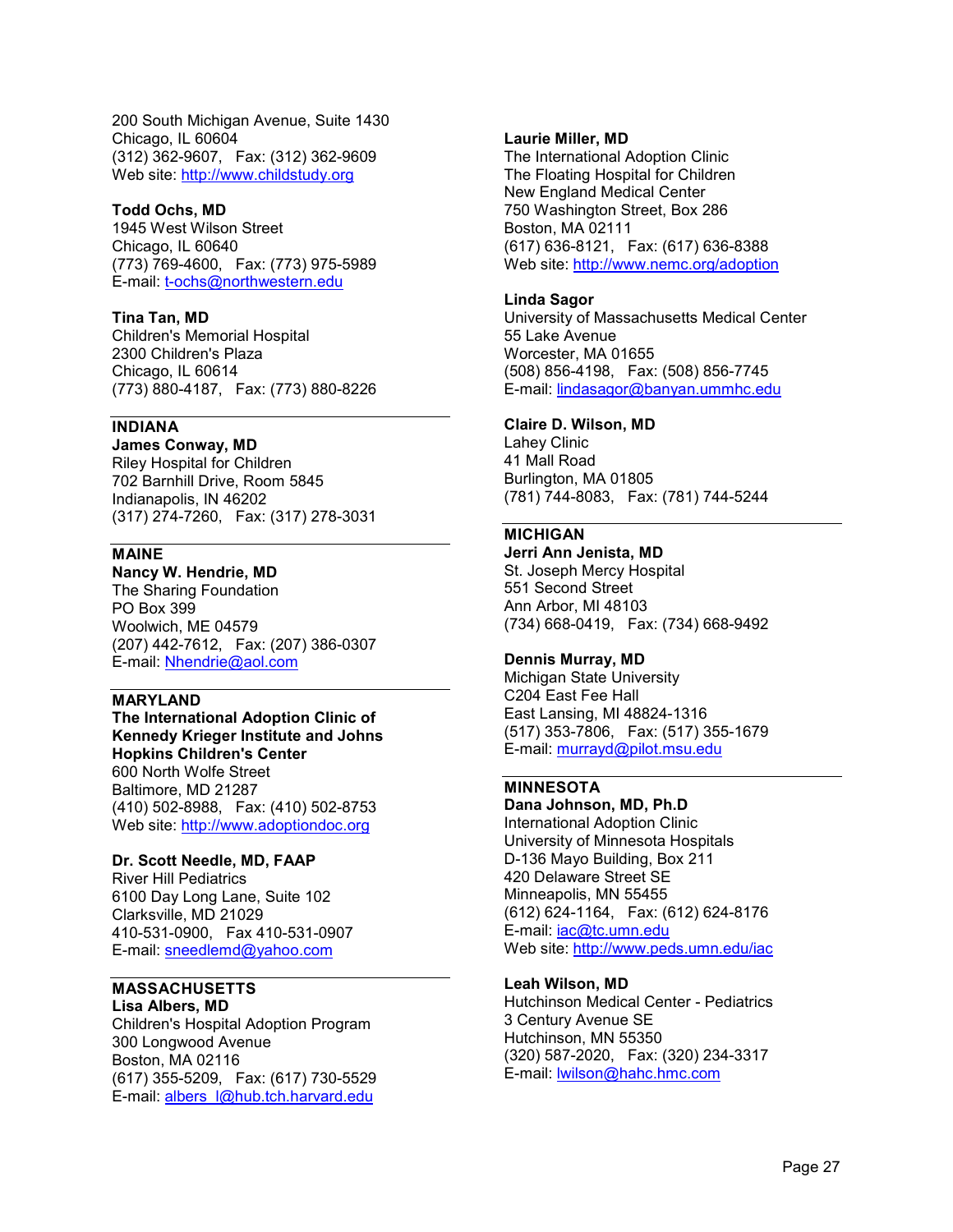#### MISSOURI

Mary K. Bowen, MD Unity Medical Group 4305 Butler Hill Road, Suite 2 St. Louis, MO 63128-3717 (314) 845-1780, Fax: (314) 845-1781 E-mail: bowenmd99@yahoo.com

#### Jennifer S. Ladage, MD

Foreign Adoption Clinic and Educational Services (F.A.C.E.S.) Cardinal Glennon Children's Hospital 1465 South Grand Avenue St. Louis, MO 63104 (314) 577-5643, Fax: (314) 268-4028 E-mail: facesintl@slu.edu

### MONTANA

Marie Mitchell, RN, Pediatric Nurse **Practitioner** 475 Concord Drive Bozeman, MT 59615 E-mail: mariem@msu.oscs.montana.edu

#### NEBRASKA Edward Kolb, MD

International Adoption Medical Consultants. LLC 13110 Birch Drive, Suite 148, Box 366 Omaha, NE 68114 (402) 680-3269, Fax: (402) 496-7126 E-mail: adoptmedconsultants@cox.net

#### NEW JERSEY

Lisa Nalven, MD Center for Child Development 505 Goffle Road Ridgewood, NJ 07450 (201) 0447-8151, Fax: (201) 447-8526

#### NEW YORK

#### Andrew Adesman, MD

Developmental Evaluation Center for Adoption Schneider Children's Hospital 269-01 76th Avenue New Hyde Park, NY 11040 (718) 470-4000, Fax: (718) 343-3578 E-mail: adoption@lij.edu Web site: http://www.schneiderchildrenshospital.org/sch\_p at dev behave.html

#### Jane Ellen Aronson, MD

International Pediatric Health Services 151 East 62nd Street, Suite 1A New York, NY 10021 (212) 207-6666, Fax: (212) 207-6665 E-mail: orphandoctor@aol.com Web site: http://www.orphandoctor.com

#### Steven Blatt, MD

University Health Care Center 90 Presidential Plaza, 3rd Floor Syracuse, NY 13202 (315) 464-5831, Fax: (315) 464-2030 Boris Gindis, Ph.D BG Center: International Adoption Psychological Consultation and Services 13 South Van Dyke Avenue Suffern, NY 10901 (845) 357-2512, Fax: (845) 369-6830 E-mail: gindis@bgcenter.com Web site: http://www.bgcenter.com

#### Mary Anne Kiernan, MD

Long Pond Pediatrics 2350 Ridgeway Avenue Rochester, NY 14626 (716) 225-0950, Fax: (716) 225-9093

#### Susan Levitzky, MD

161 Madison Avenue New York, NY 10016 (212) 213-1960, Fax: (212) 213-5809

#### Daniel R. Neuspiel, MD, MPH

Beth Israel Medical Center 10 Union Square East, Suite 2J New York, NY 10003 (212) 844-8309, Fax: (212) 844-8401

#### Moira Szilagyi, MD, Ph.D

Foster Care Pediatrics Monroe County Health Department 111 Westfall Road Rochester, NY 14692 (716) 274-6927, Fax: (716) 292-3942

#### Michael Traistor, MD

390 West End Avenue, Suite 1E New York, NY 10024 (212) 787-1444, Fax: (212) 799-8620

#### Elaine Schulte, MD

Department of Pediatric Medicine Albany Medical College, A-88 Albany, NY 22314 (518) 262-7745, Fax: (518) 262-5589

#### Lawrence Sugarman, MD

2233 Clinton Avenue Rochester, NY 14618 (716) 271-0860, Fax: (716) 271-1383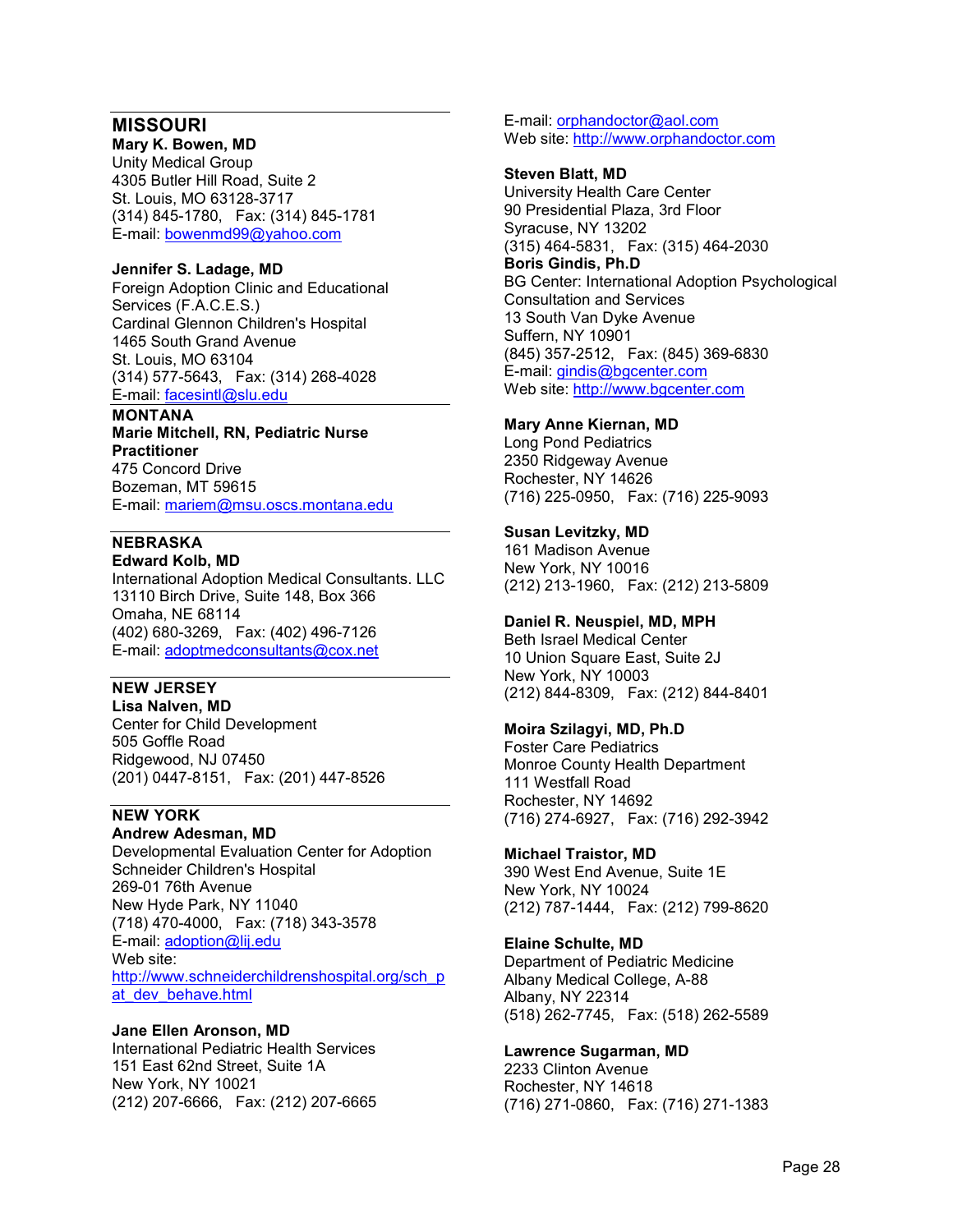#### NORTH CAROLINA Elizabeth Blair, MD, Ph.D

111 Berkshire Drive Winterville, NC 28590 (252) 355-3773, Fax: (252) 355-1958

Dilworth Pediatrics 1315 East Boulevard, Suite 280 Charlotte, NC 28203 704-384-1867

#### OHIO

Deborah Borchers, MD Eastgate Pediatric Center

4357 Ferguson Drive, Suite 150 Cincinnati, OH 45245 (513) 753-2820, Fax: (513) 753-2824 E-mail: debbiborch@juno.com

#### Karen Olness, MD Ann Madalakas, MD Marisa Herran, MD

Rainbow Center for International Child Health 11100 Euclid Avenue, MS 6038 Cleveland, OH 44106 (216) 844-3224, Fax: (216) 844-7601 E-mail: RCIC@po.cwru.edu Web site: http://www.uhhs.com/toheal/rcic.html

#### Wendy Schmidt, OTR/L

2219 Devonshire Drive Cleveland, OH 44106 (216) 231-1981, Fax: (216) 368-0116 E-mail: wxs19@po.cwru.edu

#### Mary Staat, MD

International Adoption Center Cincinnati Children's Hospital Medical Center 3333 Burnet Avenue, CH-1, Infectious Disease Cincinnati, OH 45229-3039 (513) 636-2877, Fax: (513) 636-6936 E-mail: staam0@chmcc.org Web site: http://www.cincinnatichildrens.org/programs\_ser vices/308/

### PENNSYLVANIA

Stephen Aranoff, MD Temple University Children's Medical Center 3509 North Broad Street Philadelphia, PA 19140 (215) 707-6605, Fax: (215) 707-6629

#### Gail Farber, MD

Children's Hospital of Philadelphia Adoption

Program 34th and Civic Center Blvd. Philadelphia, PA 19103 (215) 590-7525 E-mail: farber@email.chop.edu

#### Carl Meyer, DO

103 Woodfield Drive Greenville, PA 16125 (724) 588-1400

#### Sarah Springer, MD

Scott Faber, MD Mercy Center for International Adoption Medicine Department of Pediatrics 1515 Locust Street, Room 315 Pittsburgh, PA 15219 (412) 575-5805, Fax: (412) 232-7389

#### Leslie E. Sude, MD

DMVA/Oxford Valley Pediatrics 825 Town Center Drive Langhorne, PA 19147 (215) 752-8700, Fax: (215) 741-1147 E-mail: wangp@mail.med.upenn.edu

#### RHODE ISLAND

Boris Skurkovich, MD International Adoption Clinic at Hasbro Children's Hospital 593 Eddy Street Providence, RI 02903 (401) 444-8360, Fax: (401) 444-5650 E-mail: adopt@adoptionsinternational.com Web site:

http://www.adoptionsinternational.com/index2.ht ml

### **TEXAS**

#### Harminder S Dhaliwal, M.D.

Board Certified, American Board of Pediatrics Dallas International Adoption Clinic, Pediatric & Family Physicians 2300 Highland Village Road, Suite 300 Highland Village, TX 75077 (972) 966-1318, Fax: (972) 966-1985 E-mail: dallasinternationaladoption@yahoo.com

#### Gale L. Haradon, Ph.D, OTR

University of Texas Health Science Center at San Antonio 7703 Floyd Curl Drive San Antonio, TX 78229-3900 (210) 567-8889, Fax: (210) 567-8893 E-mail: Haradon@uthscsa.edu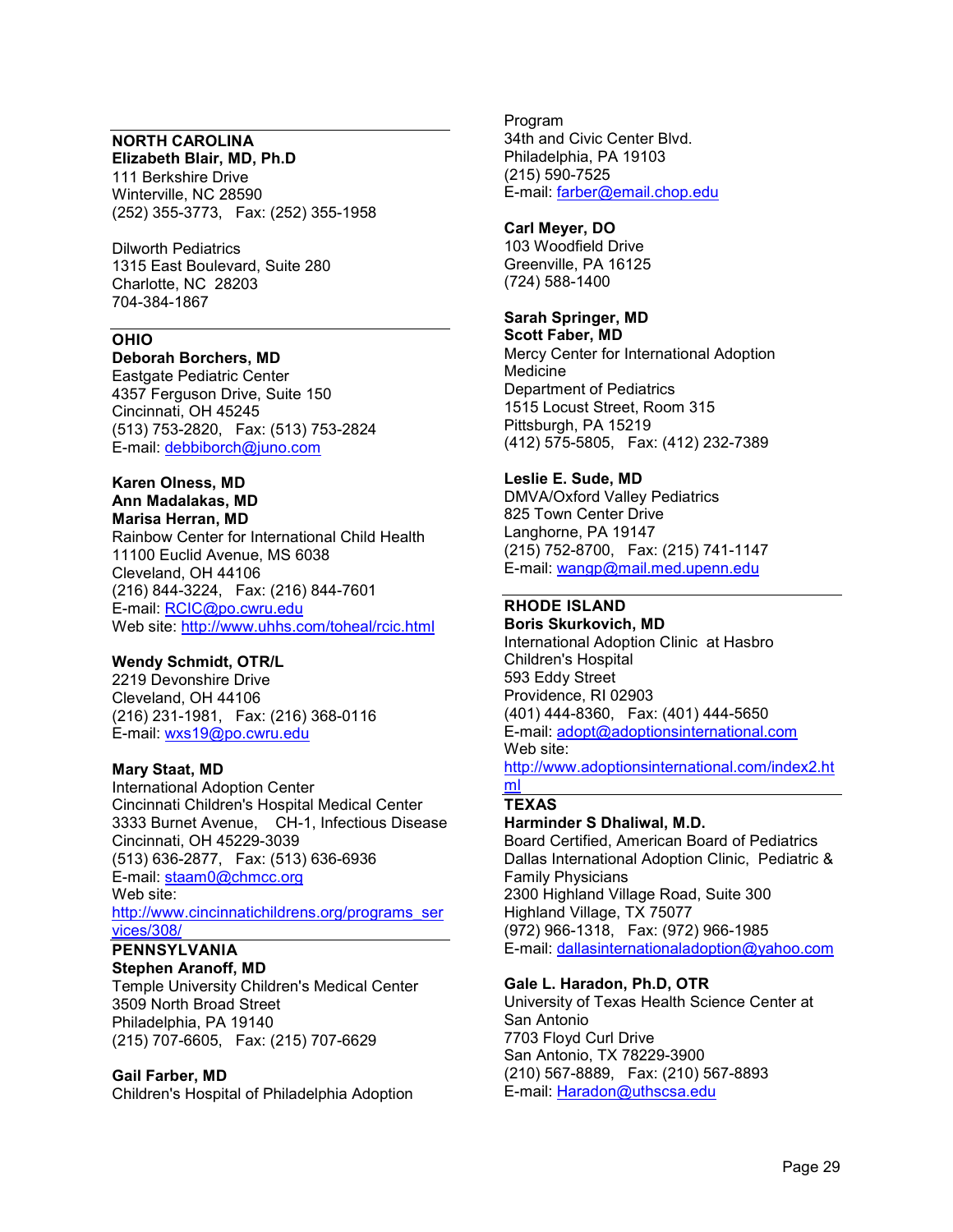#### **VIRGINIA**

#### James R. Baugh, MD

International Adoption Center Fairfax Inova Hospital 8505 Arlington Blvd., Suite 100 Fairfax, VA 22031 (703) 970-2651

#### Ron Federici, Psy.D

620 Wolfre Street Alexandria, VA 22314 (703) 548-0721, Fax: (703) 836-8995 E-mail: <u>DRFEDERICI@aol.com</u>

#### WASHINGTON Julia Bledsoe, MD

Center for Adoption Medicine University of Washington Roosevelt Pediatric Care Center 4245 Roosevelt Way NE Seattle, WA 98105 (206) 598-3006, Fax: (206) 598-3040 E-mail: jbledsoe@u.washington.edu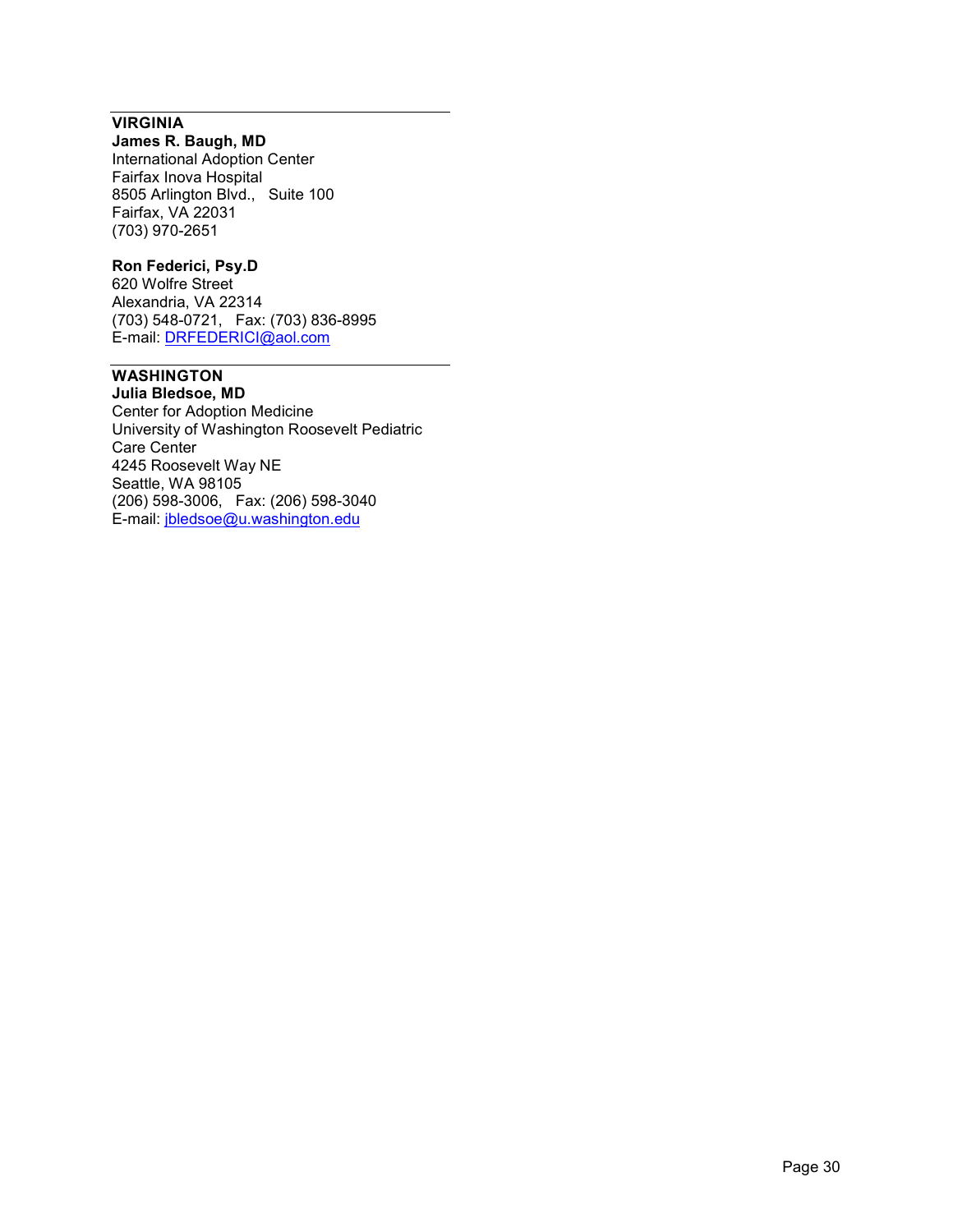### Grief and loss in adopted children

By Susan Ward, hannahandhermama.com

As adoptive parents, our children's adjustment and confidence in their world depends upon our ability to identify their grief, assist them through their grief issues, and help them grow from that grief. This parenting responsibility begins when we adopt, and continues as we guide our children into adulthood. As parents, adoption agencies, and social workers, we view adoption as happy, joyful. A child without a family now has one. A family yearning to share its love can now open its heart. The topic of grief is not a topic generally discussed when considering adoption. It's not a regular topic in adoptive parenting classes. And books and web-sites seldom discuss an adopted child's possible feelings of loss, trauma, and grief. Intellectually, we understand that babies and children experience feelings of discomfort, loss, and confusion during the first weeks and months after being adopted. Practically, though, do we allow and even create opportunities for newly adopted children to grieve their losses and their past? And throughout our children's lives, do we acknowledge and assist them with their grief? If we adopt babies, we may mistakenly assume that our child's life begins with us. If we adopt an older child, we may wrongly assume that their past is now their past. Adopted children, however, bring multiple issues of loss with them into their adopted families, no matter what age they were adopted. Childhood grief is often based on different issues than those that impact adults. Donna O'Toole, grief counselor and author of Helping Children Grieve and Grow, writes, "Especially for children, a loss may be based on safety, comfort, and familiarity, rather than on what adults speak of as love or affection." Helping Children Grieve and Grow lists six categories of childhood loss: relationship loss (usually people and animals); loss of objects that give comfort (toys, blankets, clothing); loss of a secure, familiar environment; loss of self (ways of being and doing that define us uniquely); loss of skills, abilities, and competencies; and loss of familiar habits and routine. Adopted and foster children, no matter what their age, embark upon their newly changed lives facing most of these categories of loss. They've lost their caregivers, their clothes and bedding, their familiar smells, tastes, and sounds; the way they do things; their ability to feel comfortable with their lives and language, and their daily routines. Theresa Anderson, family counselor specializing in issues of adoption, attachment, and grief says, "Grief is THE core issue that adopted children deal with...grief and terror. Think about international adoption... You can't take a child from home, put them into an airplane, cross the world, surround them with 1,000's of people at the airport, have them met by strange people, smells, textures, foods, and voices, and not expect them to be traumatized." As adoptive and foster parents, we cannot overlook our children's grief because it is not easily seen or identified. In Helping Children Grieve and Grow Ms. O'Toole writes, "Children usually don't tell you they are grieving. You can tell by what they say and do." Examples of possible reactions of grieving children include anger, sadness, hyperactivity, changes in appetite, hoarding food, inappropriate emotional response, headaches, difficulty making decisions, regressive behaviors, and clinginess.

Children's responses to grief, though, my not fall within a list of observable reactions. Ms. O'Toole writes, "When children feel overwhelmed by intense feelings they may naturally make their world safe by distancing themselves physically or emotionally, by pretending or by denying the reality of the loss." Ms. Anderson comments that trauma and loss can, and often does, interfere with a child's general development. She adds, "Children often cover trauma and grief with being perfect, with controlling others, or with being mad." In Our Own: Adopting and Parenting the Older Child, Ms. Maskew writes, "Experienced parents recommend that you take the initiative in talking with your child about losses and grief. You cannot go around the pain and loss, you must go through it." Also, she reminds parents of the need to teach children about emotion words and expressions. "Kids who have been traumatized or abused or who simply did not have a stable early life may never have learned how to identify their feelings and their effects." Even if we acknowledge and assist our children with grief and loss in the early years they live with us, that doesn't mean their grieving is over and done. The issues of loss, grief, and trauma that our children face upon adoption, do not disappear once they have adjusted to their new lives. Adoption-related grief issues are re-visited throughout their lives. Ed Entmacher, a North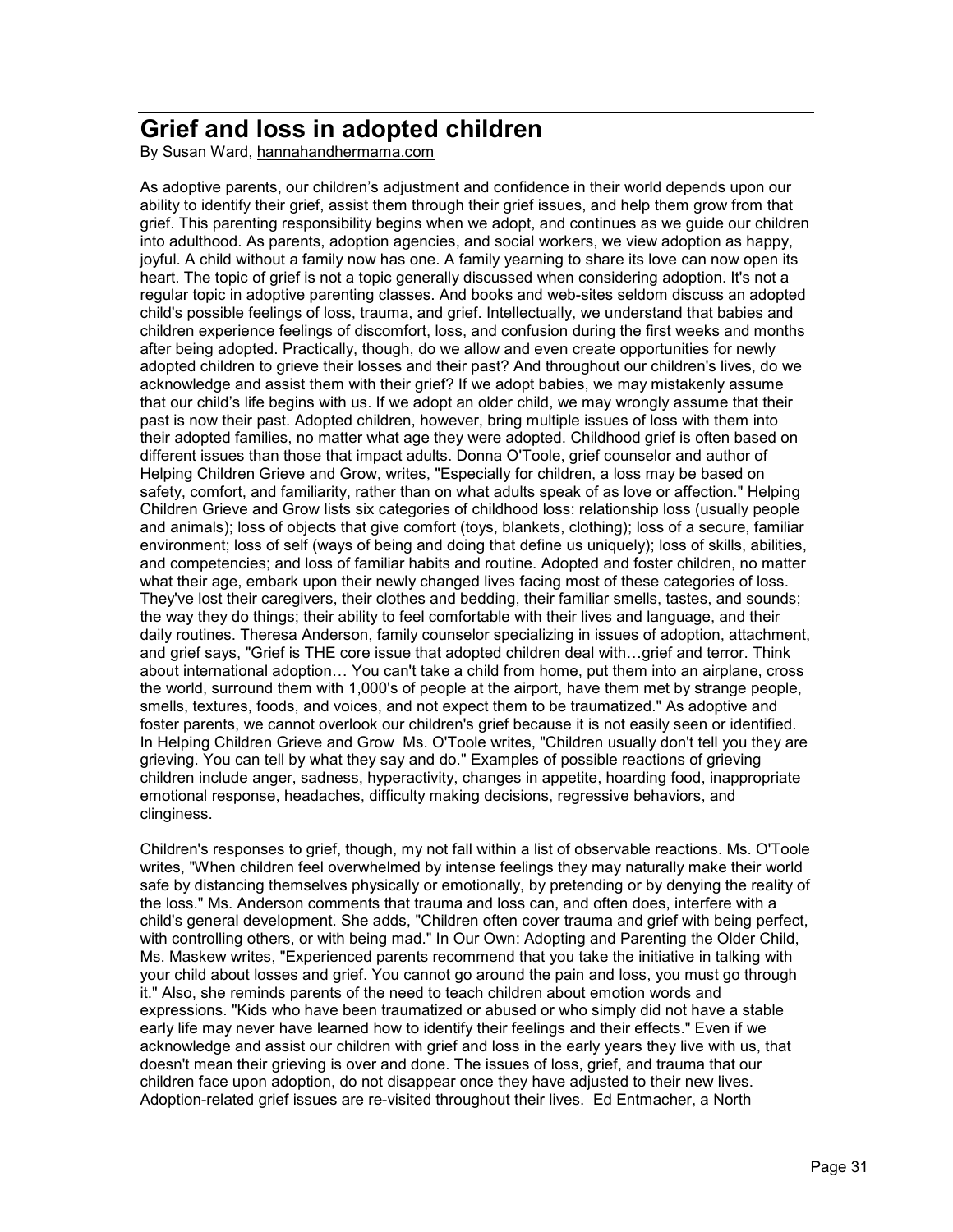Carolina psychiatrist who works with children and families says, "Grieving over adoption issues doesn't happen easily or neatly. It has to be revisited over and over into adolescence and adulthood." As an adoptive parent, read about grief and loss in children. Help your child to accept and grow from their grief. It's part of being an adoptive family.

## Advantages of older child adoption

To think that when we adopt, we have choices... international adoption or domestic. Agency or private adoption. Boy or girl. Newborn or older child. Parents of biological children have none of these choices. When considering adoption, many people assume "the younger the better" and overlook the advantages of older child adoption (in the adoption world, an "older child" is generally considered to be age two or over at the time of adoption). However, there are advantages of adopting an older child that should be contemplated as you consider your adoption options in older child adoption:

- You can learn more about an older child as to their abilities, interests, and personalities than you can with a baby.
- You have more history (childhood illnesses, developmental milestones, skills, talents) that can be evaluated by specialists and doctors before you accept a referral.
- You can match (to a degree) your interests and personality with your child-to-be.
- Certain disorders, such as Fetal Alcohol Syndrome (FAS) and Fetal Alcohol Effect (FAE) cannot be diagnosed in babies, only in older children.
- Older children can be less demanding than a baby. Depending on their age, an older child can do things by themselves regarding dressing, bathing, eating, chores, and playing on their own.
- Older children can interact and play with you. You can DO things right from the beginning with your child: take hikes, plant bulbs, bake cookies, roller blade.
- With an older child, you are given an extraordinary window into their past lives. They may have special memories of grandparents, or favorite foods and games from their country of birth. You can help them retain and synthesize their memories of their past lives. Their past provides an extra peek inside the emotions and personality of your child.

There are, of course, disadvantages to older child adoption, just as there are disadvantages and advantages to adopting babies. No matter what age you adopt, it's a bit like most of life---lots of wonderful moments mixed in with enough challenges to make sure we appreciate the good times!

#### What to expect when you adopt an older child

While all older adopted children are different, there are a few things you might anticipate if you're adopting an older child. The following summary examples are meant to be reference points rather than specifics of how all children act. First week: During the first week in your home your child will be excited, overwhelmed, sad, and happy. This abundance of emotions may result in tantrums and/or behaviors several years younger than your child's actual age.

Your child will probably alternate between happily doing what is asked of her, and staunchly refusing to do anything. Some families experience a honeymoon period where the child acts completely agreeable; other families are tested from day one. If your child is internationally adopted, she may begin saying phrases i.e., "thank you" and "hello" and beginning to count, within a day or two home. Bedtimes may be horrific; tantrums, refusing to stay in room, many requests for attention, etc. Many children are very traumatized by the move to their new home. It might be expressed by poor behavior, meanness, overly quiet, changes in eating habits, and more. Daily interactions with your new child will provide you with smiles, excitement, frustration, and amazement that your child is finally home with you.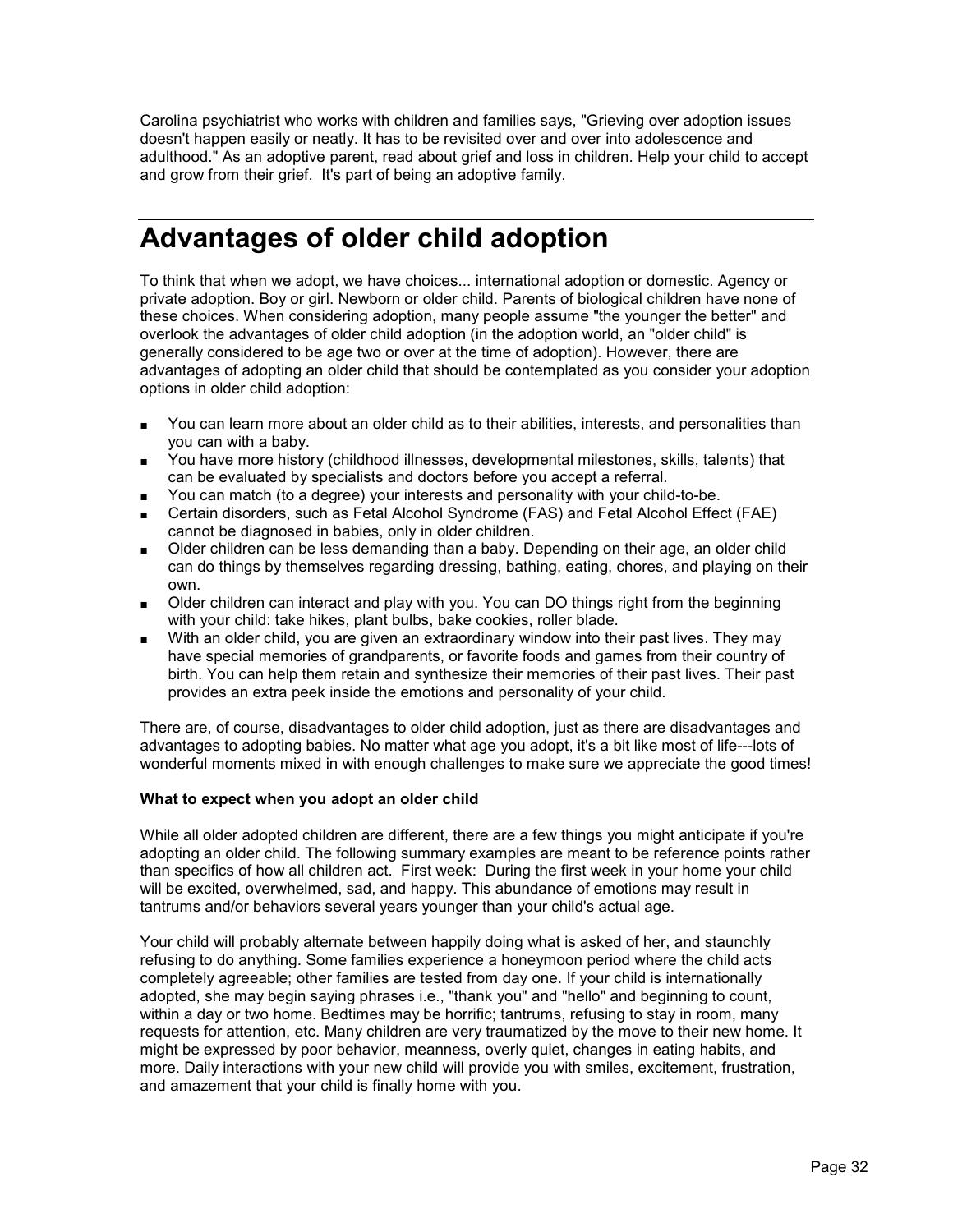Recommendations: -Establish house rules from day one. -Have them do chores from day one. - Keep a very regular daily schedule.-Provide very little stimulation. Stay home, only a handful of toys in their room, limited visits from friends and family, no presents.-Give them many ways to spend their excess energy; swimming, running, kicking a ball. -Begin your attachment and bonding immediately with hugs, tickles, hair brushing, dancing together, and reading together. First month: If your child didn't test and push you the first week, it may happen during the first month. The initial excitement and newness has worn off and your child may begin to feel unsure about how permanent her placement is with you. Telling her it's forever isn't enough; read books on adoption, show them your love, and realize that time is a factor. During the first month, many children begin to grieve for the life they've left; birth parents, foster parents, teachers, friends, foods, language, smells, clothes, and more. If adopted internationally, your child will be understanding a lot said in English, but her expressive language may still be very limited. You may be beginning to feel comfortable with your new life, but your child may not.

Recommendations: -Be very consistent about enforcing rules and consequences. -Realize that your child may be one age chronologically, and much younger emotionally. -Keep close supervision on your child's interactions with other children. Don't assume they know how to play appropriately with other children. -Provide opportunities for your child to talk about her life before living with you. -Create family rituals i.e. Friday night pizza or Wednesday board game night. For some families, six months is a turning point in regards to improved behaviors and growing love and acceptance that this truly IS their forever family. Internationally adopted children may be conversationally competent at this point, but will still have an accent and will not yet have complete fluency. If you've worked hard on creating a solid bond with your child, and she doesn't have attachment issues, she will now be more comfortable giving and receiving honest affection. She will be more confident about your commitment to her, but she will have times where she still grieves.

Recommendations: -Slowly allow your child to make more choices. -Find ways to help your child make connections between her past and her present; conversations, journal writing, lifebook, etc. -Realize that some children will still need to fill the deficit of love from their past. They may benefit from lots of cuddle time, playing toddler games, or being fed a bottle. -Begin to introduce additional activities into your child's life, all while being observant as to how she reacts to new stimuli. Parenting an older adopted child, like parenting children of any age, brings rewards and challenges into your life. During the first six months, remember to balance your excitement and emotional commitment to your new child, with her worries and hopes.

### International adoption: post institutionalized issues

By Susan Ward

Depending on what country prospective parents live in, the adoption options are often diverse. Domestic or international. Foster-adopt or adopt. Public agency or private agency. Open or closed adoption. Each choice provides advantages and challenges.

Parents who adopt internationally may face issues and behaviors not seen in biological children, or in children adopted domestically. Many children living in orphanages develop what are called post institutionalized (PI) issues and behaviors.

Doctors in America, Canada, Australia, and other western developed countries are often unfamiliar with post institutionalized issues. In America, for example, orphanages were eliminated nearly 30 years ago, so the doctors familiar with PI issues have generally been in practice for a long time.

PI behaviors are caused from lack of stimulation, little affection, very structured days, limited movement, few choices, not being taught proper emotional outlets, and more. Institutions- orphanages -- are preferable to living with an abusive or neglectful family. However, they are not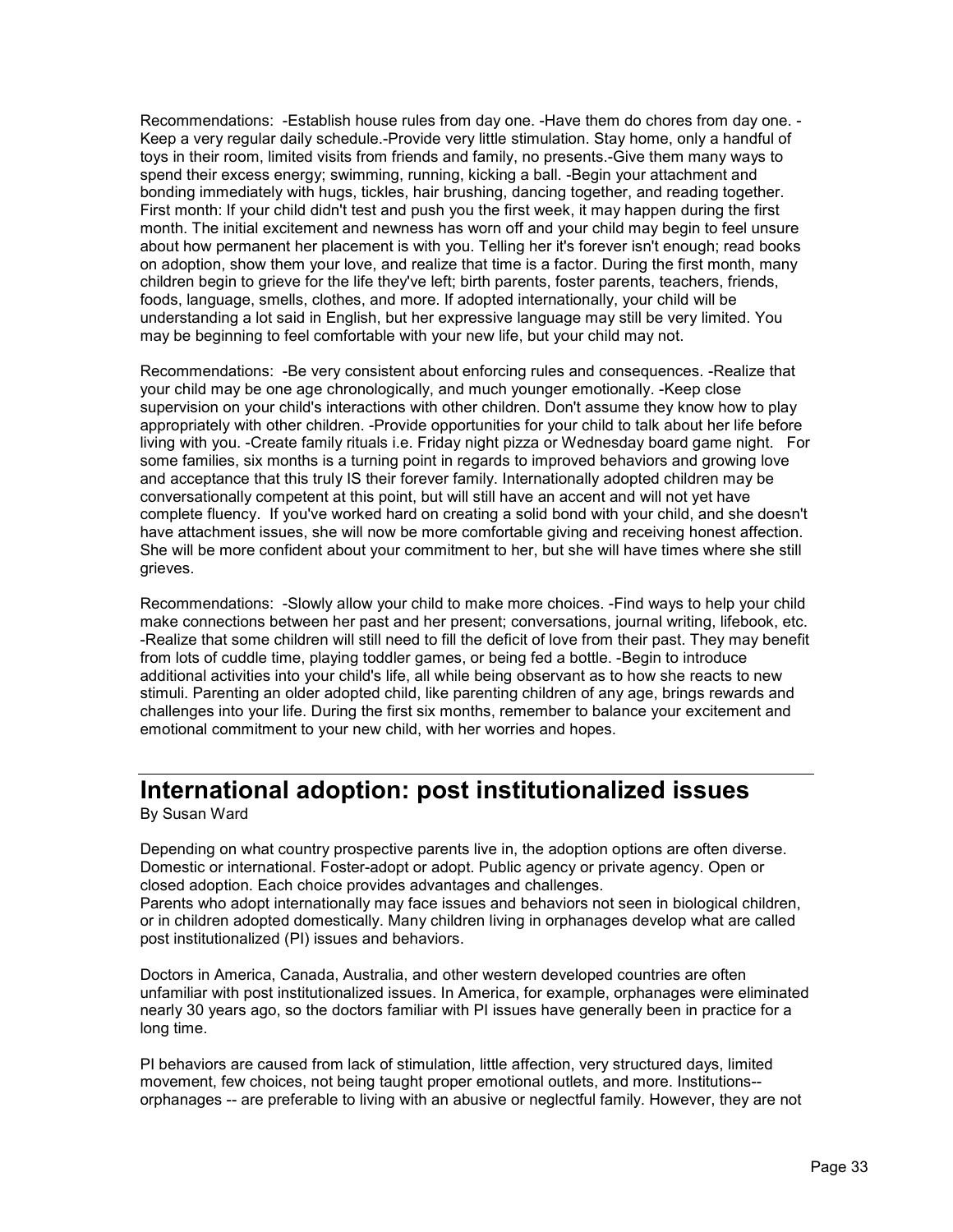conducive to providing children with the support, and nurturing that comes from living in a caring, loving, knowledgeable family environment.

Listed below are behaviors associated with PI children. Some children have almost none of these; other children have quite a number of them. If you're considering, or have adopted from an orphanage, be aware of these potential behaviors. Some of them are overcome by time and minimal interventions by parents. Others require assistance from professionals.

Rocking - Repetitive rocking back and forth when agitated, nervous, or tired.

Head banging - Banging their head on the floor or wall when frustrated, irritated, or angry.

Poor transitions - Inability to change from one activity to another.

Not asking for help - Proceeding with a frustrating activity without asking a parent or adult to help.

Trouble going to sleep - Difficulty falling asleep. Difficulty staying asleep. Nightmares and uneasy sleep patterns.

Easily over-stimulated - Agitated and/or overwhelmed by any activity outside the daily routine. Poor cause and effect thinking - Developmentally behind peers in understanding that certain behaviors and actions incur consequences, natural and/or logical.

Overly-cute - Attention-seeking behaviors to gain attention of adults and peers.

Overly affectionate - Asking for attention, hugs, food, attention, and kisses from strangers. Poor language skills - Language skills are often behind their peers, even when accounting for the time it takes to acquire their second language.

Not toilet trained - Orphanage children are not taught to pay attention to their body's needs and signals, but are seated on the toilet at regular intervals.

Sensory integration disorder - Overly sensitive to sounds, smells, textures, movement. Reactive attachment disorder (RAD) - Inability to trust and attach. Manipulative, controlling, sometimes violent behaviors.

No pain - Upon falling, bumping, or tripping, they show no indication of pain: no tears.

*Susan Ward, founder of Heritage Communications, maintains Older Child Adoption Online Magazine.* 

### Sensory integration dysfunction:

Sensory Integration Dysfunction is the inability of the brain to correctly process information brought in by the senses. Sensory Integration Dysfunction (SID/DSI) or sensory processing deficits can come in many different forms. No two children will be affected in the same ways. SID/DSI was first noticed in children with autism or who had autistic traits, but is also seen in children with other disabilities such as cerebral palsy or ADD/ADHD or can be present by itself. Children can have mild, moderate or severe SI deficits. SID/DSI is treatable with therapy and a sensory diet set up by an occupational therapist who is trained in SI. You should look for a therapist who is certified in praxis testing (SIPT certified) and Wilbarger trained. If you go to Sensory Integration International you can request a listing of trained therapists in your area.

Children with SID/DSI can be either hyposensitive or hypersensitive to outside stimuli. For example, a child who is hyposensitive to touch will constantly be crashing into things seeking extra stimulation while the hypersensitive child will avoid being touched or touching things when at all possible. SID/DSI can also include children who have processing deficits in one or more areas. Visual and auditory processing deficits are noticed in children with cerebral palsy quite often. When a child has a visual processing deficit, it does not mean that they cannot see. It means that they have a hard time finding the words for objects they are viewing or, if asked to go get an object, they might look right at it and then say they can't find it. This is because they are seeing it but their brains are not processing that they are seeing it. Auditory processing deficits are the same, the child hears what you say but the brain does not process it so the child understands or it takes several minutes for what you have said to "click" with the child. One way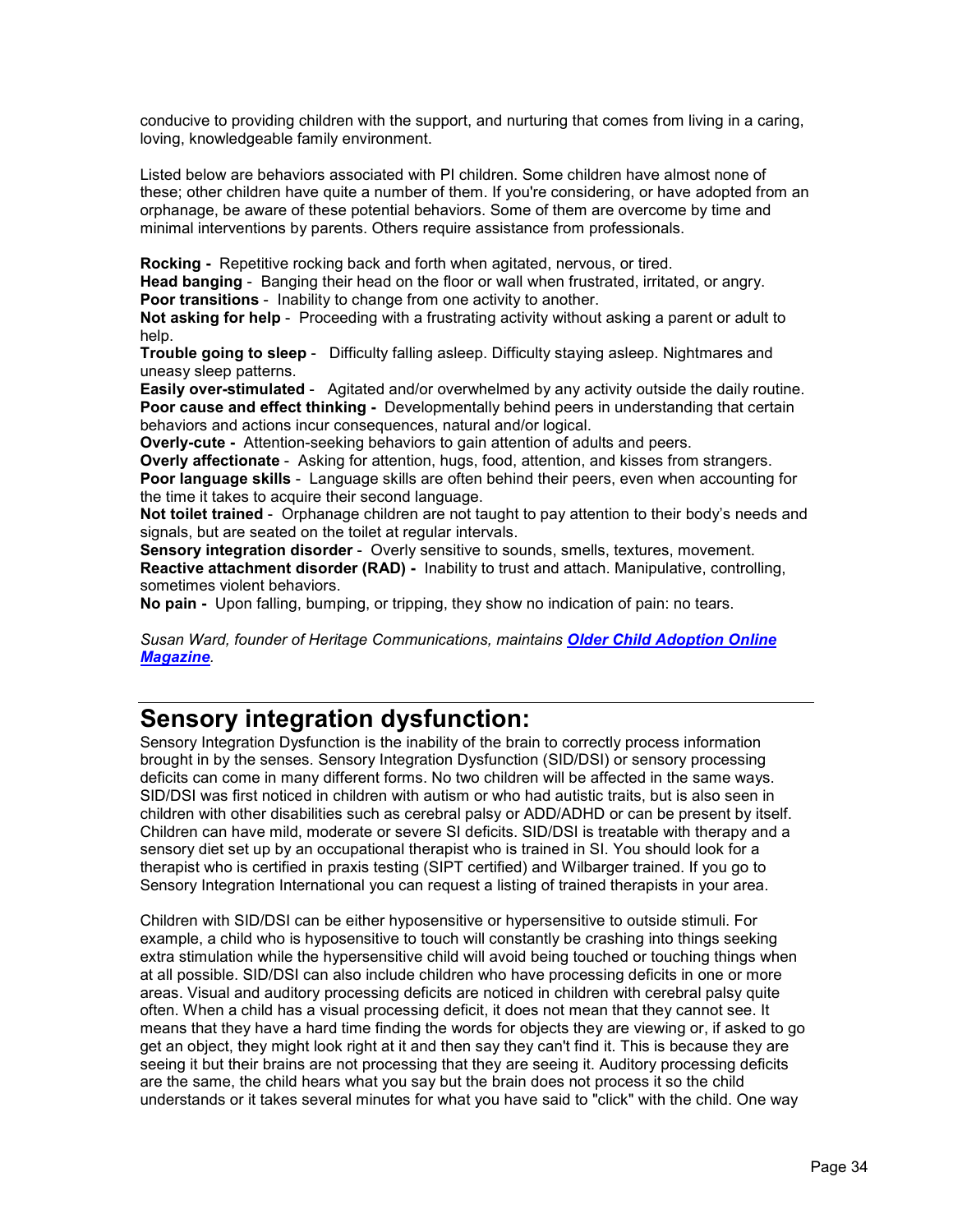to help with auditory processing deficits is to break down instructions, giving them one thing at a time to do. Let them finish the first task before you give them another instruction. Listening or music therapy can also help with auditory processing deficits. Below is a list of other behaviors exhibited by children with SID/DSI:

- Loves to spin, swing and jump this will seem to calm them down after several minutes.
- Complains of how clothing feels does not like tags left in their clothing and have to have their socks on just so, or a certain kind of sock.
- Picky eaters get stuck on one certain food and is basically impossible to get them to eat anything else.
- Oversensitivity to smells. Or undersensitivity may sniff people, objects, food.
- Oversensitivity to sounds--will frequently cover ears. Or undersensivity.
- May have an exceptionally high pain tolerance
- May tire easily
- Unusually high or low activity level
- Resists new situations
- Problems with muscle tone, coordination, motor planning
- Can be very impulsive or distractible.
- Persistently walks on toes to avoid sensory input from the bottom of the feet. This can also be a sign of cerebral palsy if the child is unable to bring their feet down flat when asked or trying.

These are just a few of the symptoms that children with SID/DSI can exhibit.

### Additional resources and reading

#### Books

*Adopting the Hurt Child: Hope for Families with Special-Needs Kids*; by Gregory C. Keck, Regina M. Kupecky (Pinon Press, 1998)

*The Adoption Triangle*; by Arthur D. Sorosky, Annette Baran, and Reuben Pannor (Corona, 1989)

*Being Adopted*; The Lifelong Search for Self; by David M. Brodzinsky, Marshall Schechter, and Robin Marantz Henig (Anchor, 1993)

*Birthmothers: Women Who Have Relinquished Babies for Adoption Tell Their Stories*; by Merry Bloch Jones (Chicago Review, 1993)

*How It Feels to Be Adopted*; by Jill Krementz (Knopf, 1988)

*Journey of the Adopted Self*; by Betty Jean Lifton (BasicBooks, HarperCollins, 1995)

*Let's Talk About It: Adoption*; by Fred Rogers (Paper Star, 1998)

*Raising Adopted Children*; by Lois R. Melina (HarperCollins, 1998)

*Real Parents, Real Children*; by Holly van Gulden and Lisa M. Bartels-Rabb (Crossroad, 1995)

*Talking With Young Children About Adoption*; by Mary Watkins, Susan Fisher (Yale University Press, 1995)

#### **Organizations**

#### Adoptive Families of America (AFA)

2309 Como St St Paul, MN 55108 (800) 372-3300 http://www.AdoptiveFam.org American Adoption Congress (AAC) 1000 Connecticut Ave, NW, Suite 9 Washington, DC 20036 (202) 483-3399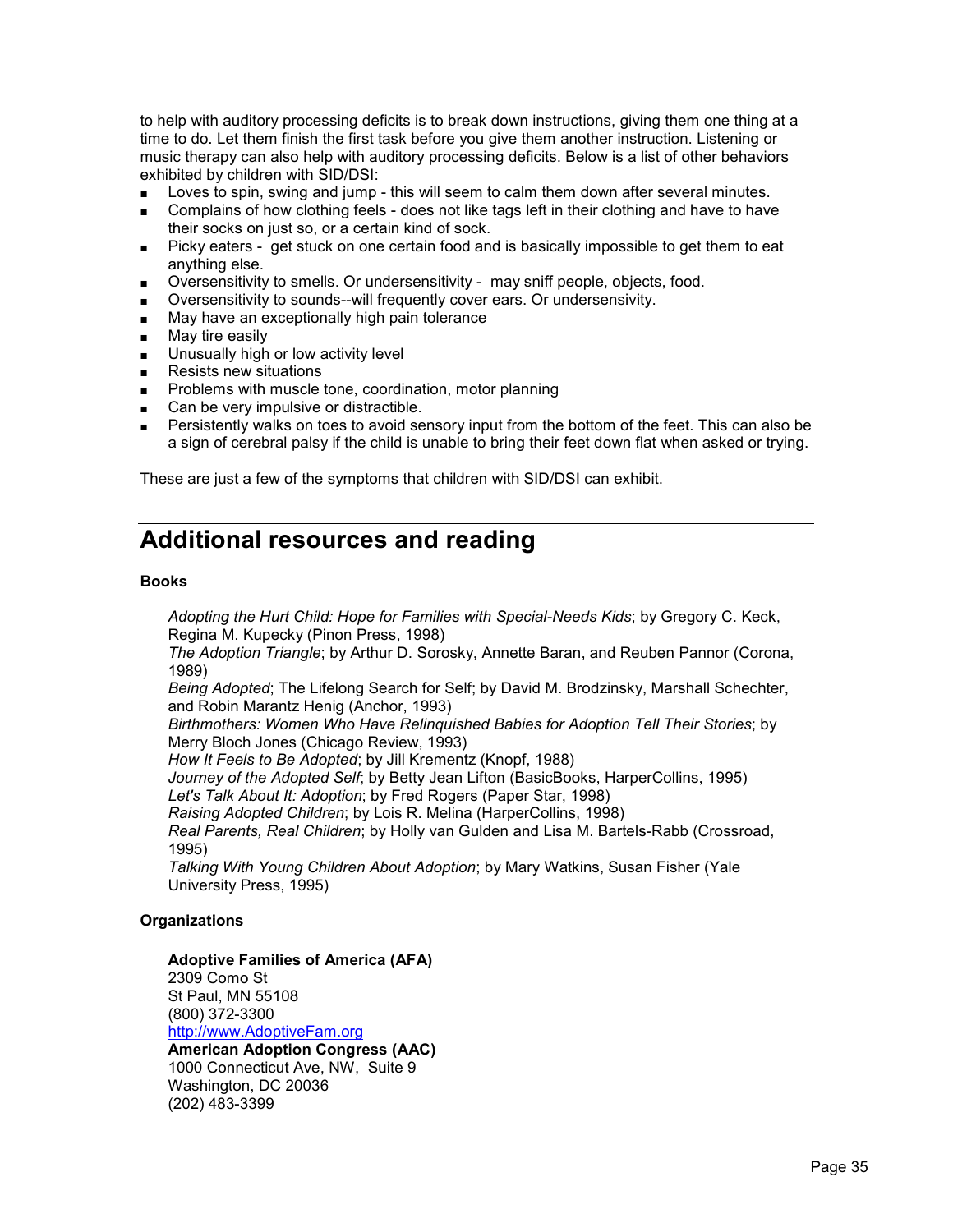#### Child Welfare League of America (CWLA)

440 First Street, NW, Third Floor Washington, DC 20001 (202) 638-2952 http://www.cwla.org

#### North American Council on Adoptable Children (NACAC)

970 Raymond Ave, Suite 106 St Paul, MN 55114-1149 (651) 644-3036 E-mail: <u>NACAC@aol.com</u><br>Adoptive Families Today

http://www.adoptivefamiliestoday.org/

Adoptive Families Today is a support group located in Illinois for prospective adoptive parents, adoptive parents, adoption professionals and all those interested in adoption National Adoption Information Clearinghouse http://naic.acf.hhs.gov/

This website has a lot of information on a variety of topics related to adoption including publications on gay and lesbian parenting and adoption laws.

The National Council for Single Adoptive Parents http://www.adopting.org/ncsap.html This organization provides support to single adoptive parents and publishes a handbook for single adoptive parents.

The Evan B. Donalson Adoption Institute http://www.adoptioninstitute.org/

The Adoption Institute has set out to improve information available about adoption, and has published many studies relating to adoption & outcomes for children.

Stars of David: Jewish Adoption http://www.starsofdavid.org/

This site provides information and a support network for Jewish and partly Jewish adoptive families.

FamilyNet http://www.hrc.org/familynet

This site is sponsored by the Human Rights Campaign Foundation and contains information about legal issues, adoption, parenting, and other topics of concern to gay, lesbian, bisexual, and transgendered (GLBT) families.

#### Adoption Tax Credits

IRS Website http://www.irs.gov/

Search the IRS website for the forms and information related to the Adoption Tax Credit.

#### Adoption Learning Partners e-learning course: *Understanding the Adoption Tax Credit* http://www.adoptionlearningpartners.org/

Learn more about the Adoption Tax Credit through this interactive e-learning course that will take you step-by-step through the process of applying for the tax credit.

#### Adoption Publications and Catalogs

Adoptive Families Magazine http://www.adoptivefamilies.com/ This monthly magazine features articles regarding adoption. Tapestry Books http://www.webcom.com/~tapestry This catalog specializes in adoption-related books for adults and children. Perspectives Press http://www.perspectivespress.com/ This publisher has books on infertility, adoption, and parenting. Rainbow Kids http://www.rainbowkids.com/ A publication for families adopting internationally. Our Chinese Daughters Foundation http://www.ocdf.org/ocdf/index.htm China tours, newsletters and adoption services. Asia for Kids http://www.afk.com/ This catalog of books, CD-ROMS, tapes, games, clothes, etc. are resources for teaching Asian languages and cultures.